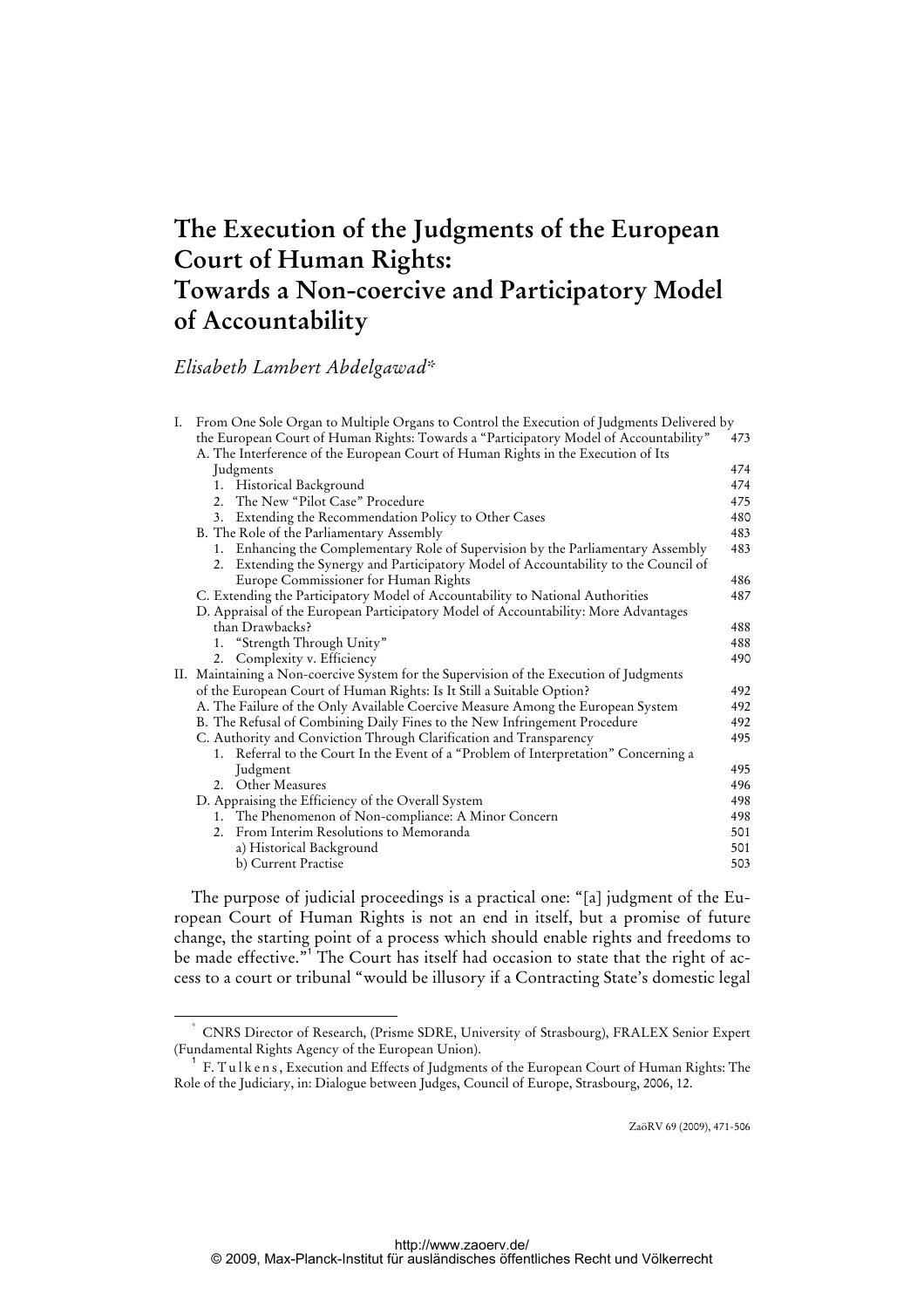system allowed a final, binding judicial decision to remain inoperative to the detriment of one party. … Execution of a judgment given by any court must therefore be regarded as an integral part of the 'trial' for the purposes of Article 6", and the Court infers this right of execution from "the principle of the rule of law".<sup>2</sup> What the Court has affirmed in respect of the judgments of domestic courts and tribunals also applies to judgments of the Court itself, since the Convention for the Protection of Human Rights and Fundamental Freedoms (hereinafter "the Convention") is subsidiary to domestic legal systems.

Now more than ever, specially since the beginning of the  $21<sup>st</sup>$  century and the different discussions that led to the signing of Protocol 14, the enforcement of judgments is considered to be one of the key factors that will improve the European human rights system.<sup>3</sup> As written in the report of the Group of Wise Persons, "the credibility of the human rights protection system depends to a great extent on execution of the Court's judgments. Full execution of judgments helps to enhance the Court's prestige and the effectiveness of its action and has the effect of limiting the number of applications submitted to it".<sup>4</sup> The Committee of Ministers has also made it clear that respecting judgments is one of the conditions of membership of the Council of Europe.<sup>5</sup>

Since the beginning of the system, no fundamental changes have emerged with regard to the content of the measures the defending State is to adopt following a judgment. Indeed it is a fact well-known that historically, developments on the extent of the obligation to conform with decisions made at the European level relate to three distinct matters: the payment of the just satisfaction, and/or the adoption of general and/or individual non-pecuniary measures. For the first time in 2007 the Committe of Ministers wrote up its first annual report on the execution of judgments of the European Court of Human Rights that was published on 26 March 2008 in response to the "increasing demands, from within the Council of Europe but also from national authorities and civil society, for transparency regarding the impact and efficiency of the mechanism set up to supervise execution".<sup>6</sup> The second report was published in April 2009. Under the latest statistics, there is a remarkable increase in workload, despite a stagnation in the number of new cases transmitted to the Committee of Ministers and the spectacular growing of the

<sup>2</sup> ECtHR, *Hornsby v. Greece*, 19 March 1997, § 40. ECtHR, Second Section, *Paudicio v. Italy*, 24 May 2007, § 53.

 $^3$  The high-level debates during a series of round-table discussions at seminars organised mainly by the successive presidencies of the Committee of Ministers are published in: Reforming the European Convention on Human Rights: A Work in Progress (2009), Council of Europe Publishing, 718 p. The Protocol 14 *bis* recently adopted does not contain any provision related to the execution of the judgments.

<sup>4</sup> CM (2006) 203, 15 November 2006, § 25. See also the final resolution in the case of *Stran Greek Refineries and Stratis Andreadis v. Greece*, (Final Resolution DH (97) 184).

<sup>5</sup> See the interim resolutions in the cases of *Loizidou v. Turkey*, (ResDH (2001) 80), and *Ilașcu and others v. Moldova and the Russian Federation***,** (Interim Resolution CM/ResDH (2007)106).

 $6$  1<sup>st</sup> Annual Report, 9.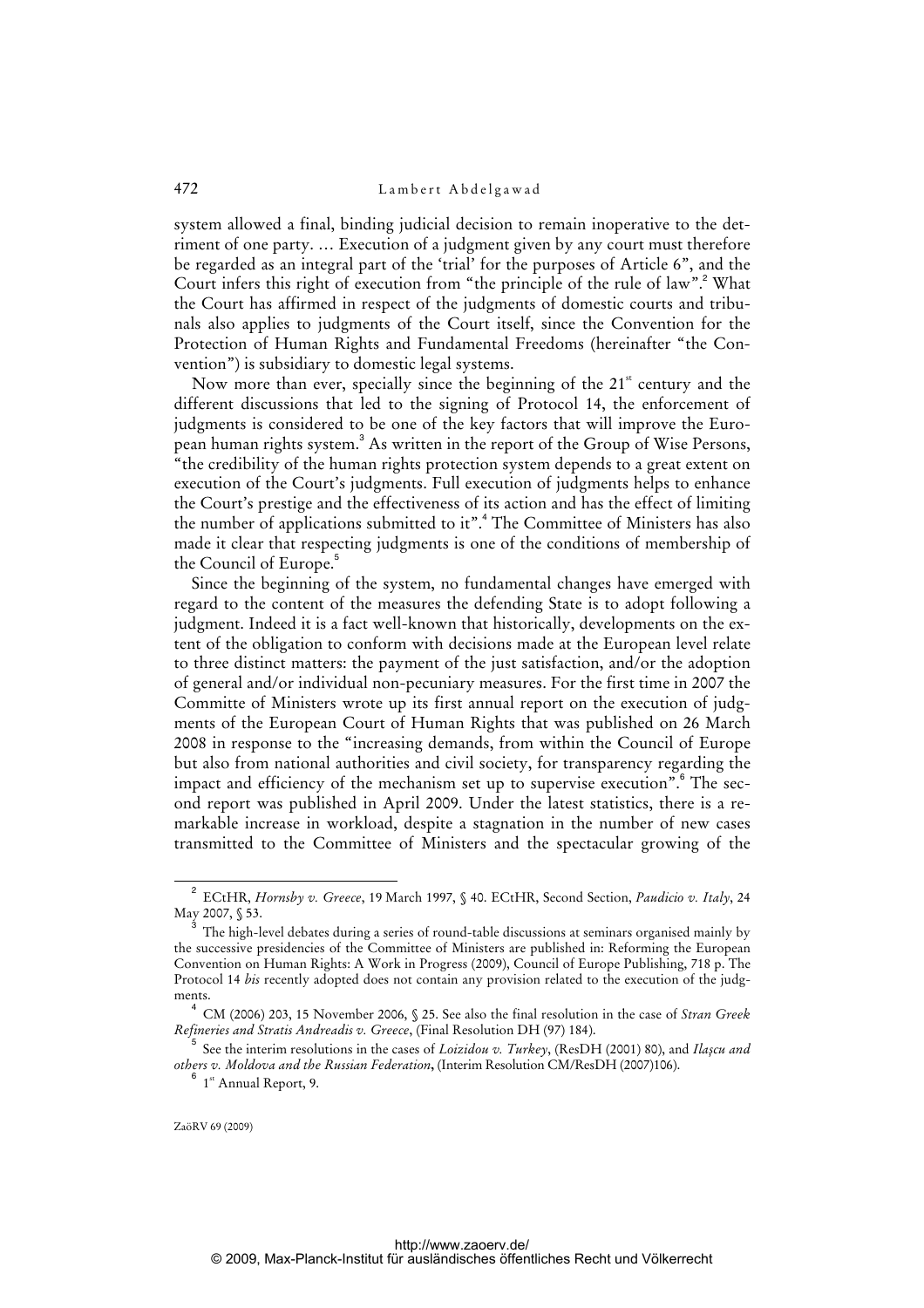number of cases closed by final resolution in 2008 (400 cases formally closed by a resolution and 295 cases whose examination has ended in 2008 and which are awaiting a final resolution). The number of pending cases has grown from 4322 in 2005, to 5523 at the end of 2006 and more than 7000 in December 2007. $^7$  However many pending cases are clone ones; thus 2183 of these pending cases relate to one single problem in one State, that is the excessive length of judicial proceedings in Italy.

The aim of this article is to focus on the major current changes since 2000 and to consider whether the system is really suitable for the major needs. According to the analysis and distinction made by R. Grant and R. Keohane concerning other fields,<sup>8</sup> the European system of human rights seems to evolve towards a "participatory model of accountability", as a plurality of actors are concerned by the monitoring procedure. However the option for a non-coercive system is preserved and is another major characteristic of the evolution of this system. These aspects reveal a profound divergence between the two European systems, the system of the Council of Europe and the system of the European Union.

# **I. From One Sole Organ to Multiple Organs to Control the Execution of Judgments Delivered by the European Court of Human Rights: Towards a "Participatory Model of Accountability"**

According to the Convention, supervision of the execution of judgments is a matter for the Committee of Ministers alone. This arrangement has in reality become much more complex: the European Court has come to play a greater part in the process of supervising execution. It is also the Parliamentary Assembly of the Council of Europe which, of its own motion, has imposed on the Committee of Ministers an increasingly institutionalized right of inspection. It should nonetheless be noted that societal authorities, and more particularly the victim (or the victim's representative), play no part in this arrangement, being absent from the meetings of the Committee of Ministers. This is a fundamental distinction with the Inter-American system of human rights where victims and their lawyers are very much involved in the monitoring process of the judgments of the Court. The execution of the judgment is therefore outside the control of the applicant (interstate applications are virtually non-existent). It must nevertheless be added that NGOs, national institutions and applicants are able to make documents available to the Committee of Ministers, which may be similar to the actual oral arguments and

<sup>7</sup> The different figures are taken from the 2nd Annual Report, 33, 35 and 37.

 $^8$  R. G r a n t /R. K e o h a n e , Accountability and Abuses of Power in World Politics, 99 American Political Science Review (2005), 1, 29-43, who "distinguish two basic concepts of accountability: delegation and participation", among which they expose a plurality of models.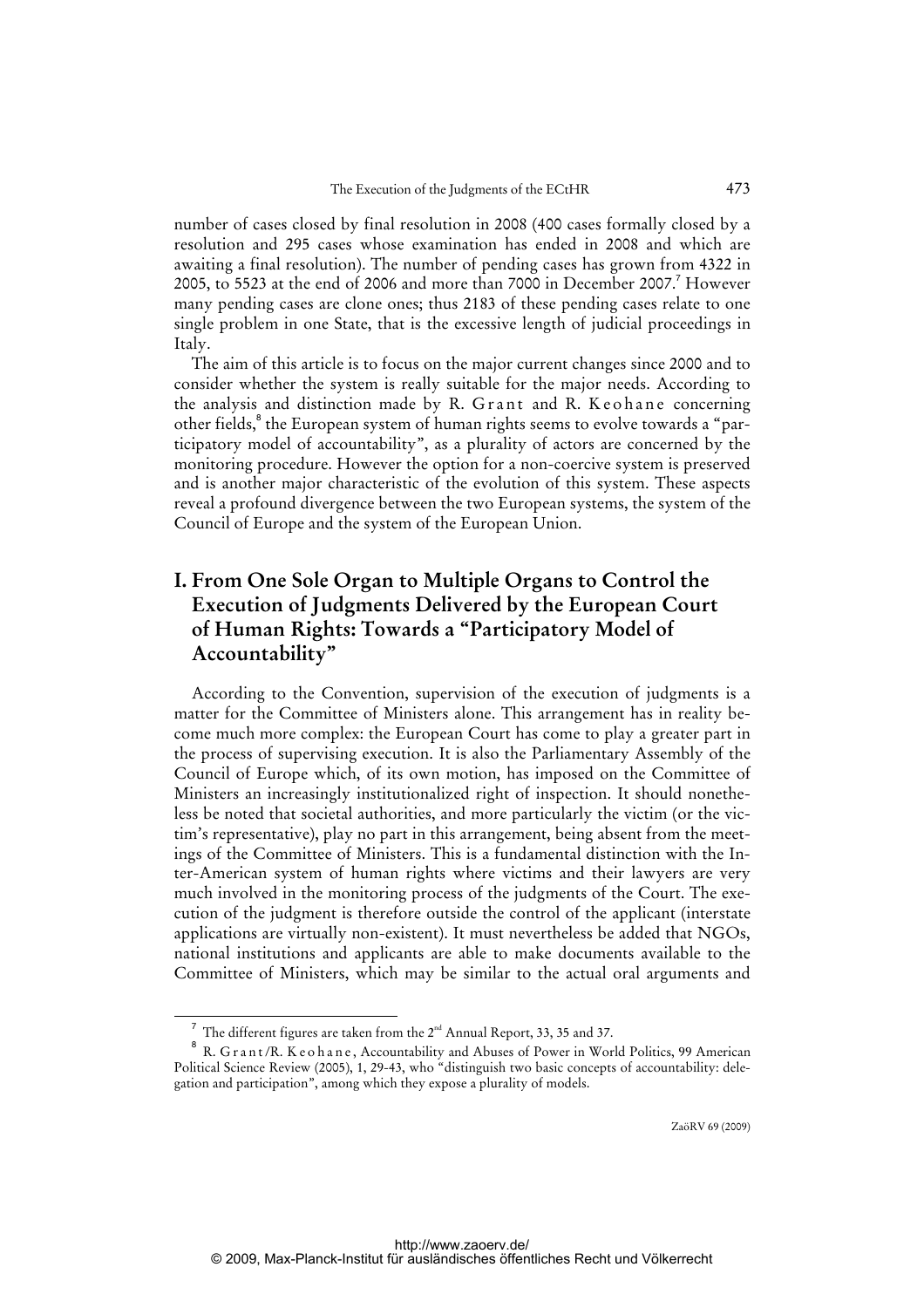may provide a starting point for consideration by the Department for the Execution of Judgments.<sup>9</sup>

# **A. The Interference of the European Court of Human Rights in the Execution of Its Judgments**

#### **1. Historical Background**

It is well-known that the Court has always refused to indicate to the State the measures which need to be taken in order to execute a judgment. This fact is almost due to the nature of the obligation on the State to comply with judgments of the Court, which has always been interpreted as purely an obligation to produce a specific result: "the Court's judgment leaves to the State the choice of the means to be used in its domestic legal system to give effect to the obligation under Article 53".<sup>10</sup> This is a corollary of the subsidiary nature of the Convention in relation to domestic systems and of the division of tasks between the Court and the Committee of Ministers. Moreover, the Court considers being in no position to make such an assessment, which presupposes a relatively detailed knowledge of the domestic system in question. The Court also argues that under the Convention, just satisfaction is the only measure that the Court can order a State to take.<sup>11</sup>

Nevertheless, the Court's lack of power to give directions has caused more and more criticism (from academic writers and the Parliamentary Assembly of the Council of Europe) as not being conducive to a prompt and proper execution of judgments. It is also true that the freedom to choose the means has turned out to be relatively limited in practice<sup>12</sup> and in some cases even an empty word. The applicants, now more so often than in the past, demand the Court to order the individual measures that a State must adopt. In the *De Clerck v. Belgium* case, they went as far as asking the Court to adopt a separate judgment for the payment of just sat-

<sup>9</sup> Under Rules 9.1 and 9.2 adopted in 2006 by the Committee of Ministers. National authorities are also able to appear before the Committee of Ministers at the request of the Permanent Representative.

<sup>10</sup> ECtHR, *Belilos v. Switzerland*, 29 April 1988, Series A no. 132, § 78. ECtHR, *Scordino v. Italy* (GC), 29 March 2006, § 233. 1<sup>st</sup> Section, *Abbasov v. Azerbaidjan*, application no. 24271/05, 17 January 2008, § 36: "The Court reiterates that its judgments are essentially declaratory in nature (...)."

Article 41 of the Convention provides as follows: "If the Court finds that there has been a violation of the Convention or the protocols thereto, and if the internal law of the High Contracting Party concerned allows only partial reparation to be made, the Court shall, if necessary, afford just satisfaction to the injured party." See, for more details, our book, The Execution of Judgments of the European Court of Human Rights, Human Rights Files, no. 19, Council of Europe Publishing, 2<sup>nd</sup> ed., January 2008.

<sup>12</sup> This is the meaning of the Court's slightly modified wording in ECtHR, *Papamichalopoulos and others v. Greece*, 31 October 1995, Series A no. 330-B, § 34: "The Contracting States that are parties to a case are *in principle* free to choose the means whereby they will comply with a judgment in which the Court has found a breach." (emphasis added).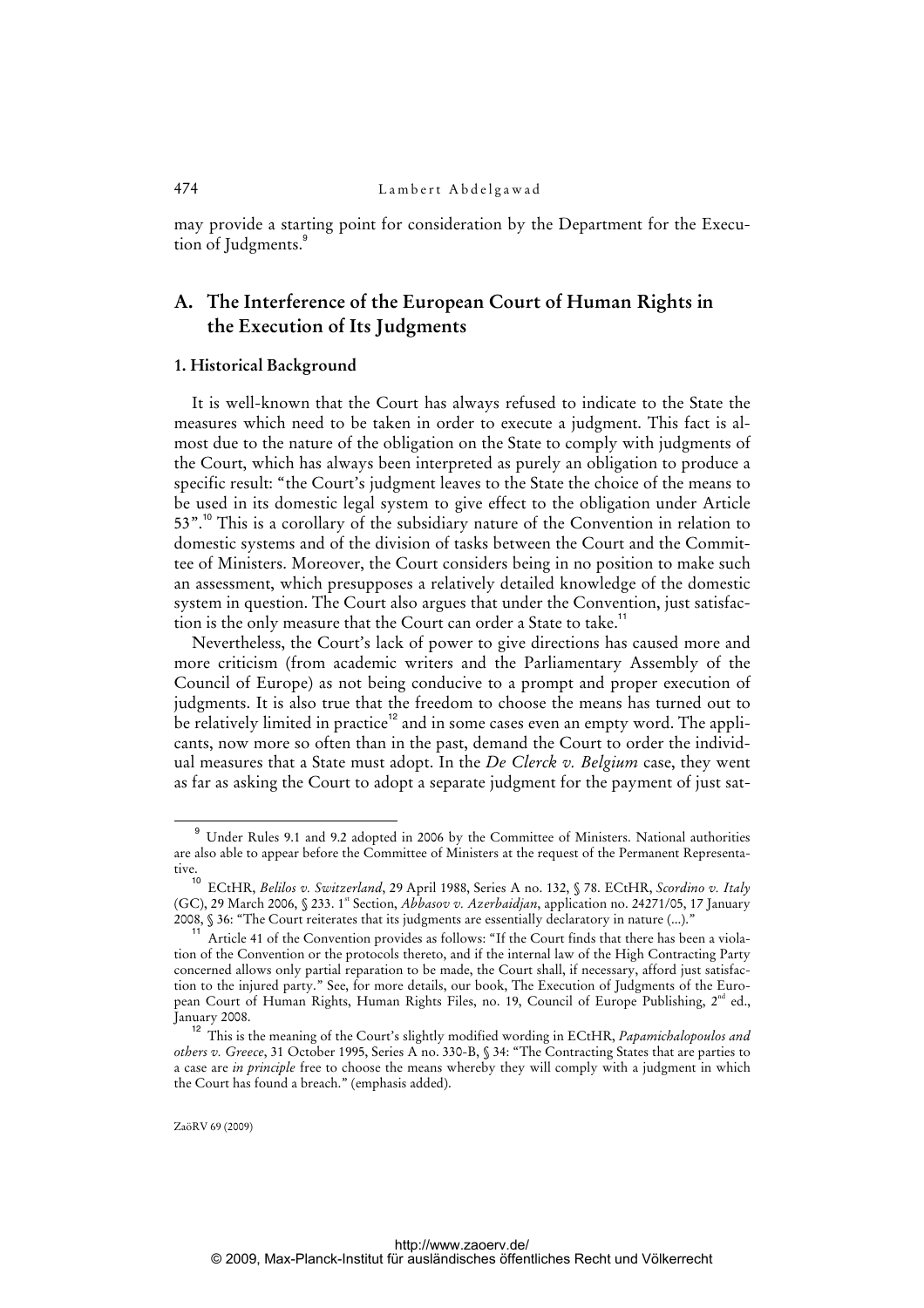isfaction so as to "allow the Court to give its opinion on the adequacy of the measures adopted by the government to comply with the judgment  $(...).$ <sup>13</sup>

Considering the execution of judicial decisions as a fundamental right and a component of the right to a fair process,<sup>14</sup> European Courts (the ECtHR as well as the European Court of Justice) have unavoidably prepared the judiciarization and parallel depoliticization of the process of execution. This provides them with the conditions to interfere in that process, specially in the event of difficulties or delays in the execution.<sup>15</sup>

Consequently, over the course of several years the Court has assumed a more important role in the execution of its judgments and has become a major player. The European Court is now clarifying the scope of its judgments more often. Such recommendations have now been extended to general measures, and the pilot judgment procedure has opened the way to more widespread use of the Court's power of recommendation. By underlying its reasoning on Article 46, and undoubtedly on its paragraph 1, even if it does not explicitly mention it,<sup>16</sup> the European Court of Human Rights recommends to, or even orders the States other specific measures to be adopted, even if the judgments are still, in principle, declaratory.<sup>17</sup>

#### **2. The New "Pilot Case" Procedure**

This concerns only few cases. In the most complex or serious cases, given that one judgment is not enough to clarify the different facets of the problem and the choice of measures available to redress the situation, the pilot case procedure has not been set in motion.<sup>18</sup> "The Court seems to set aside the pilot procedure when the structural or systematic violations at issue relate to political sensitive events where the discretionary power of States has to be preserved. At the same time, the

<sup>13</sup> Second Section, *De Clerck v. Belgique*, no. 34316/02, 25 September 2007, § 96. The translation is unofficial.

<sup>14</sup> CourEDH, *Hornsby v. Grèce*, 19 March 97, § 40. Cf., more recently, *Dubenko v. Ukraine*, 11 January 2005, Second Section, § 44.

<sup>15</sup> See our article L'exécution des décisions des juridictions européennes, Cour de Justice des Communautés Européennes et Cour Européenne des Droits de l'Homme, Annuaire Français de Droit International (2006), 676-724.

<sup>&</sup>lt;sup>16</sup> Article 46, "Binding Force and Execution of Judgments: 1. The High Contracting Parties undertake to abide by the final judgment of the Court in any case to which they are parties. 2. The final judgment of the Court shall be transmitted to the Committee of Ministers, which shall supervise its execution.'

<sup>17</sup> Cf. notably, *Abbasov v. Azebaijan*, 1 Section, 17 January 2008, no. 24271/05, § 36: "The Court reiterates that its judgments are essentially declaratory in nature and that, in general, it is primarily for the State concerned to choose, subject to supervision by the Committee of Ministers, the means to be used in its domestic legal order in order to discharge its obligation under Article 46 of the Convention."

<sup>18</sup> For example in the cases concerning serious abuses by security forces in Turkey, Chechnya and Northern Ireland.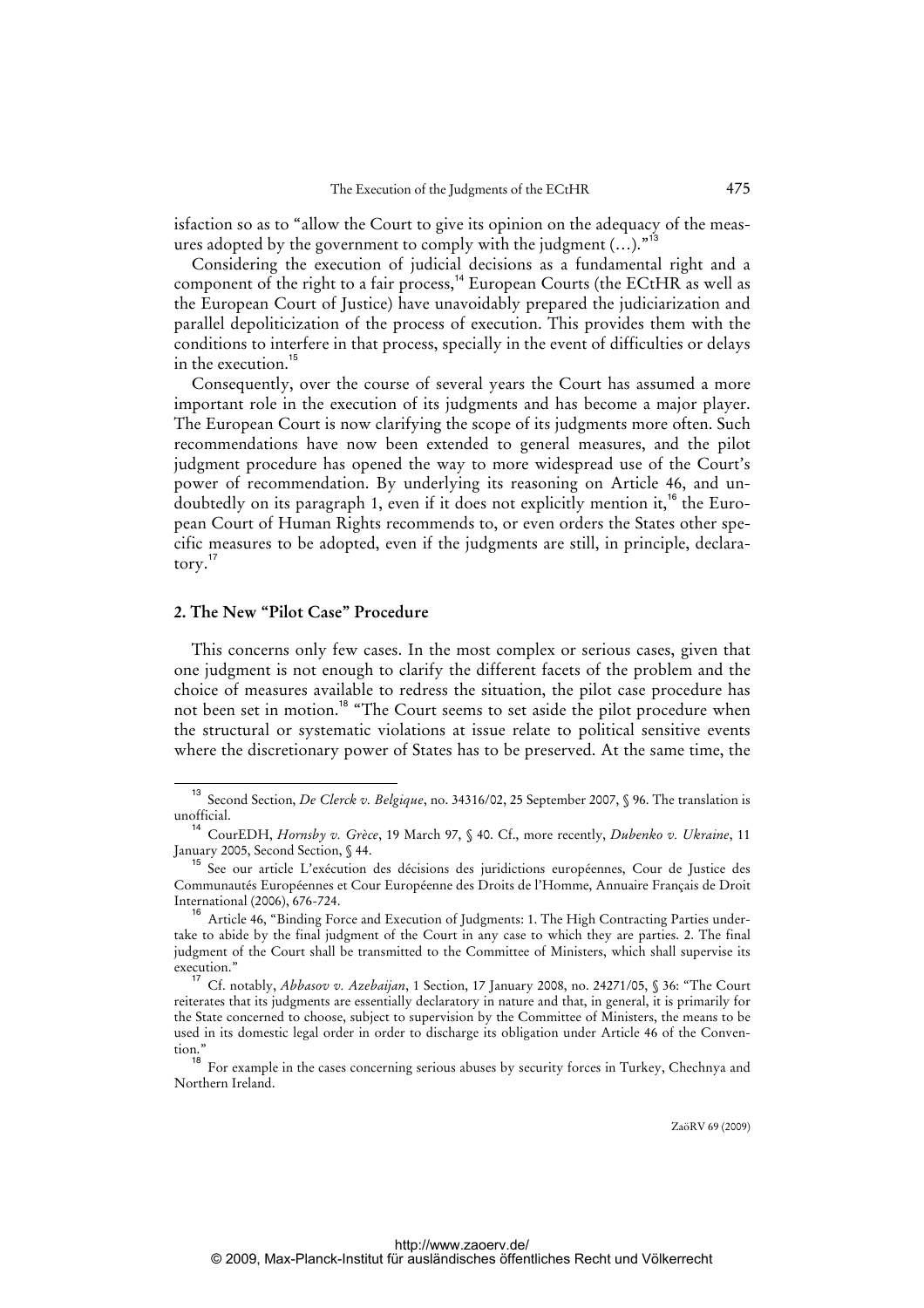Court takes into account the risk of non-implementation by the State of the measures recommended by the Court".<sup>19</sup>

Of the cases for which the Committee of Ministers supervises the adoption of general measures, 95 % are not pilot cases. The case of *Broniowski v. Poland* was the first illustration of this method;<sup>20</sup> the Court specified the general measures to be adopted and decided to freeze examination of similar cases pending adoption of a domestic means of redress. In this case, the Grand Chamber held that the question of compensation under Article 41 was not ready for decision, a technique which allowed pressure to be put on the state and any remaining damage not compensated for at domestic level to be better assessed. According to the Grand Chamber judgment of 28 September 2005 endorsing the friendly settlement, this was a logical position consistent with the principle of subsidiarity in the European system and giving the state the option of adopting the requisite individual (pecuniary and/or non-pecuniary) measures at the same time as general measures.<sup>21</sup> This process seems to have been a success. During the *Wolkenberg and others*, and *Witkowska-Tobola* cases,<sup>22</sup> the new legislation for owners' compensation was judged to comply with the criteria adopted by the European Court of Human Rights at its Grand Chamber on 22 June 2004. Consequently the Court struck out the remaining 176 "Bug River" in October 2008 after 110 cases had already been struck out in December 2007.<sup>23</sup>

However, the Court does not always have the means to assess the effectiveness of domestic measures. In its judgment of 1 March 2006 in *Sejdovic v. Italy*, the

<sup>&</sup>lt;sup>19</sup> J.F. Flauss, Actualité de la CEDH (March - August 2007), AJDA, 15 October 2007, 1918 et seq., 1919, cites the repeated violations of Articles 3 and 13 by Russia following the failure of the penitentiary system, 1920.

<sup>20&</sup>lt;br><sup>20</sup> ECtHR, Grand Chamber, 22 June 2004. See the author's article, La Cour européenne au secours du Comité des Ministres pour une meilleure exécution des arrêts 'pilote', 61 Revue trimestrielle des droits de l'homme (2005), 203-224. See also L. G a r l i c k i , *Broniowski* and After: On the Dual Nature of 'Pilot Judgments', in: Liber Amicorum Luzius Wildhaber: Human Rights – Strasbourg Views, Kehl 2007, 177-192; V. Z a g r e b e l s k y , Questions autour de *Broniowski*, in: Liber Amicorum (note 20), 521-535.

<sup>21</sup> ECtHR (GC), *Broniowski v. Poland* (friendly settlement), judgment of 28 September 2005, § 36: "It cannot be excluded that even before any, or any adequate, general measures have been adopted by the respondent state in execution of a pilot judgment on the merits (Article 46 of the Convention), the Court would be led to give a judgment striking out the 'pilot' application on the basis of a friendly settlement (Articles 37 § 1(b) and 39) or awarding just satisfaction to the applicant (Article 41). Nonetheless, in view of the systemic or structural character of the shortcoming at the root of the finding of a violation in a pilot judgment, it is evidently desirable for the effective functioning of the Convention system that individual and general redress should go hand in hand. The respondent state has within its power to take the necessary general and individual measures at the same time and to proceed to a friendly settlement with the applicant on the basis of an agreement incorporating both categories of measures, thereby strengthening the subsidiary character of the Convention system of human rights protection and facilitating the performance of the respective tasks of the Court and the Committee of Ministers under Articles 41 and 46 of the Convention."

 $22$  Judgments of 4 December 2007, no. 50003/99 and 11208/02, Section IV.

<sup>23</sup> Press Release 6 October 2008, "First 'pilot judgment' Procedure Brought to a Successful Conclusion Bug River Cases Closed".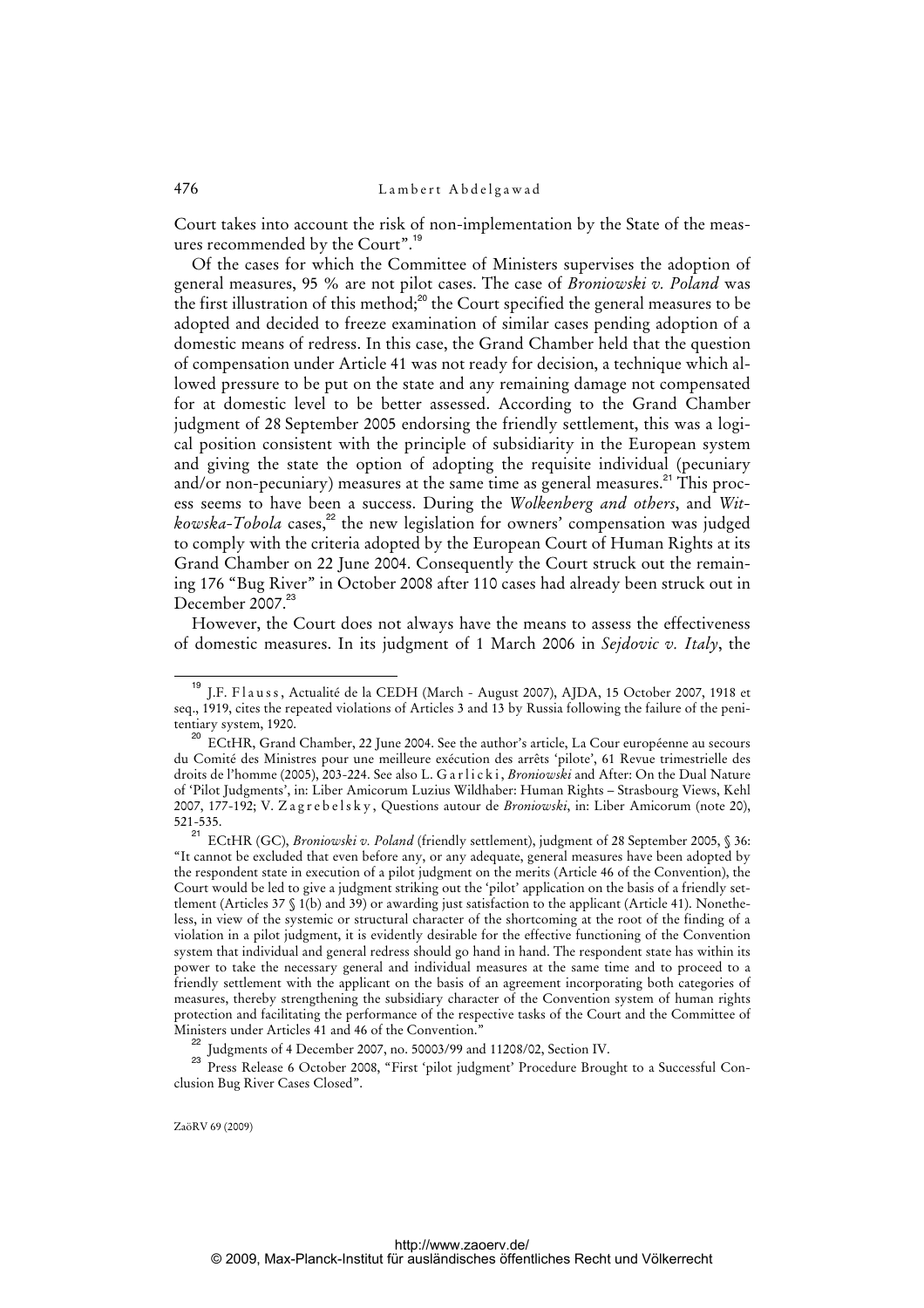Grand Chamber acknowledged a "defect" in the Italian legal system that prevented a retrial of anyone convicted *in absentia*. Having regard to the subsequent reform of the Italian Code of Criminal Procedure, however, it considered it unnecessary to indicate any general measures, on the grounds that it was too early (in the absence of domestic case-law) to assess whether this reform had met the requirements of the Convention.<sup>24</sup> Taking into consideration the very wide terms of the recommendations made by the Court, and the fact that the Court only acts on the basis of one case, the monitoring that it is able to do remains general in nature and should never lead the Committee of Ministers to close a case automatically.<sup>25</sup>

The freezing of pending cases, which allows pressure to be put on the state but is not without its drawbacks, was not specifically used subsequently.<sup>26</sup> It is true that "freezing of similar cases reduces possibility of having a wider picture of the situation and hence of the measures required".<sup>27</sup> Yet in its judgment of 22 December 2005 in the case of *Xenides-Arestis* the Court's Third Section made clear, not least in the operative part, the state's obligation to "introduce a remedy which secures genuinely effective redress for the Convention violations identified in the […] judgment in relation to the […] applicant as well as in respect of all similar applications pending before it, in accordance with the principles for the protection of the rights laid down in Article 8 of the Convention and Article 1 of Protocol No. 1 and in line with its admissibility decision of 14 March 2005". The most surprising aspect of this case is that the Court required this remedy to be "available within three months from the date on which the […] judgment [was] delivered" and stipulated that "redress should be afforded three months thereafter" (§ 40). This obligation was confirmed by the fact that the government had to provide the Court with "details of the remedy and its availability" ("within three months from the date on which the judgment [was] delivered") and "to submit information concerning the redress three months thereafter", as ordered in the operative part. In the case of *Burdov v. Russia*, the Court implemented the pilot-judgment procedure to the problem of non-enforcement or delayed enforcement of domestic judgments. The Court very clearly stated that the principle of subsidiarity also underpins the pilotjudgment procedure.<sup>28</sup> It is also fundamental to notice that in such a case the pilot-

<sup>24</sup> ECtHR, Grand Chamber, *Sejdovic v. Italy*, 1 March 2006, § 123.

<sup>25</sup> This is what happened in the cases of *Broniowski v. Poland* and *Xenides-Arestis v. Turkey*.

According to F. Sundberg, "The new approach of 'freezing' does, however, create a situation outside the law …". It "might also, in complex situations, be a hindrance to execution, inasmuch as national authorities might have some difficulty in identifying appropriate measures of execution without more information provided by the Court through its examination of other cases". (L'effectivité des recours internes suite à des "arrêts pilote", in: G. Cohen-Jonathan/J.F. Flauss/E. Lambert Abdelgawad (eds.), De l'effectivité des recours internes dans l'application de la Convention européenne des Droits de l'Homme, Droit et Justice, No. 69, 2006, 259-275 and 262-263).

 $27$  CDDH (2007) 011 Addendum 1, Interim Report, 13 April 2007.

<sup>28</sup> ECtHR, First Section, *Burdov v. Russia (No. 2)*, application no. 33509/04, judgment 15 January 2009, §§ 127-128: the Court stated that it "may decide to adjourn examination of all similar cases, thus giving the respondent State an opportunity to settle them in such various ways. If, however, the respondent State fails to adopt such measures following a pilot judgment and continues to violate the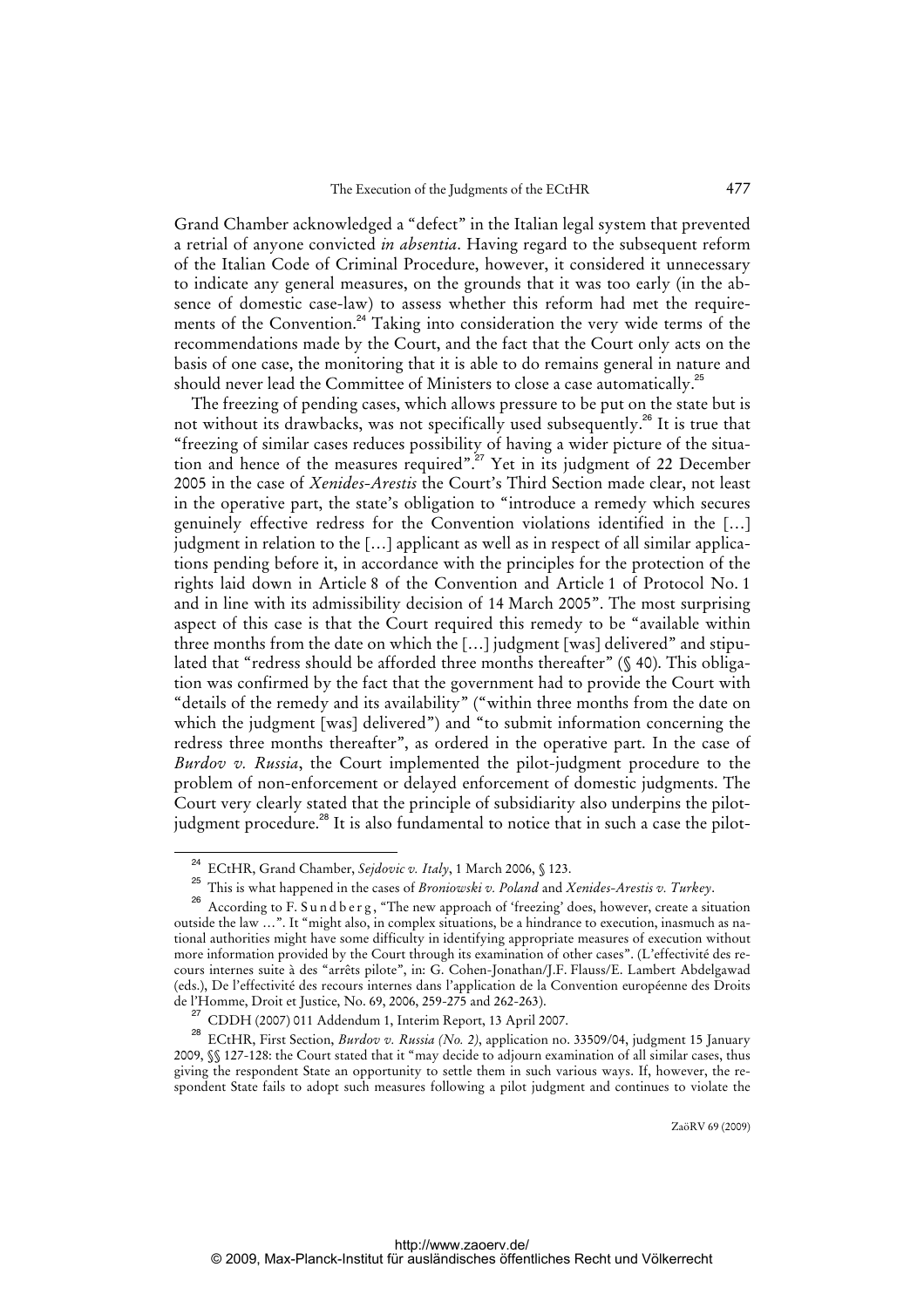judgment is a consequence of the failure of the State to fully implement previous cases.<sup>29</sup> However the indications to the State remain very vague.<sup>30</sup>

The Group of Wise Persons, for its part, has also declared itself satisfied with the Court's "pilot judgment" procedure whilst calling for time-limits that are subject to supervision to be laid down (§ 105). $^{31}$ 

This method of pilot cases is useful for compelling states to adopt effective domestic remedies (with retroactive effect, moreover), which the Committee of Ministers was hitherto able to do only through its supervisory role. As regards indication of general measures, the judgment is formulated in a more or less confusing and detailed manner. For instance, in the case of *Hutten-Czapska v. Poland*<sup>32</sup> the Court, whilst remaining fairly vague in its statements expressly approved "the measures indicated by the Constitutional Court in its June 2005 Recommendations, setting out the features of a mechanism balancing the rights of landlords and tenants and criteria for what might be considered a 'basic rent', 'economically justified rent' or 'decent profit'".

The judgments of 10 November 2005 in *Tekin Yildiz v. Turkey* (Third Section) and of 8 June 2006 in *Sürmeli v. Germany* (Grand Chamber) show that this policy is being applied more widely even when there are no large-scale problems that might generate a rash of cases. In 2007 and 2008 this procedure was extended to other States.<sup>33</sup> It is worth mentioning the *Urbarska Obec Trencianske v. Slovakia*  case<sup>34</sup> and the *Driza v. Albania* case, equally involving a violation of property law. According to the Court, "The escalating number of applications is an aggravating factor as regards the State's responsibility under the Convention and is also a threat to the future effectiveness of the system put in place by the Convention, given that in the Court's view, the legal vacuums detected in the applicant's particular case may subsequently give rise to other numerous well-founded applications".<sup>35</sup>

j

<sup>33</sup> See, for instance, Fourth Section, *Ghigo v. Malta*, application no. 31122/05, judgment (just satisfaction), 17 July 2008, concerning a violation of Art. 1 Protocol 1.

<sup>34</sup> Fourth Section, *Urbarska Obec Trencianske Biskupice v. Slovakia*, application no. 74258/01, 27 November 2007. §150: "Firstly, the respondent State should remove all obstacles to the letting of land in allotments on rental terms which take account of the actual value of the land and current market conditions in the area concerned. Secondly, the respondent State should remove all obstacles to the award of compensation for the transfer of ownership of such land, the amount of which bears a reasonable relation to the market value of the property as of the date of transfer."

35 *Driza v. Albania*, Fourth Section, application no. 33771/02, 13 November 2007, § 122. See also, 2 nd Section, *Gülmez v. Turkey*, application no. 16330/02, 20 May 2008, concerning the lack of a public hearing under Article 6 of the Convention. § 63: It concludes that the State "should bring its legislation in line with the principles set out in Articles 57 §§ 2(b) and 59(c) of the European Prison Rules".

Convention, the Court will have no choice but to resume examination of all similar applications pending before it and to take them to judgment so as to ensure effective observance of Convention".

<sup>29</sup> Ibid., § 137.

<sup>30</sup> Ibid., §§ 140-141: "The State may either amend the existing range of legal remedies or add new remedies to secure genuinely effective redress for the violation of the Convention rights concerned."

CM (2006) 203, 15 November 2006.

<sup>32</sup> ECtHR, Grand Chamber, 19 June 2006, § 239.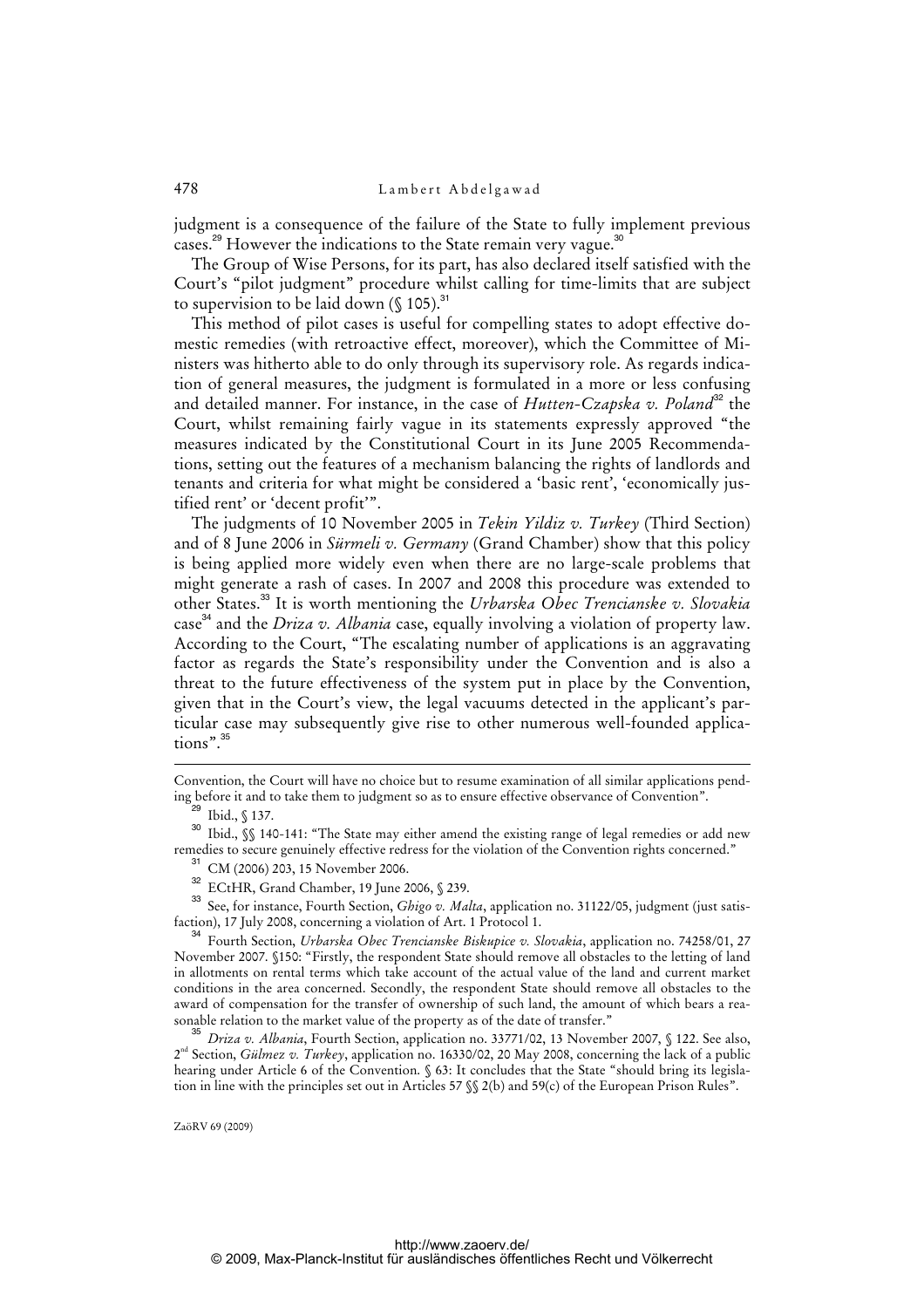The Court's new policy has not been without its critics, $36$  since it is not expressly enshrined in the Convention. In the Grand Chamber case of *Hutten-Czapska v. Poland*, Judge Z a g r e b e l s k y , who did not dispute the *erga omnes* effects of the European Court's judgments, was concerned that the "pilot judgment" method might upset the balance between the Court and the Committee of Ministers and make the mistake of shifting the Court on to the political terrain (particularly in the case in question, which involved a general measure that entailed an overhaul of property rights).<sup>37</sup> The Italian Government's position before the Grand Chamber in the *Sejdovic* case is also worth mentioning, as it might well be shared by other countries. By this line of reasoning (§§ 115-118): "(...) the new practice pursued by the Court ran the risk of nullifying the principle that states were free to choose the means of executing judgments. It also ran counter to the spirit of the Convention and lacked a clear legal basis." According to the Italian Government, this interpretation was confirmed by Protocol No. 14 and a literal reading of the Committee of Ministers resolution.<sup>36</sup> The government added that "[i]n any event, if the practice of indicating general measures were to be continued, it should at least become institutionalised in the Rules of Court or in the questions which the Court put to the parties, so that the parties could submit observations on whether a violation was 'systemic'". Some states have objected to these indications by the Court once they move outside the scope of "pilot case" procedures<sup>39</sup> given that the Court has itself stated, since the *Broniowski* case, that such indication of measures was an

 $^{36}\,$  For a defence of the Court's new policy, see P. L e a c h , Beyond the Bug River – A New Dawn for Redress before the European Court of Human Rights?, 2 EHRLR (2005), 148-164.

Grand Chamber, 19 June 2006. See the answer given by Judge Zupančič in his individual opinion on the same case: "In order to respect the spirit of the Convention, we may take these political hesitations seriously and ask the next question. Is it better for Poland to be condemned in this Court 80000 times and to pay all the costs and expenses incurred in 80000 cases, or is it better to say to the country concerned: 'Look, you have a serious problem on your hands and we would prefer you to resolve it at home …! If it helps, these are what we think you should take into account as the minimum standards in resolving this problem …?' Which one of the two solutions is more respectful of national sovereignty?"

<sup>38</sup> ECtHR, *Sedjovic v. Italy*, Grand Chamber, 1 March 2006, "In the Government's submission, this distribution of powers was confirmed by Article 16 of Protocol No. 14, which, in amending Article 46 of the Convention, introduced two new remedies: a request for interpretation and infringement proceedings. According to the explanatory report, the aim of the first of these was 'to enable the Court to give an interpretation of a judgment, not to pronounce on the measures taken by a High Contracting Party to comply with that judgment'. As regards the second, it was stated that where the Court found a violation, it should refer the case to the Committee of Ministers 'for consideration of the measures to be taken'. Lastly, in Resolution Res (2004) 3 the Committee of Ministers had invited the Court to identify any underlying systemic problems in its judgments, but not to indicate appropriate solutions as well. The distribution of powers between the Committee of Ministers and the Court as envisaged by the drafters of the Convention had therefore not been altered."

<sup>39</sup> ECtHR, Fourth Section, *Johansson v. Finland*, 6 September 2007, where the Court did not reply to the government but reminded it of its obligation to adapt its domestic law to the requirements of the Convention. See also the partly dissenting opinion of Judge F u r a - S a n d s t r ö m in *L v. Lithuania*, Second Section, judgment of 11 September 2007; the judge held that the Court's order to the state in the operative part of the judgment to amend legislation on transsexuals within three months was groundless in the absence of a systemic problem.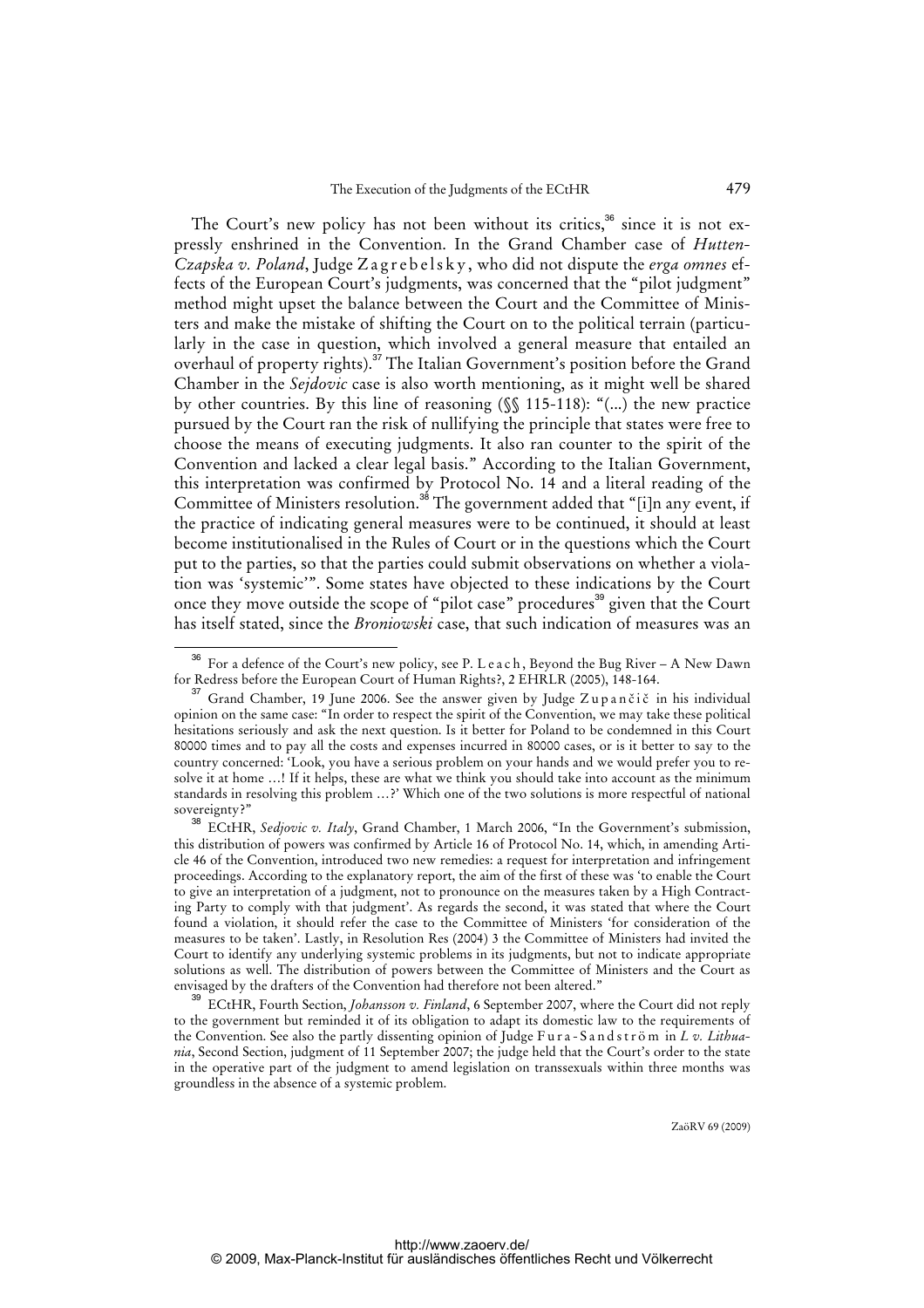exception and related to the existence of large-scale systemic problems. It is essential to underline that this procedure is a tool used by the Court at the service of the Committee of Ministers and states for the better execution of certain cases. It never modifies the obligation of national authorities to adopt general measures following a judgment. What is mostly interesting in that procedure is to reveal the importance for the Court to be more involved in the implementation procedure of its judgments, in opposition to the dual option adopted by the authors of the Convention.

#### **3. Extending the Recommendation Policy to Other Cases**

This policy concerns both general and individual non-pecuniary measures.

With regard to general measures, in a recent case where the pilot-judgment procedure was not used, the Court, in the operative part of its judgment, nevertheless ordered the state, within three months, either to amend the legislation on transsexuals or, failing that, to pay a sum of money.<sup>40</sup> In other cases, the indication to adopt general measures is more or less detailed.<sup>41</sup> It nevertheless reveals a concern of the Court to precise the obligations incumbent on the State.

As far as individual measures are concerned, the first indications related to interference with the right to property. The requirement for property to be returned also becomes more coercive when it is included in the operative part of the judgment.<sup>42</sup> In more and more cases the Court is also recommending the reopening of domestic legal proceedings when this is the most appropriate form of redress.<sup>43</sup> The most representative cases here are those in which individuals have been tried by courts that have not met the requirements of independence and impartiality.<sup>44</sup> But

<sup>&</sup>lt;sup>40</sup> Second Section, *L v. Lithuania*, 11 September 2007, "5. Holds, by 5 votes to 2, that the respondent state, in order to meet the applicant's claim for pecuniary damage, is to adopt the required subsidiary legislation to Article 2.27 of its Civil Code on the gender-reassignment of transsexuals, within three months of the present judgment becoming final, in accordance with Article 44 § 2 of the Convention; 6. Holds, by 6 votes to 1, alternatively, that should those legislative measures prove impossible to adopt within three months of the present judgment becoming final, in accordance with Article 44 § 2 of the Convention, the respondent state is to pay the applicant EUR 40000 (forty thousand euros) in respect of pecuniary damage." This case demonstrated the Court's capacity to deal with questions on general measures as part of a decision on just satisfaction.

<sup>41</sup> *Hasan and Eylem Zengin v. Turkey* case, Former Second Section, req. no. 1448/04, 9 October 2007. See also, *Tan v. Turkey* (Second Section, no. 9460/03, 3 July 2007), *Grande Oriente D'Italia di Palazzo Giustiniani v. Italy (No. 2)*, (no. 26740/02, First Section, arrêt du 31 May 2007).

<sup>42</sup> ECtHR, Third Section, *Raicu v. Romania*, judgment of 19 October 2006: the Court ordered the state to return the flat; failing that, it provided for a specific sum to be paid.

<sup>43</sup> ECtHR, Third Section, *Abdullah Altun v. Turkey*, judgment of 19 October 2006, § 38 (concerning a violation of Article 6 § 1); ECtHR, First Section, *Majadallah v. Italy*, judgment of 19 October 2006 (violation of Article 6, §§ 1 and 3.d); ECtHR, *Zentar v. France*, judgment of 13 April 2006, § 35 (violation of Article 6, §§ 1 and 3.d). See in particular, ECtHR, *Sejdovic v. Italy* (GC), judgment of 1 March 2006, § 126 (right of due process). For administrative cases, see ECtHR, Second Section, *Mehmet and Suna Yigit v. Turkey*, 17 July 2007. See also Third Section, *Visan v. Romania*, application no. 15741/03, 24 April 2008, § 42.

<sup>44</sup> ECtHR, *Öcalan v. Turkey* (GC), judgment of 12 May 2005, § 210.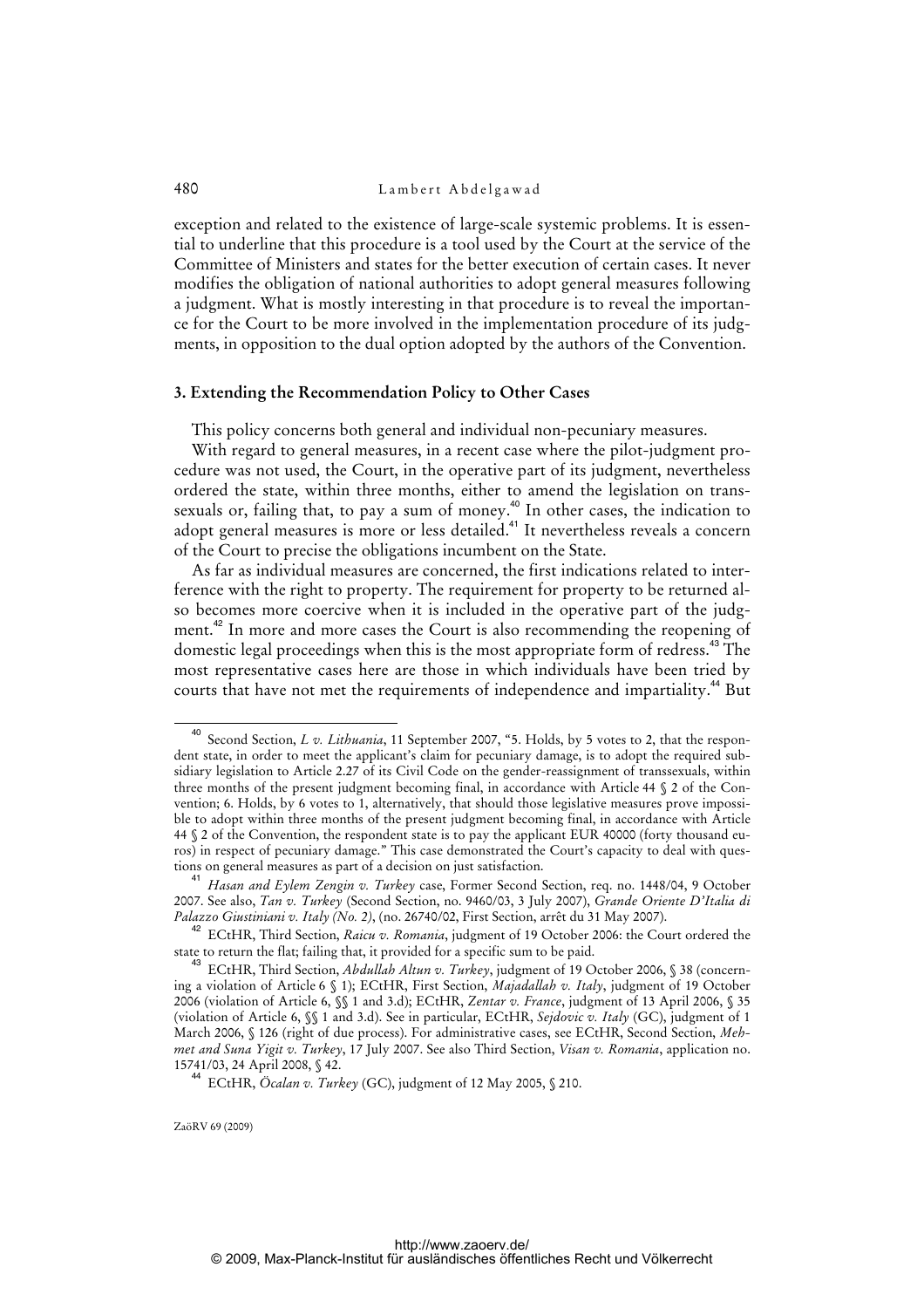the Court has specified that such reopening of proceedings must be requested by the victim and take place in a court that respects the safeguards of Article 6  $(\S 1)^4$ In all these cases, this is a recommendation, since the Court refuses to order a state to reopen proceedings at the applicant's request, still less to reform its domestic legislation to include the possibility of reopening proceedings.<sup>46</sup> However, when such reopening is possible under domestic law, the Court has sometimes recommended this measure, including in the operative part of the judgment, in order to put pressure on the state authorities.<sup>47</sup>

In these matters, the policy of the Court to demand a reopening of the case is also guided by the States' and Committee of Ministers' practices, particularly since the adoption of the Recommendation (2000) 2 of 19 January 2000. It easily refers to this practice when a reopening of the proceedings is possible through domestic law.<sup>48</sup> Nevertheless, recently the Court has been proving itself to be particularly zealous in soliciting the reopening of non-penal proceedings, where the legal security of the third party could rightfully be an obstacle to it. The Court equally follows a long-standing policy whereby, in the event of a property violation, the State is ordered to return the property to the victim who has been illegally dispossessed. It is necessary to add that the practice of reopening is currently changing. Indeed it used to be required in favour of the applicant victim mostly of a violation of its procedural rights. In these matters, it is remarkable to note that the applicants do not very much support such a measure and are content with the financial compensation.<sup>49</sup> Thus, even if more and more States have amended their law in order to allow the reopening of judicial cases, particularly in the criminal field, as long as the applicant is no longer detained, he/she prefers not to run the risk of a reopening involving a long judicial procedure with no guarantee of a better result. Nowadays, due to the evolving case-law, the reopening of cases is demanded by the European Court when a violation of Articles 2 or 3 on the procedural level has been stated, in cases where the persons responsible for the serious violations in the national order have benefited from clemency measures. The duty of the State to investigate and

<sup>45</sup> ECtHR, Third Section, *Duran Sekin v. Turkey*, judgment of 2 February 2006, § 45.

<sup>46</sup> ECtHR, Second Section, *Hostein v. France*, judgment of 18 July 2006, § 49: "As for the applicant's request that a review mechanism for civil proceedings be incorporated into domestic law, the Court recalls that this right, as such, is not secured by the Convention."

<sup>47</sup> ECtHR, Third Section, *Lungoci v. Romania*, judgment of 26 January 2006: *"*Holds a) that the respondent state shall, if the applicant so desires, ensure that the proceedings are reopened within six months from the date on which the judgment becomes final, under Article 44 § 2 of the Convention, and that it shall at the same time pay her the sum of 5000 (five thousand) euros for non-pecuniary damage, plus any tax that may be chargeable, to be converted into Romanian lei at the rate applicable on the date of payment".

<sup>48</sup> *Nikoghosyan and Melkonyan v. Armenia*, no. 11724/04 and 13350/04, Third Section, 6 December 2007, § 58. Also, *Paykar Yev Haghtanak LTD v. Armenia*, no. 21638/03, Third Section, 20 December 2007, § 58. More recently, Third Section, *Calmanovici v. Romania*, application no. 42250/02, 1 July 2008, §§ 162-163.

<sup>49</sup> See, for example, Resolution CM/ResDH (2008)30, 27 March 2008, *Lyashko v. Ukraine*; *Grabchuk v. Ukraine*, final Resolution ResDH (2008)63.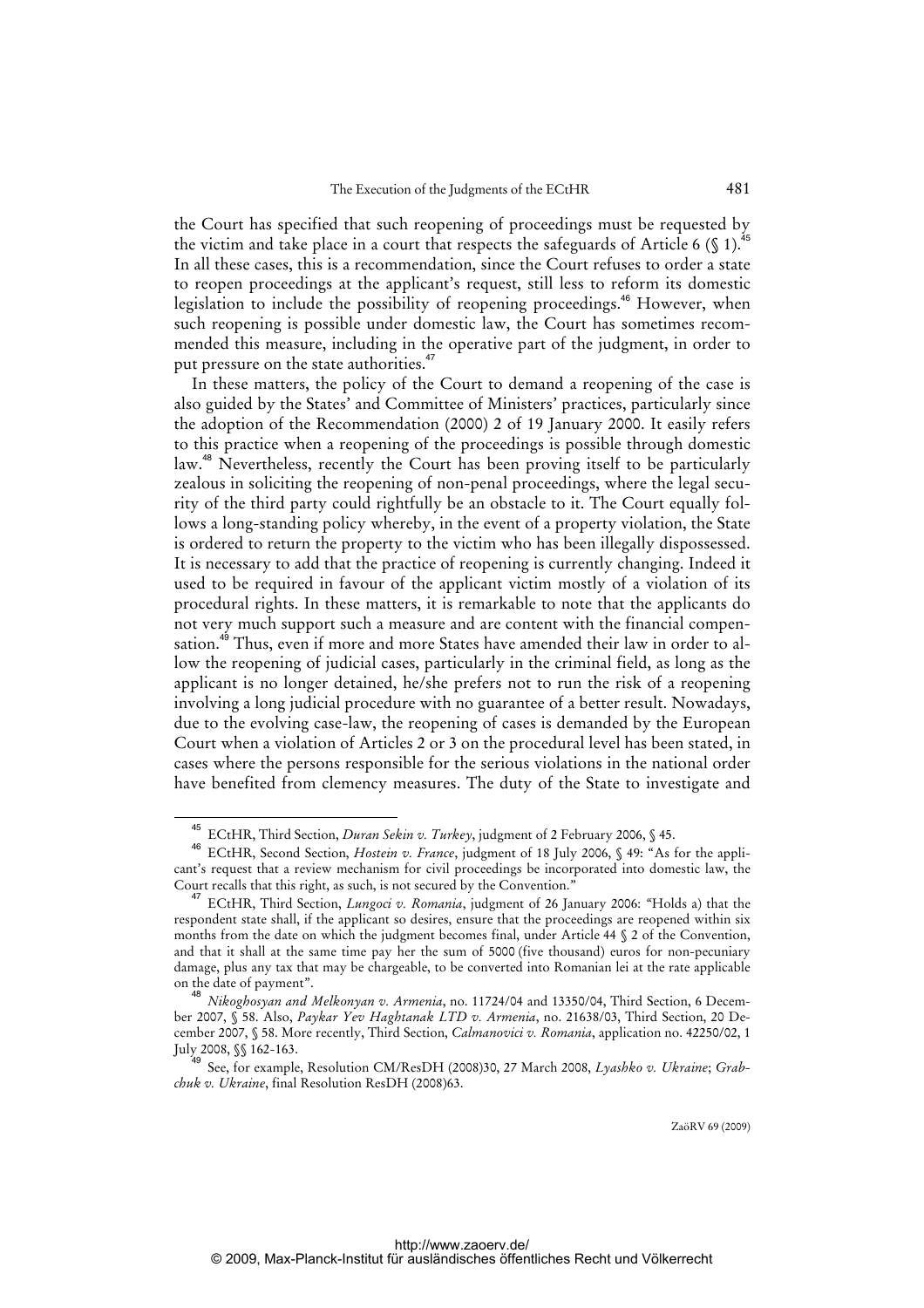prosecute the authors of such violations is now a component of the remedies of the victim. In these cases, the refusal to reopen will undoubtedly come from the State, as the practice of the Inter-American System has revealed. Today this is illustrated at the European level by the *Aksoy and other cases v. Turkey*. 50

Another evolving matter is linked to the tendency of the Court to increasingly give priority to the *restitutio in integrum.* In the case *V.A.M. v. Serbia*, dealing with the right to family life, the modalities of visits and custody of the children were put into question following a divorce. The European Court ordered the State to execute the orders given by the national judge to facilitate the meetings between the mother and her child before a final decision was taken in 1999 and to put a quick end to the civil hearing in course. Considering the amount of time that has already gone by since the order was passed, we should ask ourselves if the injunction will really be of service of the victim or if it will only complicate the task of the Committee of Ministers.<sup>51</sup> The case *Yakistan v. Turkey* concerned the violation of the time length of provisional incarceration and of the provisional penal procedure. After consenting 12000 Euros for moral damages, the Court stated that "(...) an appropriate manner of putting an end to the violation would be to end the hearing as quickly as possible or to free the plaintiff during the time period of the hearing, as stated in Article 5 (3) of the Convention, using with the correct legal measures" (§ 49). It should be pointed out that the plaintiff in this case had already spent more than 11 years and 7 months in provisional incarceration. The other exception to the principle of declaratory nature of European judgments, according to the Court, applies for cases where there is no real choice between different ways of complying with the judgment. For instance, the only measure to comply with the *Assanidze v. Georgia* case was to free the victims<sup>52</sup>. It seems that the European judges apply also this policy mostly when there is a risk of delay in the implementation of the judgment. Indeed it is to be noticed that the most important initiatives concern recent States Parties to the Convention. The Court most probably feels the need to prove itself more instructive towards such States. The *De Clerck v. Belgium* judgment is of most interest, as it reiterates the principle of the declara-

<sup>50</sup> Second Annual Report (2008), 102. See also *Kakoulli v. Turkey*, no. 38595/97, Fourth Section, 22 November 2005.

<sup>&</sup>lt;sup>51</sup> Second Section, *V.A.M. v. Serbie*, req. no. 39177/05, 13 March 2007, § 166.<br><sup>52</sup> Clearly stated in Abbassa sy Apsylvijius no. 24271/05, First Section, 17 I.

<sup>52</sup> Clearly stated in *Abbasov v. Azerbaijan*, no. 24271/05, First Section, 17 January 2008, § 37. See also *Karanovic v. Bosnia and Herzegovina*, no. 39462/03, Fourth Section, 20 November 2007, §§ 29- 30: "(…) the violation found in the instant case, by its very nature, does not leave any real choice as to the measures required to remedy it. § 30: In these conditions, having regard to the particular circumstances of the case and the urgent need to put an end to the impugned situation, the Court considers that the respondent State must secure the enforcement of the Human Rights Chamber's decision at issue by way of transferring the applicant to the FBH Fund as well as paying the applicant 2,000 euros." See also Second Section, *Ilic v. Serbia*, application no. 30132/04, 9 October 2007, § 112 and § 6 of the operative part of the judgment: The Court ordered the State in the merits and the enacting terms of the judgment to ensure the enforcement of the decision adopted by the Housing Department of the Municipality of Palilula on 17 August 1994 and execute the administrative decision (allowing the plaintiff to recapture the right to his property) within three months on the date of which the judgment becomes final.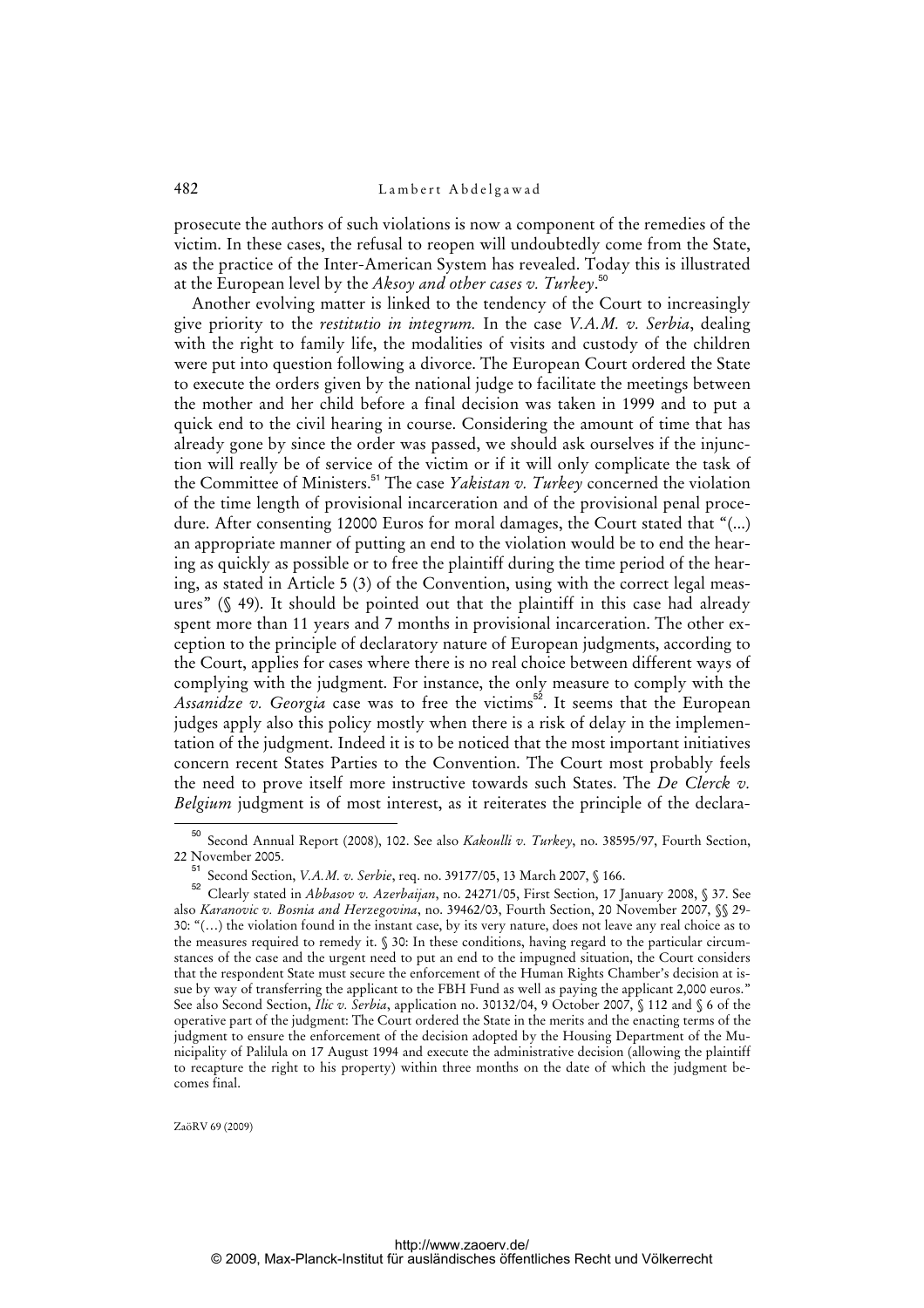tory nature of the ECtHR judgments and states the scope of exceptions to this principle. For the issue of an unreasonable delay, as in the case under examination, the principle of judicial independence is an obstacle to all Court's injunctions in these matters. The Court nevertheless gives certain indications.<sup>53</sup>

This pressure of the Court on the State to adopt measures of *restitutio in integrum* raises a new concern: what is the margin of appreciation of the State to oppose such a remedy? According to Article 41, the Court may afford just satisfaction "if the internal law of the High Contracting Party concerned allows only partial reparation to be made". This is compatible with general principles of international law which state that the *restitution in integrum* has priority over the financial compensation. Nevertheless, in international law of human rights, the *restitution in integrum* is seldom possible. This is currently illustrated by the *Loizidou* and other similar cases related to the violation of Article 1 Protocol 1 in Cyprus. Turkey opposes the *restitution in integrum* (the return of the property to the victims) arguing that this is not materially possible. In such cases the Committee of Ministers has not closed its examination, whereas in other cases concerning the same article, it has often considered the financial compensation as the sole remedy. The same concern has been raised before the Inter-American Court of Human Rights. In a judgment of 4 December 2008, the Constitutional Court of Venezuela stated that the judgment of the Inter-American Court of Human Rights (dated 5 August 2008) could not be implemented ("*inexecutable*"); indeed the Court of San José had ordered the State to restore judges in their former position, but the opposition comes from the fact that the judges had been only temporarily employed to this post.<sup>54</sup> Thus, in that matter, the European and Inter-American Courts should not be tempted to cross the white line.

The interference of the Court in the field of the execution of its judgments is also symbolically displayed by the new reference in the judgments of the Court to the resolutions (interim resolution more precisely) adopted by the Committee.<sup>55</sup>

#### **B. The Role of the Parliamentary Assembly**

### **1. Enhancing the Complementary Role of Supervision by the Parliamentary Assembly**

The involvement of the Parliamentary Assembly in the task of supervising the execution of judgments is the result of a gradual process and currently takes a

<sup>53</sup> Second Section, *De Clerck v. Belgique*, no. 34316/02, 25 September 2007, § 101. See also Fourth Section, *Johansson v. Finland*, application no. 10163/02, 6 September 2007, § 45.

 $^{4}$  El Tribunal supremo de Justicia, Sala constitucional, no. 08-1572, 4 December 2008.

<sup>55</sup> Second Section, *Martins Castro and Alves Correia de Castro v. Portugal*, application no. 33729/06, 10 June 2008, § 64 which mentions the interim resolution (2007) 108.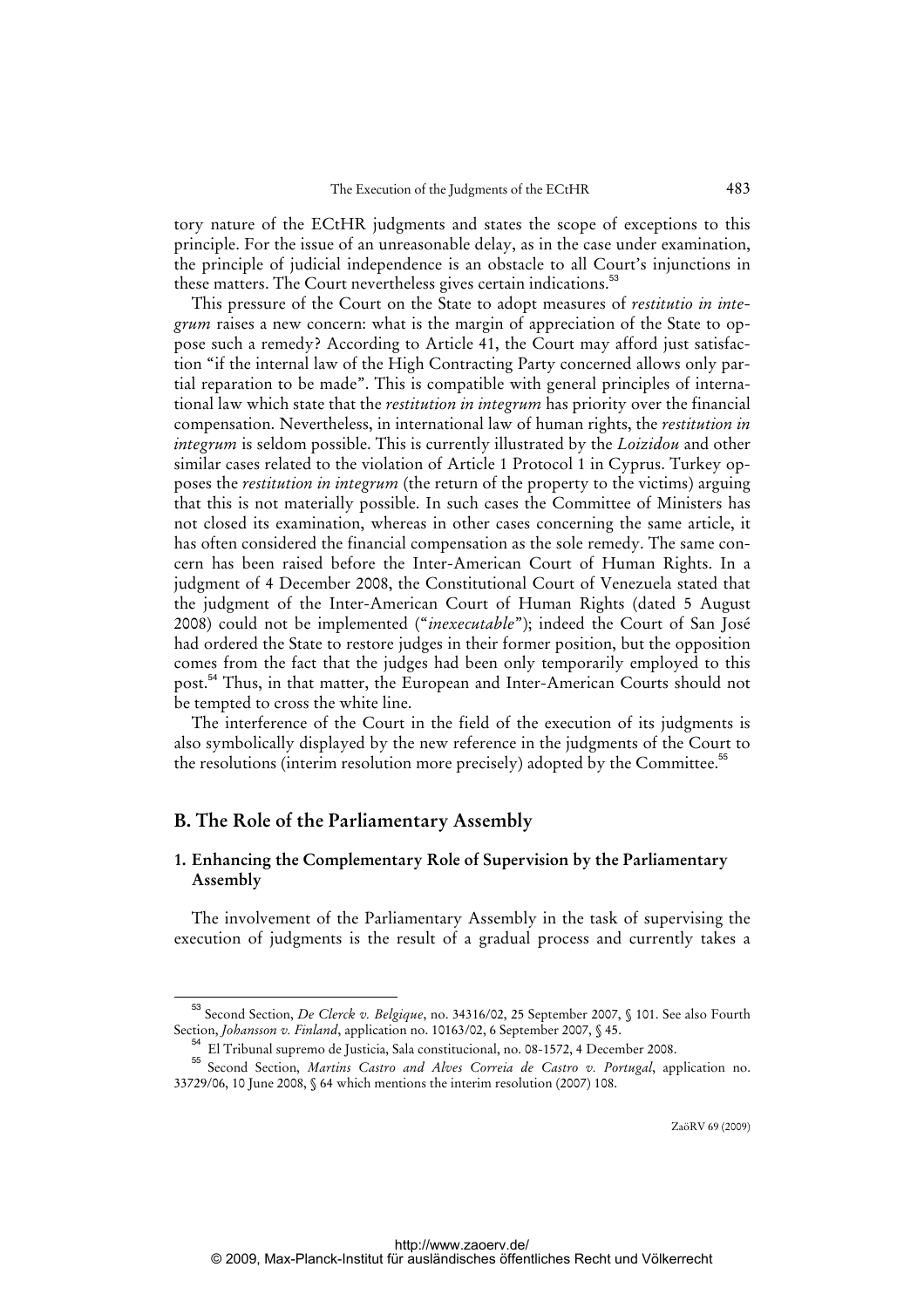number of forms.<sup>56</sup> First, members of the Assembly have no hesitation in using written questions to obtain explanations from the Committee of Ministers concerning the failure to execute certain judgments.<sup>57</sup> The Committee of Ministers is consequently required to provide a written answer.<sup>58</sup> When oral questions are put by members of the Assembly to the Chair of the Ministers' Deputies at each session, the Committee is frequently called upon to provide an explanation concerning judgments which have not yet been executed. One of the Assembly's four annual sessions now includes an agenda item on the execution of judgments. In addition to the drafting of a report, the discussion leads to the adoption of a recommendation and/or a resolution. With the adoption of Resolution 1226 (2000) on execution of judgments of the European Court of Human Rights, the Assembly decided to hold regular debates about the execution of judgments on the basis of a record of execution that it would keep. Its Committee on Legal Affairs and Human Rights decided to use two criteria when compiling this record: first, the time elapsed since the Court's decision (five years for the first record) and, second, the urgency attached to implementation of certain decisions. The use of this procedure is based on the principle that only national delegations "have the competence to call their governments to account within their own national parliamentary procedure",<sup>59</sup> in an objective manner, for action taken on a judgment. More generally, the Parliamentary Assembly "again calls upon national delegations to monitor the execution of specific Court judgments concerning their governments through their respective parliaments and to take all necessary steps to ensure their speedy and effective execution".<sup>60</sup>

The Assembly also envisages, in cases where States prove more reluctant, asking the minister of justice of the state concerned to give an explanation in person to

<sup>&</sup>lt;sup>56</sup> See A. D r z e m c z e w s k i , Quelques observations sur le rôle de la Commission des questions juridiques et droits de l'homme de l'Assemblée parlementaire dans l'exécution des arrêts de la Cour de strasbourg, in: Trente ans de droit européen des droits de l'homme: études à la mémoire de Wolfgang Strasser, 2007, 55-63.

<sup>57</sup> For example, see Written Question No. 402 from Mr C l e r f a y t (Doc. 9272) regarding Turkey's non-compliance with judgments concerning violations of Article 5 of the Convention and the Committee's reply dated 16 January 2002, Doc. 9327 of 21 January 2002.

<sup>58</sup> For example, following Written Question No. 378 of 10 September 1998 from certain members of the Assembly asking the Committee to explain the length of time necessary for full execution of all the judgments pending for more than three years without any sign of being executed, the Committee provided three explanations: the extent of the reforms undertaken, the difficulties encountered by member states in implementing certain reforms (such as constitutional amendments) and the need, in certain specific circumstances, to await the outcome of certain other similar cases pending before the organs of the Convention in order to clarify the requirements of the Convention in the relevant area and to provide guidance for proposed reforms. See also recently CM/AS(2007) Quest 487-488 final, 23 March 2007, Written Questions by Mr Austin to the Chair of the Committee of Ministers: a. No. 487: "Conditions of Detention for Mr Öcalan"; b. No. 488: "Execution of the Judgment of the European Court of Human Rights in the *Öcalan* case".

 $^{9}$  Resolution 1268 (2002), Implementation of Decisions of the European Court of Human Rights, 22 January 2002, § 10.

<sup>60</sup> Ibid., § 11.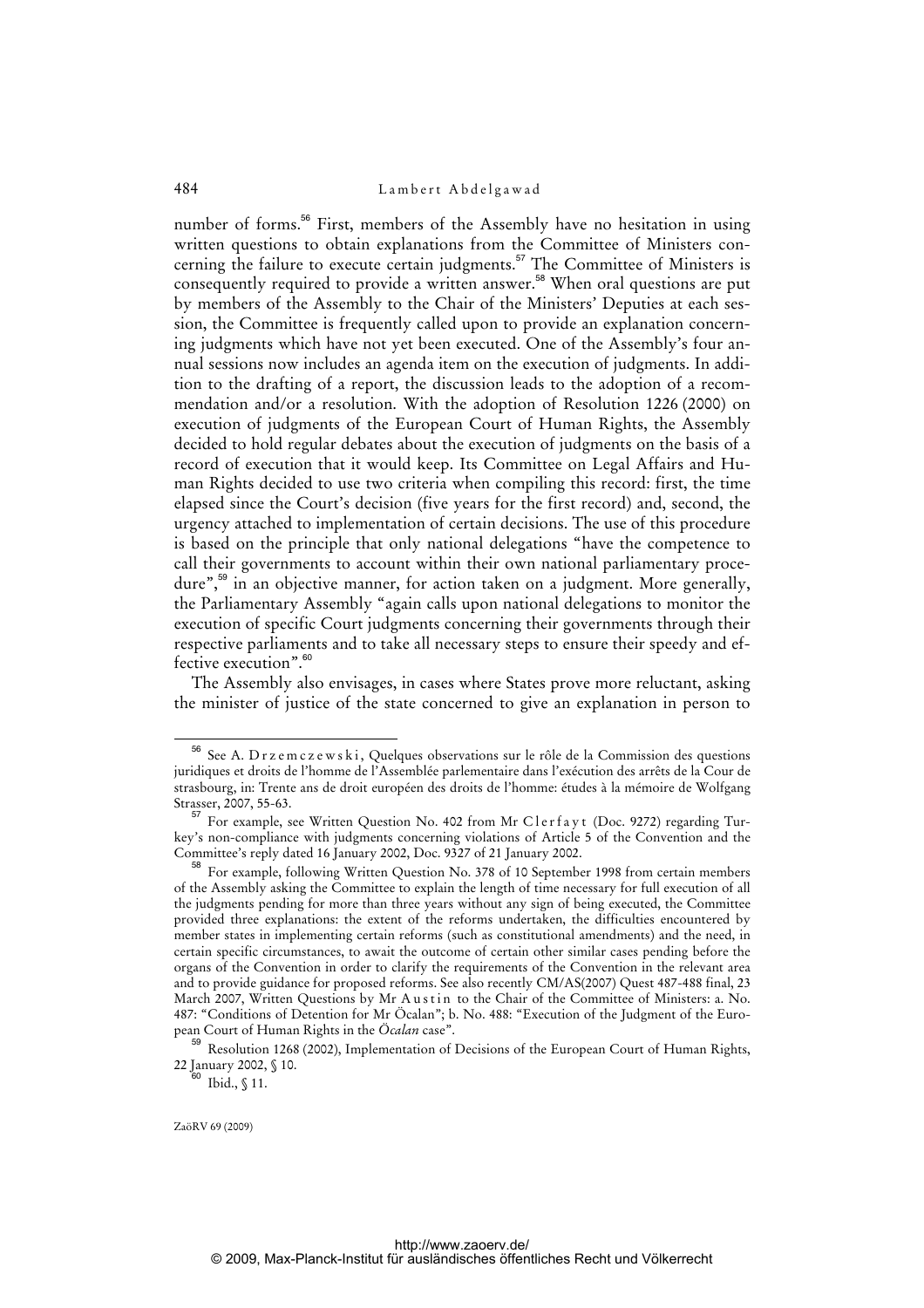members of the Parliamentary Assembly. This measure was included in Resolution 1226 (2000) on "Execution of Judgments of the European Court of Human Rights"; in that Resolution, the Assembly also decided to "adopt recommendations to the Committee of Ministers, and through it to the relevant states, concerning the execution of certain judgments, if it [noticed] abnormal delays", to hold an "urgent debate", if necessary, "if the state in question [had] neglected to execute or deliberately refrained from executing the judgment", to open a monitoring procedure should a member state refuse to implement a decision of the Court, and even to "envisage, if these measures [failed], making use of other possibilities, in particular those provided for in its own Rules of Procedure and/or of a recommendation to the Committee of Ministers to make use of Article 8 of the Statute". Finally, the Parliamentary Assembly has secured a promise from the Committee that a regular formal consultation will take place between the Committee's Rapporteur Group on Human Rights and the Assembly's Committee on Legal Affairs and Human Rights, $61$  so that the different national delegations can question their governments without delay where the latter fail to fulfil their obligation to execute judgments. The next report is expected for 2010.<sup>62</sup>

The significance of this involvement lies above all in the ability of members of national parliaments to bring subsequent pressure to bear on the national legislature and executive to adopt the necessary measures, and also in their power to make formal recommendations to the national authorities in charge of policy making. Encouraged by official recognition of its role from the Committee itself, $63$  the Assembly has even decided to step up its supervision by adopting a more proactive approach, giving priority to examination of cases which concern major structural problems and in which unacceptable delays of implementation have arisen. Its sixth report $64$  selected a number of cases according to the above criteria, namely judgments "which [had] not been fully implemented more than five years after their delivery" and other judgments "raising important implementation issues, whether individual or general". National delegations from 13 states<sup>65</sup> were asked to

<sup>61</sup> See reply from the Committee of Ministers to Rec 1546 (2002) on Implementation of Decisions of the European Court of Human Rights (Parliamentary Assembly, first part of 2002 session, adopted texts, and CM/Del/Dec (2002) 781/3.1, § 14).

<sup>62</sup> Following the appointment of a new member of the Parliamentary Assembly on that matter after Mr Jurgens has retired. See, for the last report: AS/Jur(2008)24, 26 May 2008, Mr Christos Pourgourides.

 $^{63}$  Resolution 1516 (2006), 2 October 2006, Implementation of Judgments of the European Court of Human Rights, § 4: "In line with … the Committee of Ministers' Declaration of 19 May 2006 indicating that the Parliamentary Assembly will be associated with the drawing up of a recommendation on the efficient domestic capacity for rapid implementation of the Court's judgments, the Assembly feels duty-bound to further its involvement in the need to resolve the most important problems of compliance with the Court's judgments."

<sup>64</sup> Document 11020, 18 September 2006, "Implementation of Judgments of the European Court of Human Rights"; rapporteur: Mr Erik Jürgens.

 $^{\circ}$  Belgium, France, Germany, Greece, Italy, Latvia, Moldova, Poland, Romania, Russian Federation, Turkey, Ukraine and the United Kingdom.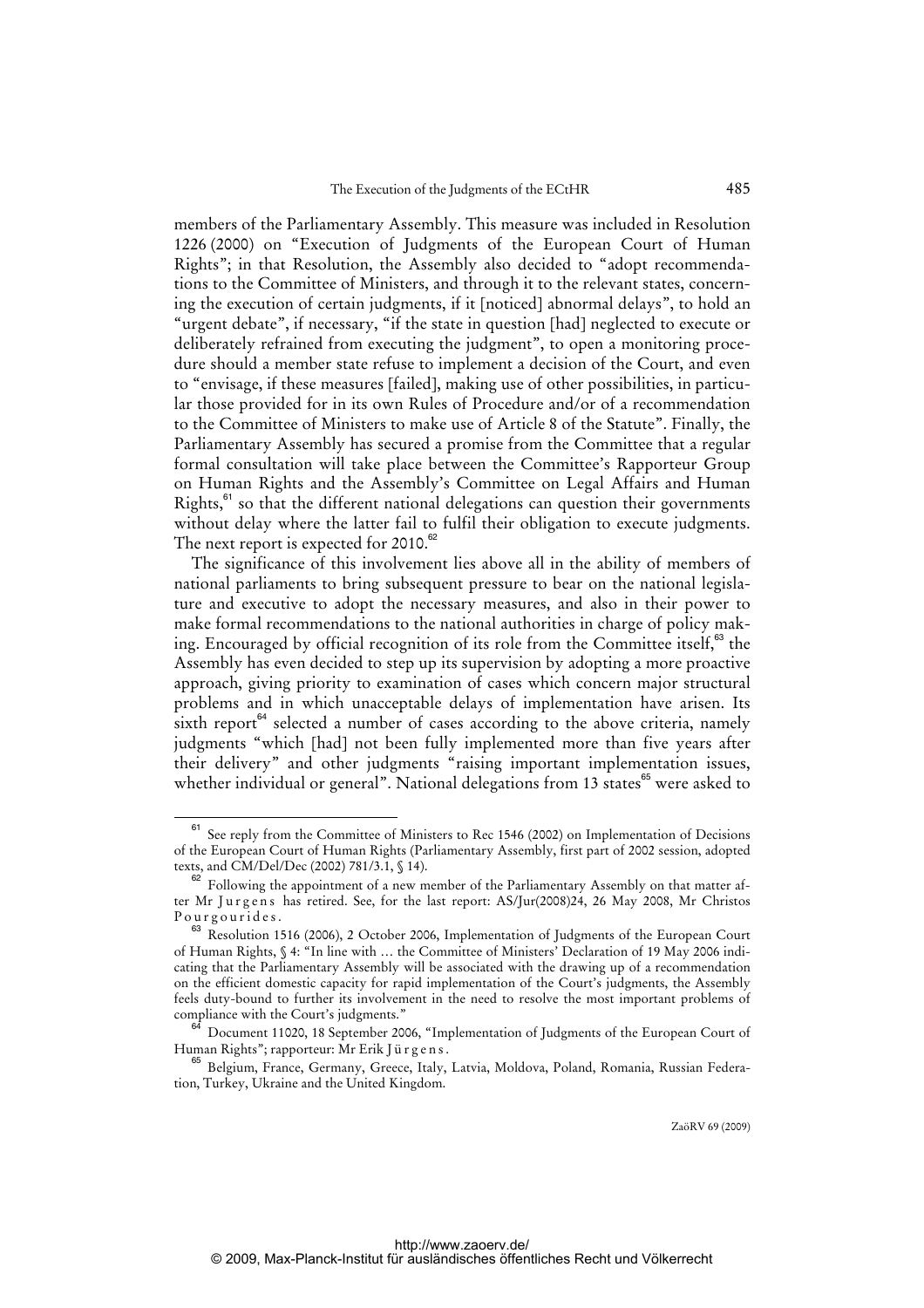provide information and/or take specific action to implement certain judgments, and the rapporteur visited five of them.<sup>66</sup> The Parliamentary Assembly further specified that it "reserve[d] the right to take appropriate action, notably by making use of Rule 8 of its Rules of Procedure (i.e. challenging the credentials of a national delegation), should the state concerned continuously fail to take all the measures required by a judgment of the Court, or should the national parliament fail to exert the necessary pressure on the government to implement judgments of the Court".<sup>67</sup> The significance of the Parliamentary Assembly's involvement lies above all in the public nature of its denunciation; it seeks to make members of the Assembly more accountable for the international commitments of their own governments. In the author's view, this gradual involvement of the Parliamentary Assembly can only be salutary at this stage, especially as it entails close co-ordination with the Committee of Ministers and complements the latter's role.

### **2. Extending the Synergy and Participatory Model of Accountability to the Council of Europe Commissioner for Human Rights**

The year 2007 was marked especially by the adoption of the report by the Parliamentary Assembly, "Council of Europe Commissioner for Human Rights – stock-taking and perspectives". The Assembly took note of the Commissioner's willingness to invest more into the control of the judgments, especially the pilotjudgments. The Assembly focuses on the question of synergy between the organs at the European level. The Recommendation of the Assembly equally invites the Committee of Ministers "to make practical arrangements to fulfil the intention expressed in its Declaration of 19 May 2006 by organising, as quickly as possible, an initial annual tripartite meeting between representatives of the Committee of Ministers, the Parliamentary Assembly and the Commissioner in order to promote stronger interaction with regard to the execution of Court judgments".<sup>68</sup> In 2008 the Commissioner organized a pilot-meeting with national institutions of 9 States. The aim of the meeting was the dissemination of good practices.<sup>69</sup> The objective was also to better understand the role to be assumed by such national institutions under Rule 9 (2) of the Rules of the Committee of Ministers adopted for the implementation of Article 46.<sup>70</sup> Nevertheless, it seems to us that the action of the Commissioner will be inevitably limited by the high degree of technicality of these

Italy, Russian Federation, Turkey, Ukraine and the United Kingdom.

<sup>&</sup>lt;sup>67</sup> See also Rec. 1764 (2006) of 2 October 2006, Implementation of Judgments of the European Court of Human Rights.

 $^{68}$  Doc. 11376, 17 September 2007, Report of Mr Jean-Charles G a rd e t t o , Resolution 1581 of 5 October 2007 and Rec. 1816 of 5 October 2007.

 $^{69}$  CommDH/NHRS (2008) 7, 7 February 2008.

According to Rule 9 (2), "The Committee of Ministers shall be entitled to consider any communication from non-governmental organizations, as well as national institutions for the promotion and protection of human rights, with regard to the execution of judgments under Article 46, paragraph 2, of the Convention".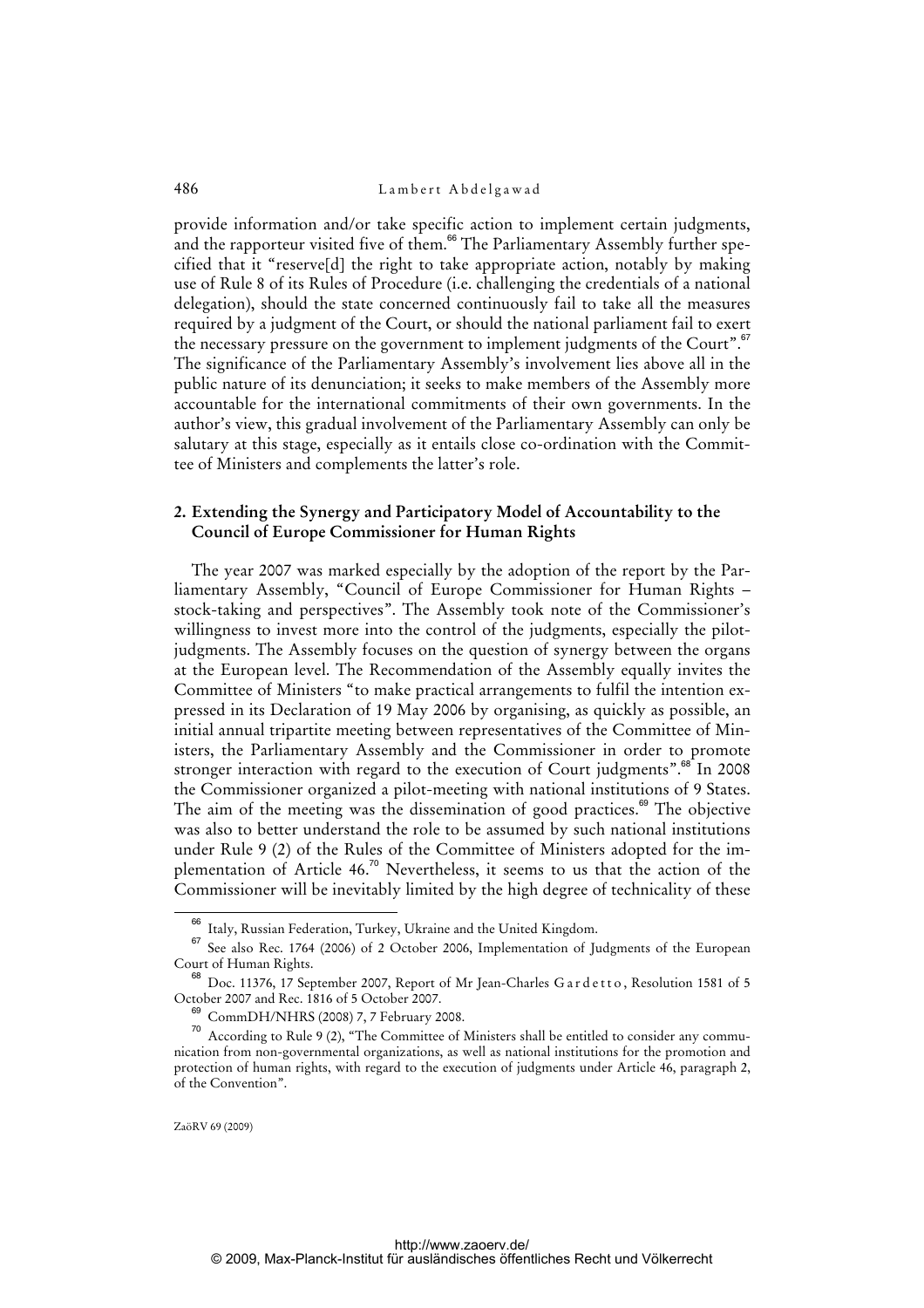issues, the limited means, and the need, in this sensitive matter, of synergy with the Court, the Committee of Ministers and the Parliamentary Assembly. It could have a positive impact in cases of structural deficiencies or large-scale problems.<sup>71</sup>

This synergy is also to be spread to organs other than those of the Council of Europe, such as the European Union.<sup>7</sup>

## **C. Extending the Participatory Model of Accountability to National Authorities**

The challenge for all States consists of stronger synergy of national authorities involved in the supervision of the judgments. First the monitoring of the judgments troubles the principle of separation of powers (for instance due to the reopening of judicial cases). Second, and foremost, the secretariat of the department in charge of the supervision of the judgments as well as the Committee of Ministers intend to hold all the national authorities accountable in view of better implementing the judgments, for instance, in the form of high-level meetings with diverse national authorities, or the organization of training seminars, etc. The main concern is therefore the consultation and cooperation between the internal organs in order to become more efficient.

This explains the enactment of the Recommandation (2008) 2 by the Committee of Ministers.<sup>73</sup> In that decision, the Committee, "h. underlining the importance of early information and effective co-ordination of all state actors involved in the execution process and noting also the importance of ensuring with national systems, where necessary at high level, the effectiveness of the domestic execution process" (…), recommands that member states "1. Designate a co-ordinator – individual or body – of execution of judgments at the national level, with reference contacts in the relevant national authorities involved in the execution process, (…) 5. To facilitate the adoption of any useful measures to develop effective synergies between relevant actors in the execution process at the national level either generally or in response to a specific judgment, and to identify their respective competences."

 $71$  T. H a m m a r b e r g, The Commissioner's Role, in: Towards Stronger Implementation of the European Convention on Human Rights at National Level, Colloquy organized in Stockholm, 9-10 June 2008, 111-116.

<sup>72</sup> Doc. 11230, Reply from the Committee of Ministers (28 March 2007) to the Rec 1764 (2006) of the Parliamentary Assembly, Implementation of Judgments of the European Court of Human Rights, § 7: "Better co-ordination with the European Union as well as with international organisations is another important task. (...) Important implementation issues may in particular be raised in the context of the regular meetings between the Assembly and the European Parliament. The latter may also wish to pay closer attention to such issues in the context of its annual reports concerning the respect for fundamental rights in the EU member states. The role of the new EU Fundamental Rights Agency could also be usefully explored in this context."

 $73$  CM/Rec (2008) 2 on efficient domestic capacity for rapid execution of judgments of the European Court of Human Rights, 6 February 2008.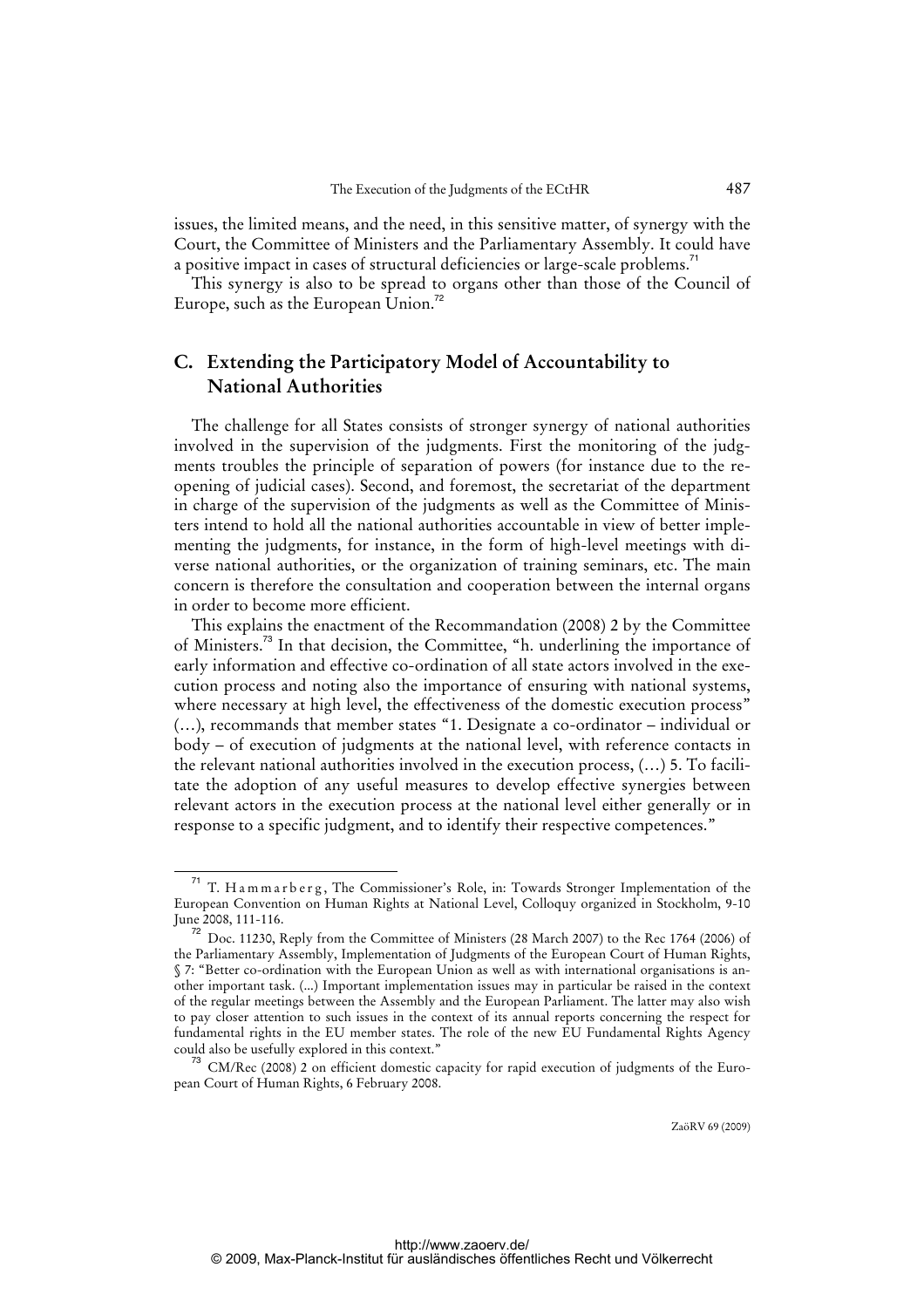Even if this Recommendation does not expressly mention agents, the practice among European States reveals that they are the main authority in charge of monitoring the implementation of the judgments at the national level. The status and powers of the governmental agents however may vary; in some countries, they even have the power to propose a legislative reform.<sup>74</sup> It is interesting to note that as the governmental agent assists the State before the Court, the argument according to which the governmental agent is the most appropriate person to interpret the stipulations deriving from the decision, confirms the position arguing that the execution phase would be an extension of the Court case.<sup>7</sup>

# **D. Appraisal of the European Participatory Model of Accountability: More Advantages than Drawbacks?**

#### **1."Strength Through Unity"**

There are many examples of good practices and progress emerging from the fact the three organs (specially the Court, the Committee of Ministers and the Parliamentary Assembly) have agreed on some points and put pressure on States to comply with their obligations, or have convinced them to adopt some specific measures, even without uniting their efforts, but just through a positive crossfertilization of norms. It is fundamental to illustrate this statement with a few examples.

Concerning the payment of default interest after the expiry of the delay to pay the just satisfaction, even before the Court imposes default interest on the just satisfaction, the Committee of Ministers has required that the sum actually paid by States make full reparation for the harm sustained. That was the position in the case of *Stran Greek Refineries and Stratis Andreadis*. 76

With regard to the question of re-opening national judicial decisions following a judgment of the European Court of Human Rights, there has been a wonderful

<sup>74</sup> For more details on that question, see our article, L'exécution des arrêts de la Cour Européenne des Droits de l'Homme (2008), Revue Trimestrielle des Droits de l'Homme (2009), 651. See also, The Role of Governmental Agents in Ensuring Human Rights Protection, Proceedings of the Seminar in Bratislava (April 2008), Council of Europe, September 2008, 126 p. The information on the States are detailed in: CDDH, DH-PR, Information on Execution of Judgments of the European Court of Human Rights at the National Level, 27 November 2006, DH-PR (2006) 007 rev Bil. In Russia, the governmental agent has the power to suggest legislative reforms: V. Milin chuk, L'exécution des arrêts nationaux: l'expérience russe, in: Vers une mise en oeuvre renforcée de la CEDH au niveau national, Colloque de Stockholm (June 2008), Ed. Du Conseil de l'Europe, September 2008, 68 et seq., 69.

This is, for instance, the position of the Dutch government: DH-PR (2006) 007, 25.

<sup>&</sup>lt;sup>76</sup> The interest rate for compensation was in the region of 6 to 7 % of the principal established by the Court. See Resolution DH (97) 184 of 20 March 1997: "stressing Greece's obligation to safeguard the value of the amounts awarded", the Committee of Ministers ascertained that the sum paid, "increased in order to provide compensation for the loss of value caused by the delay in payment, [corresponded] to the just satisfaction awarded by the Court".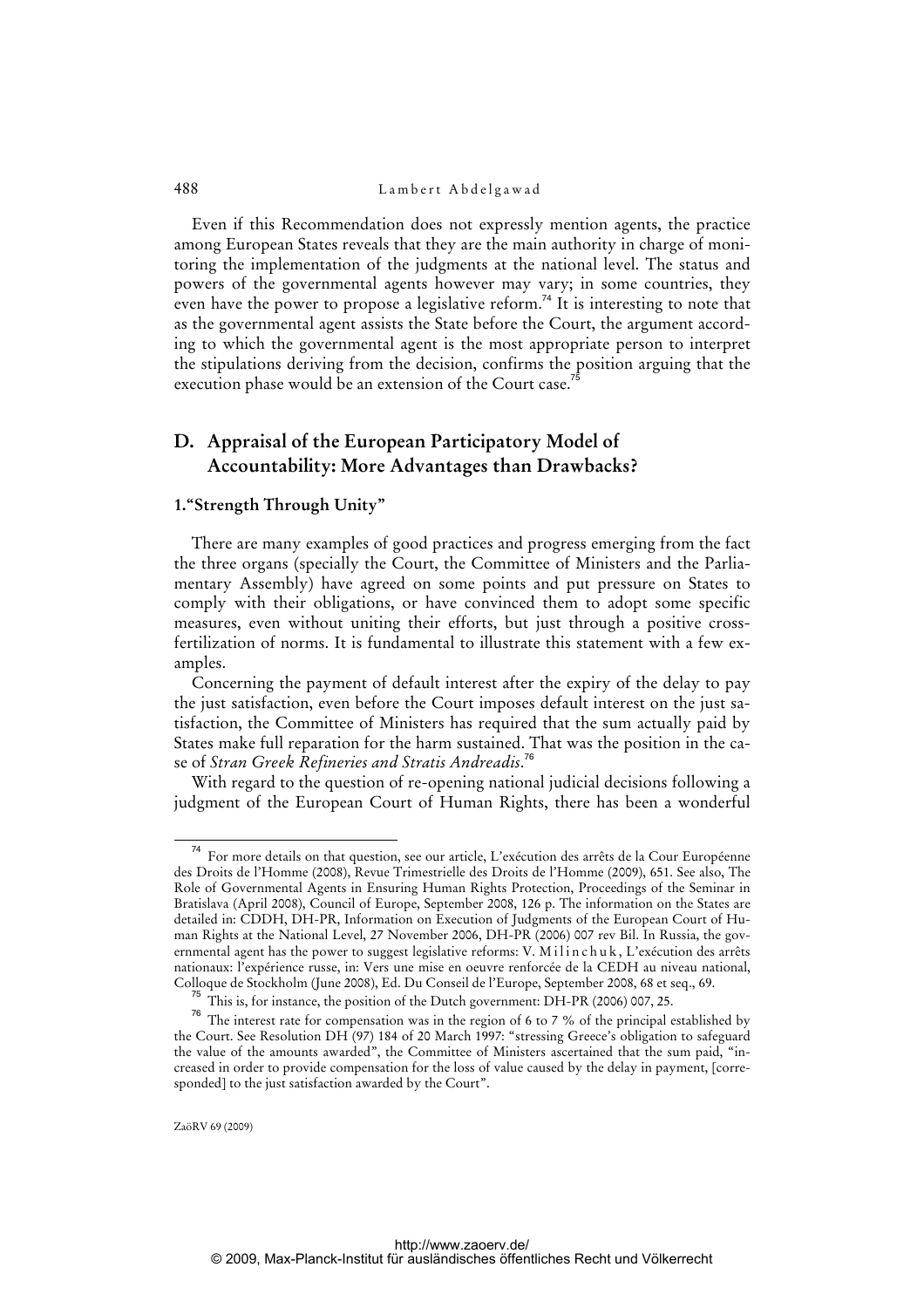positive cross-fertilization between the three organs. The practice was initiated by the Committee. Then some documents of the Parliamentary Assembly required adoption of domestic measures to allow reopening of national proceedings.<sup>77</sup> Thus these developments have at the same time prompted a change in the Court's "policy" in this field. The reopening of proceedings has been held by the European Court to be a measure as close to *restitutio in integrum* as possible<sup>78</sup> and even "the ideal form of reparation in international law".<sup>79</sup> Consequently, the availability of such a procedure in national law "demonstrates a Contracting State's commitment to the Convention and the case-law to which it has given rise".<sup>80</sup> The Court has gradually taken the further step of not simply contenting itself with establishing, after the event, the beneficial effects of the reopening of domestic proceedings, but of recommending this measure prior to the event as offering the most appropriate remedy or an appropriate way of redressing the violation. This is particularly the case in proceedings where the right to an independent and impartial tribunal has been violated.<sup>81</sup> In the *Öcalan v. Turkey* case, the Grand Chamber clearly endorsed this "general approach".<sup>82</sup> The same applies to conviction of an applicant after an unfair trial.<sup>83</sup> The most recent case-law has innovated further, showing a tendency on the Court's part to compel states to reopen proceedings on certain conditions (option in domestic law, applicant's request, most effective means of achieving *restitutio in integrum*, respect for procedural safeguards during new proceedings). In the operative part of its *Claes and others v. Belgium* judgment,<sup>84</sup> where it found that there had been a violation of the right to a tribunal established by law, the Court gave the state the alternative of reopening the proceedings or paying a predetermined amount in just satisfaction. This alternative may be explained by the fact that it was found to be below the threshold of gravity of the consequences foreseen by a reopening of the case. In its *Lungoci v. Romania* judgment,<sup>85</sup> concerning a similar violation of the right of access to a court, after noting in the reasons for the decision (§ 56) that the reopening of proceedings was a possibility, the Court held (operative part, 3. a) that the state should ensure that the proceedings were reopened if the applicant so desired, whilst at the same time requiring the payment of 5000 euros for non-pecuniary damage. Regarding the technical ques-

<sup>77</sup> See, for example, Rec. 1684 (2004), Implementation of Decisions of the European Court of Human Rights, 23 November 2004, and Resolution 1411 (2004), Implementation of Decisions of the European Court of Human Rights, § 18.

<sup>78</sup> ECtHR, *Piersack v. Belgium* (Article 50), 26 October 1984, § 11.

<sup>79</sup> ECtHR, *Verein gegen Tierfabriken Schweiz (VgT) v. Switzerland*, application no. 32772/02, 4 October 2007, § 56.

 $^{80}$  Ibid.,  $\mathcal{\S}$  55. 81

*Gençel v. Turkey*, 24 March 2004. Second Section, *Ceylan v. Turkey (No. 2)*, 11 October 2005, § 38.

<sup>82</sup> *Öcalan v. Turkey* (GC), 12 May 2005, § 210.

<sup>83</sup> *Bracci v. Italy*, 13 October 2005.

<sup>&</sup>lt;sup>84</sup> ECtHR, First Section, 2 June 2005.

<sup>85</sup> *Lungoci v. Romania*, 26 January 2006.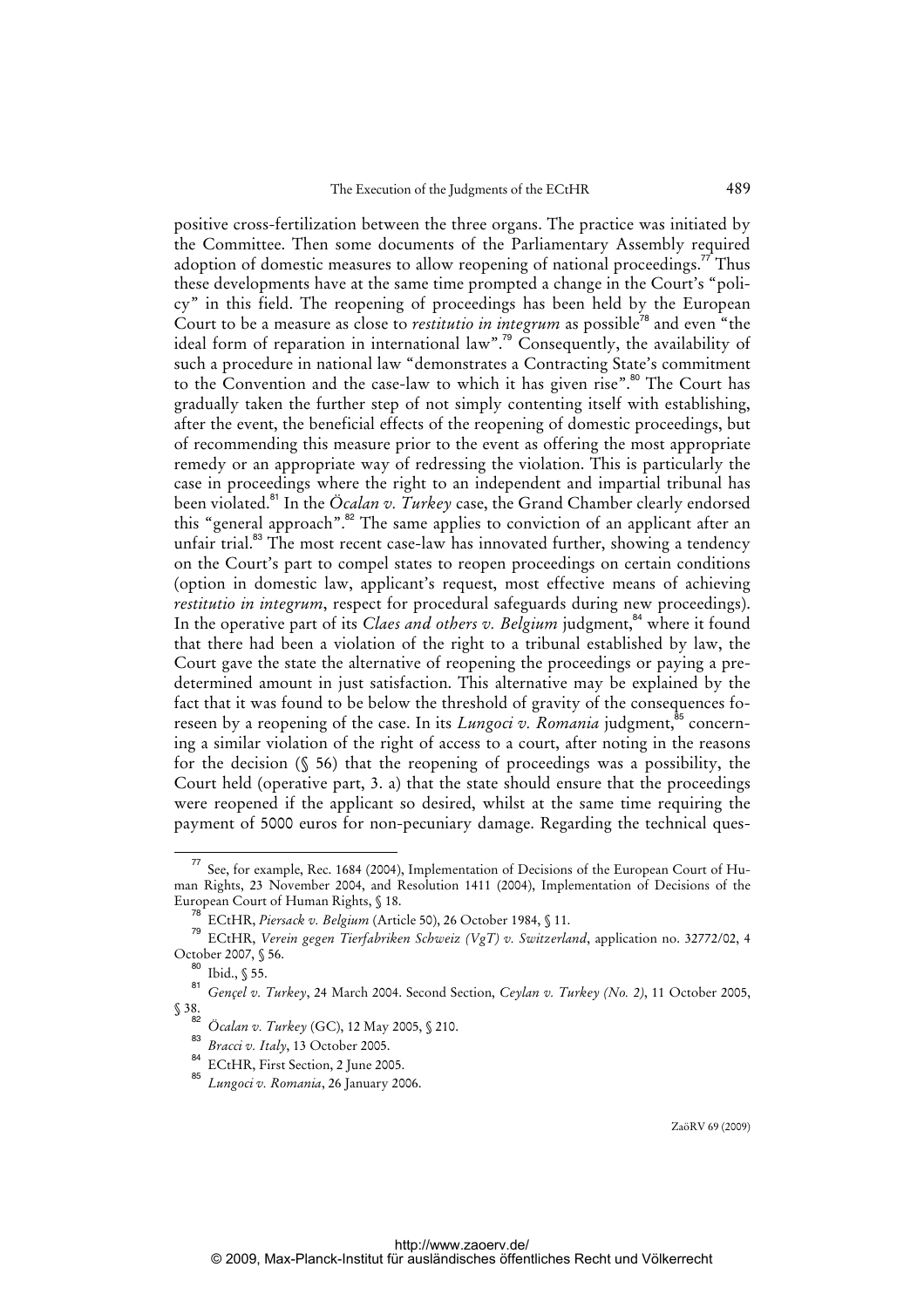tions with respect to the reopening of national procedures, the question was raised of whether or not individuals must (instead of may) be released pending the new proceedings. The refusal to release defendants was criticised by the Parliamentary Assembly of the Council of Europe in the case of *Sadak, Zana, Dicle and Dogan v. Turkey*<sup>86</sup> and also by the Committee of Ministers in an interim resolution.<sup>87</sup> Relying on the presumption of innocence and the Court's judgment, the Committee of Ministers now considers that, in addition to the reopening of proceedings, the release of applicants is an integral part of the right to reparation "in the absence of any compelling reasons justifying their continued detention pending the outcome of the new trial".<sup>88</sup> It is undisputable that these overall developments offered more incentives for States to allow the reopening in their legal system.

These are only a few examples which suffice to demonstrate the effectivity and positive impact of the interaction between the three European organs.

#### **2. Complexity v. Efficiency**

Some difficulties have arisen the last years in terms of determining what measures have to be adopted to comply with the judgment, as both the Court and the Committee of Ministers tend to supervise such an execution. Under Article 41 of the Convention, it is only where *restitutio in integrum* proves to be legally or physically impossible that it will be replaced by compensation. In fact, the Court frequently accepts that the finding of a violation in itself constitutes just satisfaction for the applicant,<sup>89</sup> even before considering whether *restitutio in integrum* could be obtained in the national system. This has given raise to criticisms and misunderstandings from several States, which tend to resist before the Committee of Ministers to the adoption of non-pecuniary individual measures, arguing that the payment of the just satisfaction is to remedy the violation in itself, and/or that the Court has not indicated in its judgment the need to adopt such a measure. This is particularly true for a State like France and for a measure such as the reopening of national procedures. States are currently facing a potential distinct assessment from the European Court of Human Rights and from the Committee of Ministers. This stems from the fact that the Court and the Committee are not in the same position to consider the consequences of such a reopening in a specific case. The Court

Doc. 10192, Implementation of Decisions of the European Court of Human Rights by Turkey, 1 June 2004, report by Mr Jurgens,  $\sqrt{\}$  7-9.

 $^{87}$  ResDH (2004) 31 of 6 April 2004.

Ibid.: "Stressing, in this connection, the importance of the presumption of innocence as guaranteed by the Convention; deplores the fact that, notwithstanding the reopening of the impugned proceedings, the applicants continue to serve their original sentences …; stresses the obligation incumbent on Turkey, under Article 46, paragraph 1, of the Convention, to comply with the Court's judgment in this case notably through measures to erase the consequences of the violation found for the applicants, including the release of the applicants in the absence of any compelling reasons."

<sup>89</sup> For one of many examples, see ECtHR, *Jamil v. France*, judgment of 8 June 1995, Series A no. 317-B, § 39.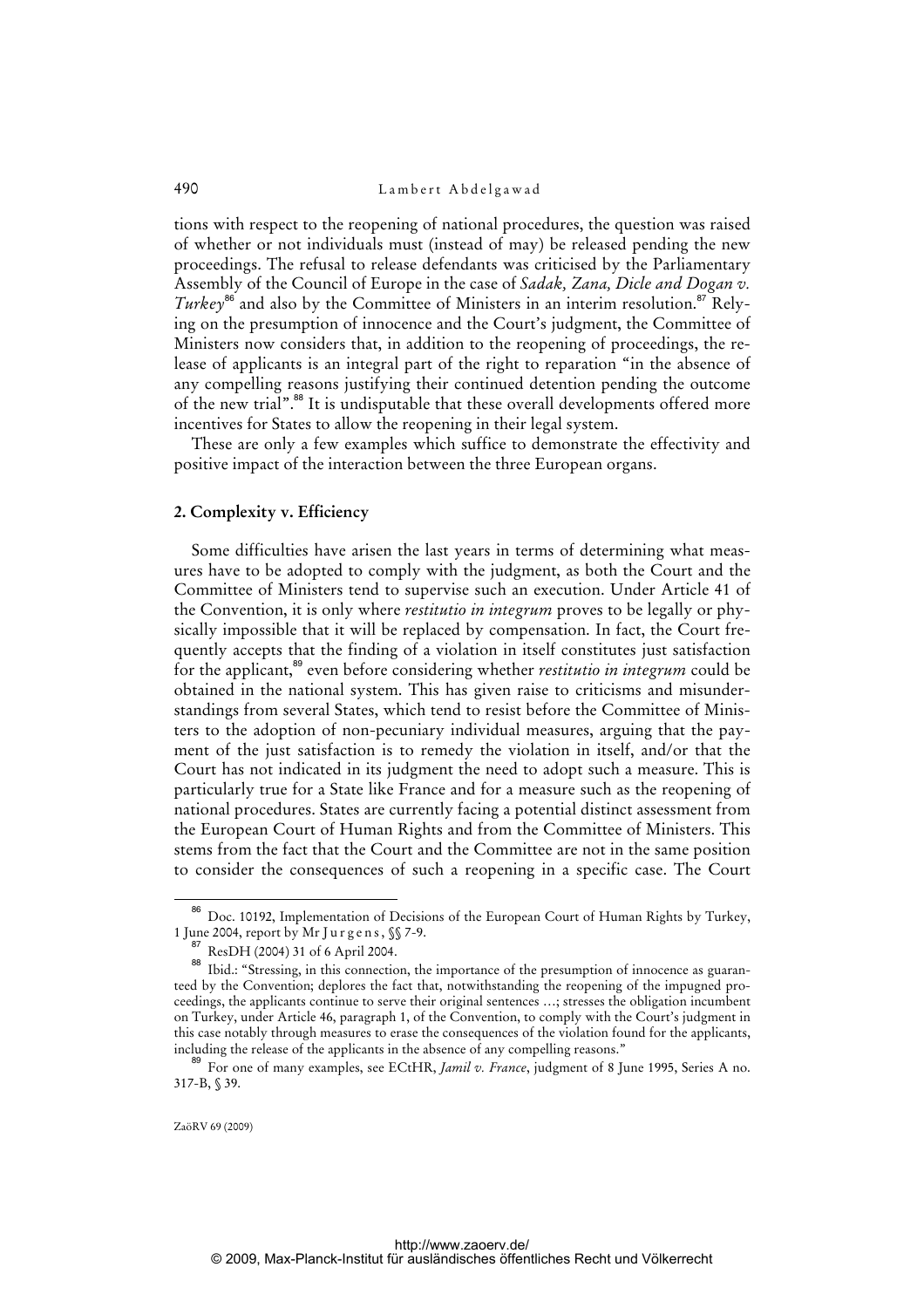tends to mostly take into account the type of violation; for instance, the infringement to the procedural guarantees under Article 6 (1) are liable to give raise to such a re-opening. On the opposite, rather than considering the type of violation, the Committee of Ministers seems first and foremost to assess the individual's current situation. Has the victim served his or her sentence? Is he or she still in prison? More generally, has he or she suffered very serious adverse consequences as a result of the violation (aside from the deprivation of liberty, the lack of compensation for a past detention, defamation, a loss of civil or political rights, limitations on exercising professional activities, etc.)? Secondly, the Committee of Ministers takes into account whether the applicant, or the applicant's lawyer, wishes to reopen the proceedings, as this is not always desired. The applicant may not be in favour of this particularly cumbersome and uncertain measure of relief (see *supra*). The criterion of a request from the applicant has recently come to exercise a systematic influence on the Court's decisions.<sup>90</sup> However, the wishes of the applicant can only be considered in the event of procedural violations.<sup>91</sup> In civil matters, where a third party has a right to legal stability, reopening a case might be worse than any other measure; the judgment of the European Court may in itself be recognised in national law as conferring a right to claim compensation, a remedy the applicant will probably prefer to a reopening. Thus, France is opposed to the reopening of procedures in civil and administrative matters, arguing that the Court did not mention this remedy in its judgments in the cases at issue. France tends to consider that it is not the role of the Committee of Ministers to demand that states take measures in addition to what the Court states in its judgments. Indeed the difficulty and ambiguity for the Committee of Ministers stems from the fact that the European Court requires the State to adopt certain individual non-pecuniary measures only in certain cases. As a result, unless specified, the State refuses to enact such measures. For example, in the case of *Tais* (1 June 2006), the French delegation opposes the reopening of the inquiry concerning the violation of Article 2 of the Convention.

Globally it seems that the combination of actions of the European Court, the Committee of Ministers and the Parliamentary Assembly have proved their efficiency in the last years. However it is clear that a stronger cooperation is necessary as it is at the national level.

<sup>90</sup> For a recent example, see *Duran Sekin v. Turkey*, 2 February 2006, § 45: "The most appropriate form of relief would be to ensure that the applicant is granted in due course a retrial by an independent and impartial tribunal, if requested."

<sup>91</sup> See the cases of *Botten v. Norway* (ResDH (97) 220) and *T and C v. the United Kingdom* (ResDH (2007) 134), in which the Committee of Ministers respected the applicants' opposition to the reopening of their cases.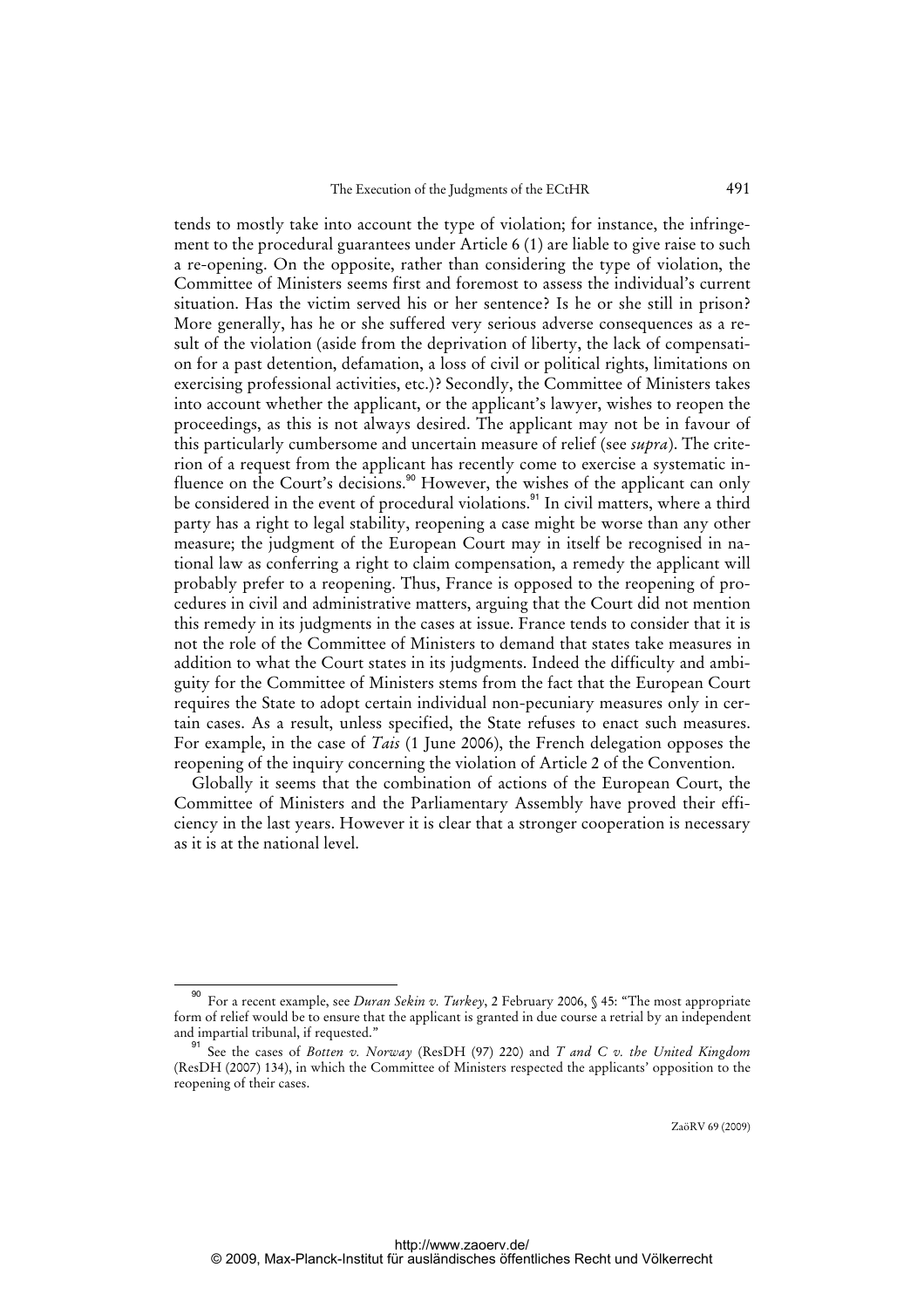# **II. Maintaining a Non-coercive System for the Supervision of the Execution of Judgments of the European Court of Human Rights: Is It Still a Suitable Option?**

The delays in which the judgments are frequently implemented, as well as the increasing number of cases involving plan actions, could have encouraged the European organs to move towards a more coercive system. This has not been the case until now.

# **A. The Failure of the Only Available Coercive Measure Among the European System**

Exclusion from the Council of Europe is one response theoretically open to European organs where a state categorically refuses to execute a judgment. Under Article 8 of the Statute, "[a]ny member of the Council of Europe which has seriously violated Article 3 may be suspended from its rights of representation and requested by the Committee of Ministers to withdraw under Article 7. If such member does not comply with this request, the Committee may decide that it has ceased to be a member of the Council as from such date as the Committee may determine." Persistent failure to execute a judgment could be interpreted as a serious violation of the "principles of the rule of law and of the enjoyment … of human rights and fundamental freedoms" within the meaning of Article 3 of the Statute. In reality, this measure has never been used. The case of *Loizidou v. Turkey* led the Committee of Ministers officially to brandish the threat of exclusion for the first time, although the threat was implausible. The current practice also confirms the nonfeasibility of this measure in the field of international human rights. It seems more appropriate to recourse to other channels: the interference of other international organisations, such as the European Union, the OSCE, or even the United Nations.

# **B. The Refusal of Combining Daily Fines to the New Infringement Procedure**

Both European monitoring systems are fundamentally different. At the level of the European Union, the process, initially of political and administrative nature, is becoming more and more prejudicial because of the procedures implemented by Articles 226 and 228.<sup>92</sup> Thus it is quite different from that of the Council of

<sup>92</sup> C. Harlow/R. Rawlings, Accountability and Law Enforcement: The Centralised EU Infringement Procedure, 31 E.L. Review (2006), 452, 473-474.

ZaöRV 69 (2009)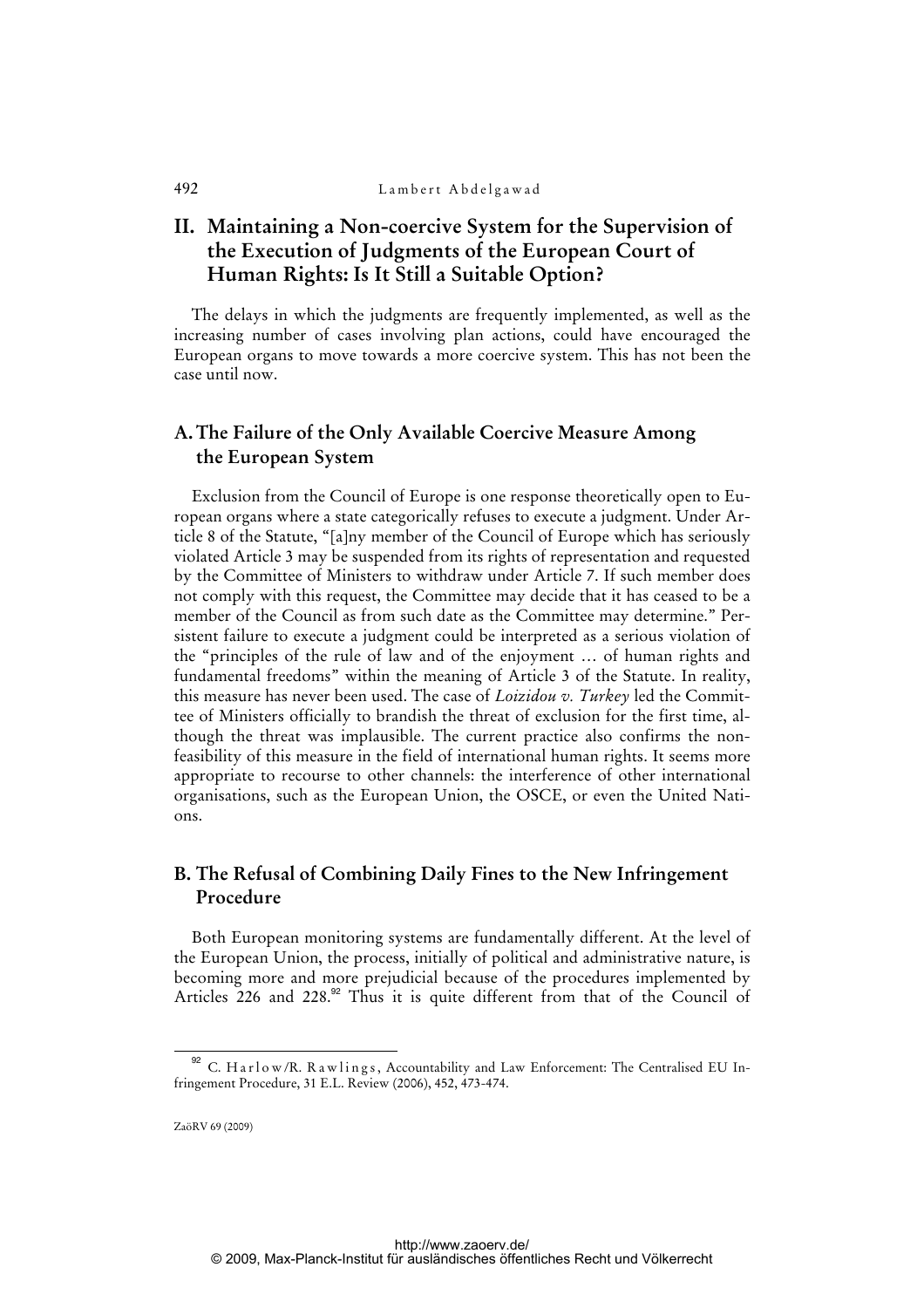Europe, as it belongs to a more directive model, based more on menace and sanctions than on discussion and persuasion.

At Strasbourg, infringement proceedings have been recognized only very recently and are subject to a different approach from that taken at EU level. Infringement proceedings were eventually introduced by the new Article 46 as reworded by Protocol No. 14, which has not yet entered into force.<sup>93</sup> As is also the case in the European Union, the procedure is entirely in the hands of a political body, the Committee of Ministers. The decision will be taken in the form of a reasoned interim resolution, which must in principle be preceded, at least six months beforehand, by a notice to comply served on the recalcitrant state. Certain problems can be anticipated even before Protocol No. 14 enters into force. How will the Court be able to rule on this matter when it still refuses to consider the consequences of its judgments and holds that it has no means of knowing how a state should set about executing a judgment in a particular case? In all probability, the Court will take the opinion of the Committee of Ministers and endorse it. At EU level, although the Court of Justice of the European Communities has held that the Commission is not obliged to indicate the means to end an infringement, it is undeniable that the latter often does so in practice. The same should apply to the Committee of Ministers, with both organs having to prove that a state has not complied with a judgment.

As in the European Union, the preventive effect of such proceedings is undeniable and is their major advantage: specific mention is made of it in the explanatory report moreover.<sup>94</sup> States are always afraid of such proceedings, especially as referral to the Court must be preceded by formal notice to comply served on the state by the Committee. Another possible preventive effect, although less certain, might be achieved if the Strasbourg Court were encouraged to indicate more often and more systematically in its judgments that a previous judgment had not been executed by the state concerned, or not in its entirety, or within the prescribed timelimits; a Recommendation in that way was made by the Venice Commission and the Parliamentary Assembly of the Council of Europe but was not taken into account.<sup>95</sup>

<sup>93</sup> Under the future Article 46 § 4: "If the Committee of Ministers considers that a High Contracting Party refuses to abide by a final judgment in a case to which it is a party, it may, after serving formal notice on that Party and by decision adopted by a majority vote of two thirds of the representatives entitled to sit on the Committee, refer to the Court the question whether that Party has failed to fulfil its obligation under paragraph 1." § 5 adds: "If the Court finds a violation of paragraph 1, it shall refer the case to the Committee of Ministers for consideration of the measures to be taken. If the Court finds no violation of paragraph 1, it shall refer the case to the Committee of Ministers, which shall close its examination of the case."

<sup>&</sup>lt;sup>94</sup> § 100. Cf. the opinion of the former President of the Court, Luzius Wildhaber, The Execution of Judgments of the European Court of Human Rights: Recent Developments, in: Common Values in International Law: Essays in Honour of Christian Tomuschat, Pierre-Marie Dupuy *et al*. (eds.), 2006, 671-681, 681.

<sup>95</sup> Opinion No. 209/2002, §7.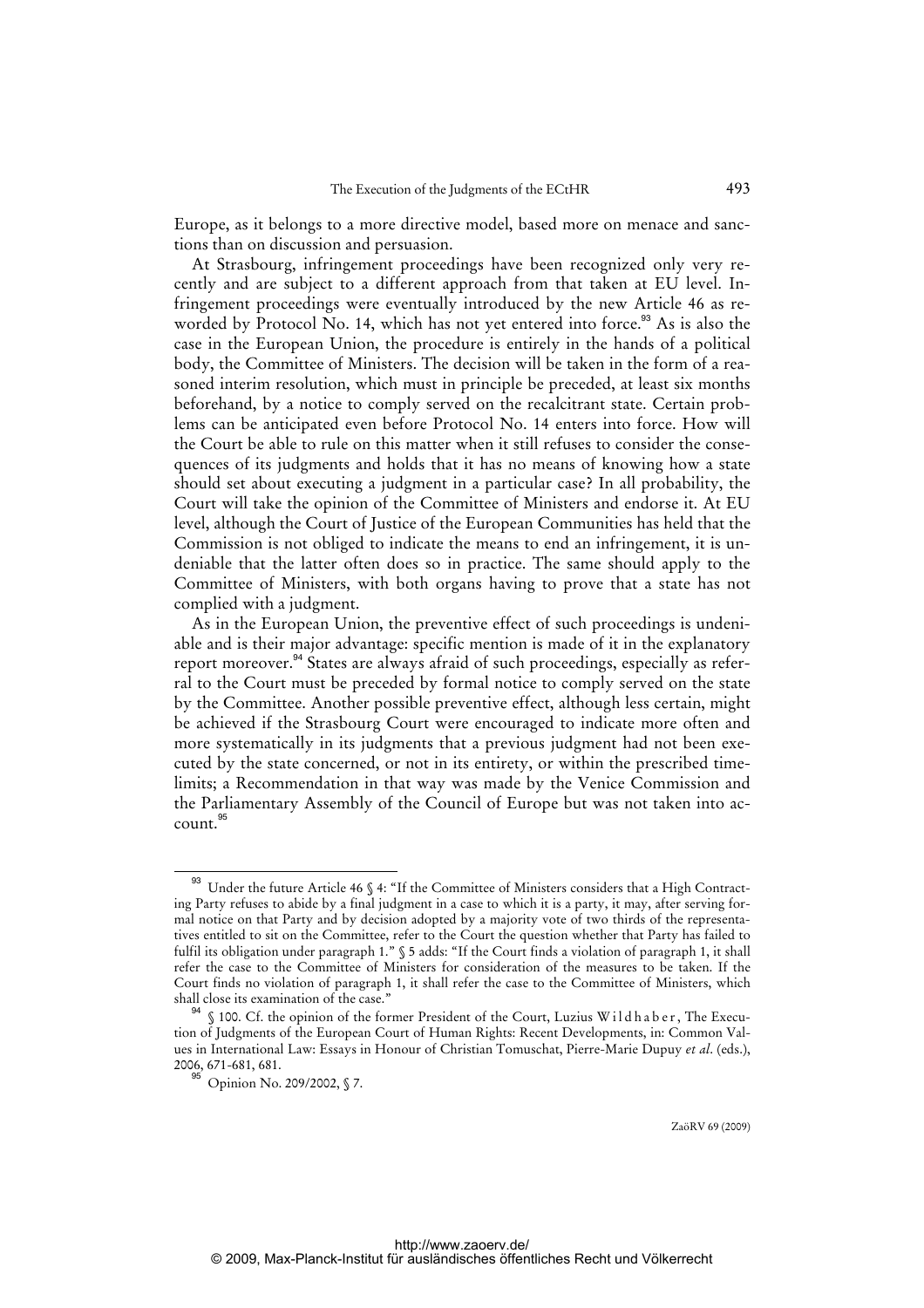Therefore, the procedure followed by the Committee prioritizes fundamentally the exchange between the concerned authorities and the collective discussions during the DH Committee meetings. This is a bilateral process, even multilateral for the most sensitive cases. It is important to mention as well the recent efforts to achieve more transparency among the activities of the Committee, which is demonstrated by the availability of more public documents<sup>96</sup>. In the same vein the Committee published in February 2008 and in April 2009 the first and second annual reports on the execution of the judgments.

Contrary to the opinion of the Parliamentary Assembly, the final solution does not opt for daily fines in view of supporting the infringement procedure. The Parliamentary Assembly had even pronounced itself in favour of daily fines (without any infringement procedure) "to be imposed on states that persistently fail to execute a Court judgment": $\frac{1}{2}$  the result is the opposite: the recognition of an infringement procedure without any fines. According to the opinion of some experts and judges, daily fines may have had "on the defendent states opposing the implementation a psychological positive impact".<sup>98</sup> But this proposal was criticised by some organs, especially the Steering Committee for Human Rights and the Venice Commission, in so far as the delay may be due to technical and not political reasons. One of the arguments was that such a system of "astreintes" would introduce a notion of "punishment" which does not, at present, exist in the Convention system. Moreover, this delay is already sanctioned by pecuniary compensation as other applicants are liable to submit their case before the European Court of Human Rights. The defendent State may thus be condemned to pay another just satisfaction for repetitive violations.<sup>99</sup> The concern is also to determine which authority (the Court, the Committee of Ministers or another organ) will be in charge of imposing such fines. What may the role of the applicants be in that regard? The Venice Commission thus concludes that (§ 85) "at this stage the added value of the introduction of a penalty-imposing mechanism in the Convention system would be insufficiently clear and that such introduction would be politically and practically

<sup>&</sup>lt;sup>96</sup> Cf. Rule no. 8 "Access to information", of the Rules adopted by the Committee of Ministers for the application of Article no. 46 § 2, of the European Convention on Human Rights.

Resolution 1226 (2000), 28 September 2000, Execution of Judgments of the European Court of Human Rights, § 11A (ii). See also Rec. 1477 (2000), Execution of Judgments of the European Court of Human Rights, 28 September 2000, and Rec. 1546 (2002), Implementation of decisions of the European Court of Human Rights, 4(i).

<sup>&</sup>lt;sup>98</sup> F. Tulkens *et al.*, Annexe 4, "Brèves réflexions (...)", 183. Wouter Vandenhole, "Chapter V. Execution of Judgments", in Protocol no. 14 and the Reform of the European Court of Human Rights, P. Lemmens/Wouter Vandenhole (eds.), 2005, 101-121, 120: "This, together with the lack of any accompanying financial sanction, makes it unlikely that much additional pressure will result from these infringement procedures (…)".

<sup>99</sup> See Opinion 209/2002 of the Venice Commission, CDL-AD (2002) 34, 18 December 2002, § 82. The Venice Commission was of the opinion that, if the introduction of daily fines may be useful in case of refusal in principle of the State to implement the judgment, "out of either a clear political decision or lack of political will, or possibly in cases where reasons of public opinion block the State's execution". In other cases the Venice Commission was reluctant to extending the daily fines to other cases (linked to practical difficulties in reforming the national system), which are by far more numerous.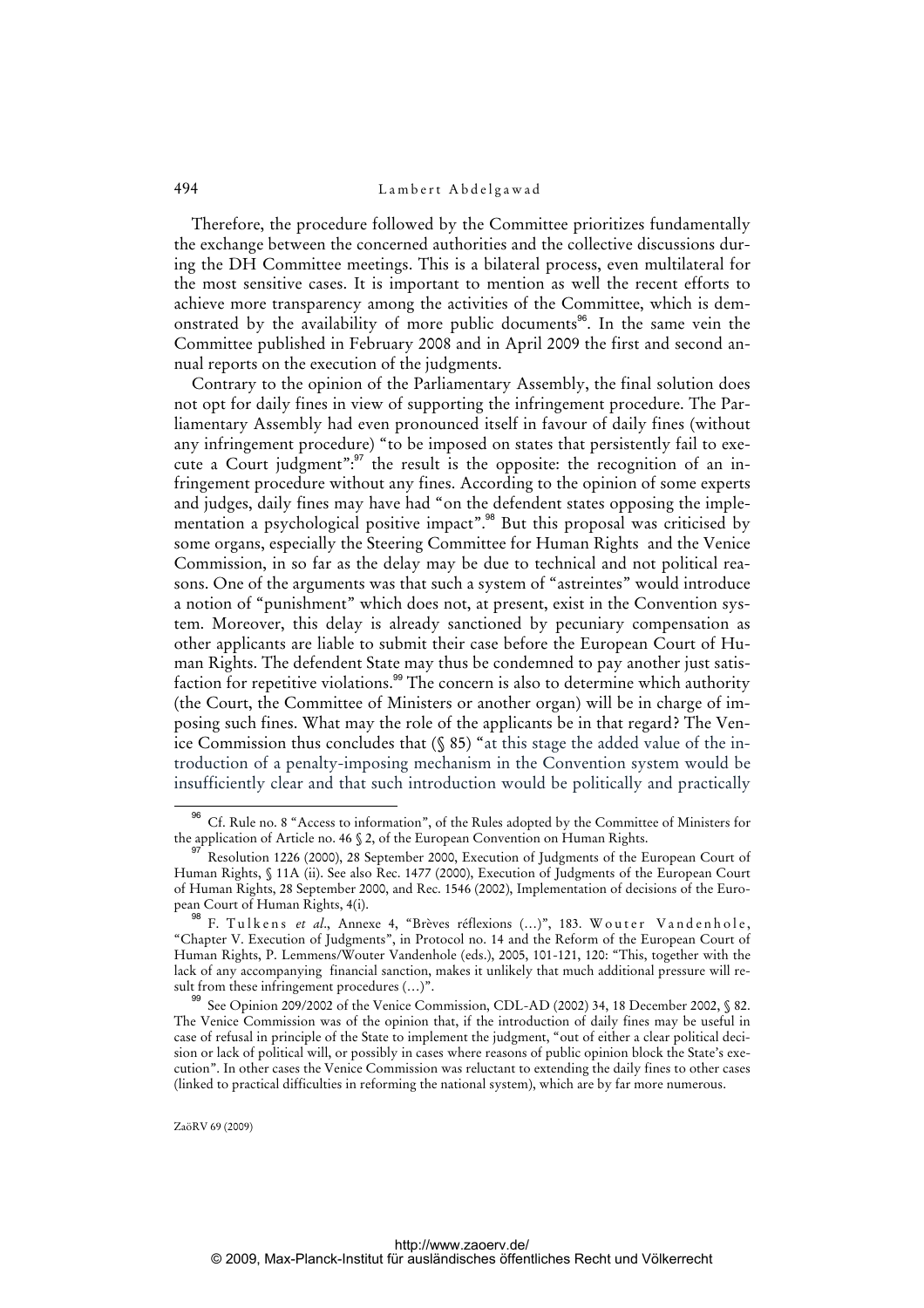insufficiently feasible to justify a reform of the Convention on this point. In order to consider further the possibility of introducing such mechanism in the European system, in the Commission's opinion it would be necessary to carry out a detailed and thorough study of all the possible options, including of what bodies should be involved and of the procedure and modalities of access to the mechanism".

If the system of the European Union seems to reveal an aggressive policy of fines which tends towards a form of punitive damages,<sup>100</sup> the system of the Council of Europe fundamentally moves towards a more convincing model.<sup>101</sup>

# **C. Authority and Conviction Through Clarification and Transparency**

### **1. Referral to the Court In the Event of a "Problem of Interpretation" Concerning a Judgment**

At the European system of human rights level, the referral to the Court for an interpretation is always justified by the will of the States to shed light on their obligations in order to comply with the judgments. This has been illustrated in the three cases *Ringeisen, Allenet of Ribemont* and *Hentrich*. It is noticeable that the government has opposed the admissibility of the application in the *Ringeisen* and *Hentrich* cases in the event that the Court would encroach upon the jurisdiction of the Committee of Ministers. In the first case, *Ringeisen*, in examining the interpretation, the Court states that "In considering the request, the Court is exercising inherent jurisdiction: it goes no further than to clarify the meaning and scope which it intended to give to a previous decision which issued from its own deliberations, specifying if need be what it thereby decided with binding force. Such competence is therefore in no wise irreconcilable with Article 52 (Art. 52) or, moreover, with Article 54 (Art. 54) which makes the Committee of Ministers responsible for supervising the execution of the Court's judgments".<sup>102</sup>

According to the new Article 46 ( $\S$  3),<sup>103</sup> this further referral is calculated to deal with a phenomenon that has been clearly identified by legal opinion and Council of Europe organs: the lack of clarity in a judgment is sometimes detrimental to its

<sup>&</sup>lt;sup>100</sup> E. L a m b e r t A b d e l g a w a d, L'exécution des décisions des juridictions européennes (Cour de Justice des Communautés Européennes et Cour européenne des droits de l'homme, AFDI, 2006, 677-724, 718-723.

 $101$  According to M. M a r m o, because of the adoption of Protocol 14, the Council of Europe is seen as "moving towards an enforcement mechanism in order to preserve the overall success of the organization": M. Marmo, The Execution of Judgments of the European Court of Human Rights – a Political Battle, 15 MJ 2 (2008), 235 et seq., 252.

<sup>102</sup> Affaire *Ringeisen v. Autriche*, 23 June 1973, A 16, § 13.

<sup>&</sup>lt;sup>103</sup> "If the Committee of Ministers considers that the supervision of the execution of a final judgment is hindered by a problem of interpretation of the judgment, it may refer the matter to the Court for a ruling on the question of interpretation. A referral decision shall require a majority vote of two thirds of the representatives entitled to sit on the Committee."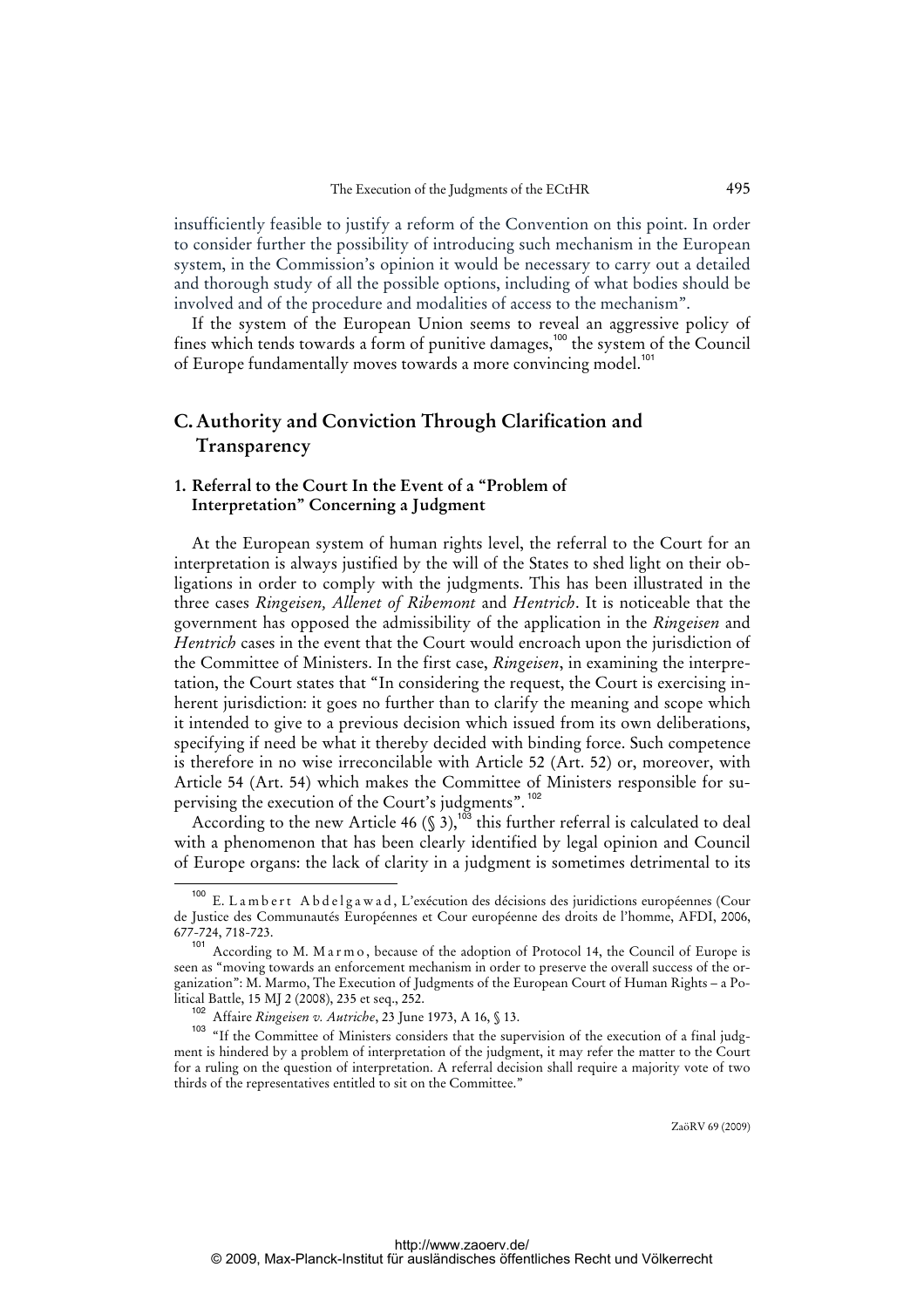prompt and proper execution. It is worth looking at the background to the preparation of this new provision in order to gain a clearer understanding of its actual scope. For fear of challenging the quality of the judges' work and the separation of duties between the Committee and the Court, it was simply a question, at first, of the Committee of Ministers' "informing" the Court of problems,<sup>104</sup> and consequently no amendment to the Convention was required. Furthermore, for fear that the Court might drift towards indicating the means of executing its judgments, considerable reservations on this subject were expressed by the Evaluation Group to the Committee of Ministers on the European Court,<sup>105</sup> by the President of the Court<sup>106</sup> and by the Steering Committee for Human Rights CDDH in its Opinion concerning Recommendation 1477 (2000) of the Parliamentary Assembly on the execution of judgments of the Court, adopted in November 2001. The Venice Commission, in its Opinion No. 209/2002, considered that it might be advisable to encourage the Court to indicate the means of executing its judgments: this procedure would "be preferable over the creation of the power of the Committee of Ministers to ask for formal clarification as suggested by the Parliamentary Assembly"  $(\S 61)$ .

It is therefore hardly surprising to find that the final outcome is rather meagre and akin to the traditional interpretation procedure with which we are already familiar. A case can be referred to the Court only by the Committee of Ministers – and not by the applicant or respondent state – with a two thirds majority, which, according to the explanatory report, should result in the Committee of Ministers "us[ing] this possibility sparingly, to avoid overburdening the Court". No timelimit is set, a fact confirmed by the explanatory report, since the need for interpretation may in fact arise long after the date on which the judgment was delivered. This procedure should thus be confined to fairly isolated cases where the Court has not had an opportunity to clarify its case-law through a subsequent judgment or has not indicated the general measures to be taken in view of its new "policy" since the *Broniowski* case.

### **2. Other Measures**

Alongside the discussions pursued by Ministers' Deputies since 2002, the results of which have yet to be made public, even if the effects were already visible in terms of the treatment of individual cases or new working methods, the question

<sup>104</sup> See CDDH-GDR (2001) 010, 15 June 2001, Activity Report, Appendix I, Second meeting, April 2001, Item 5. Suggestion A.ii.3 is headed, "Informing the Court of the Execution of Judgments": (§ 27) "The aim was not to give the Committee of Ministers authority over the work of the Court, but to inform the Court of the difficulties which could arise with certain of its judgments during the execution stage."

<sup>105</sup> EG Court (2001) 1, 27 September 2001, Report of the Evaluation Group to the Committee of Ministers on the European Court of Human Rights, § 49.

<sup>106</sup> CDL-AD (2002) 34, 18 December 2002, Opinion No. 209/2002, § 6.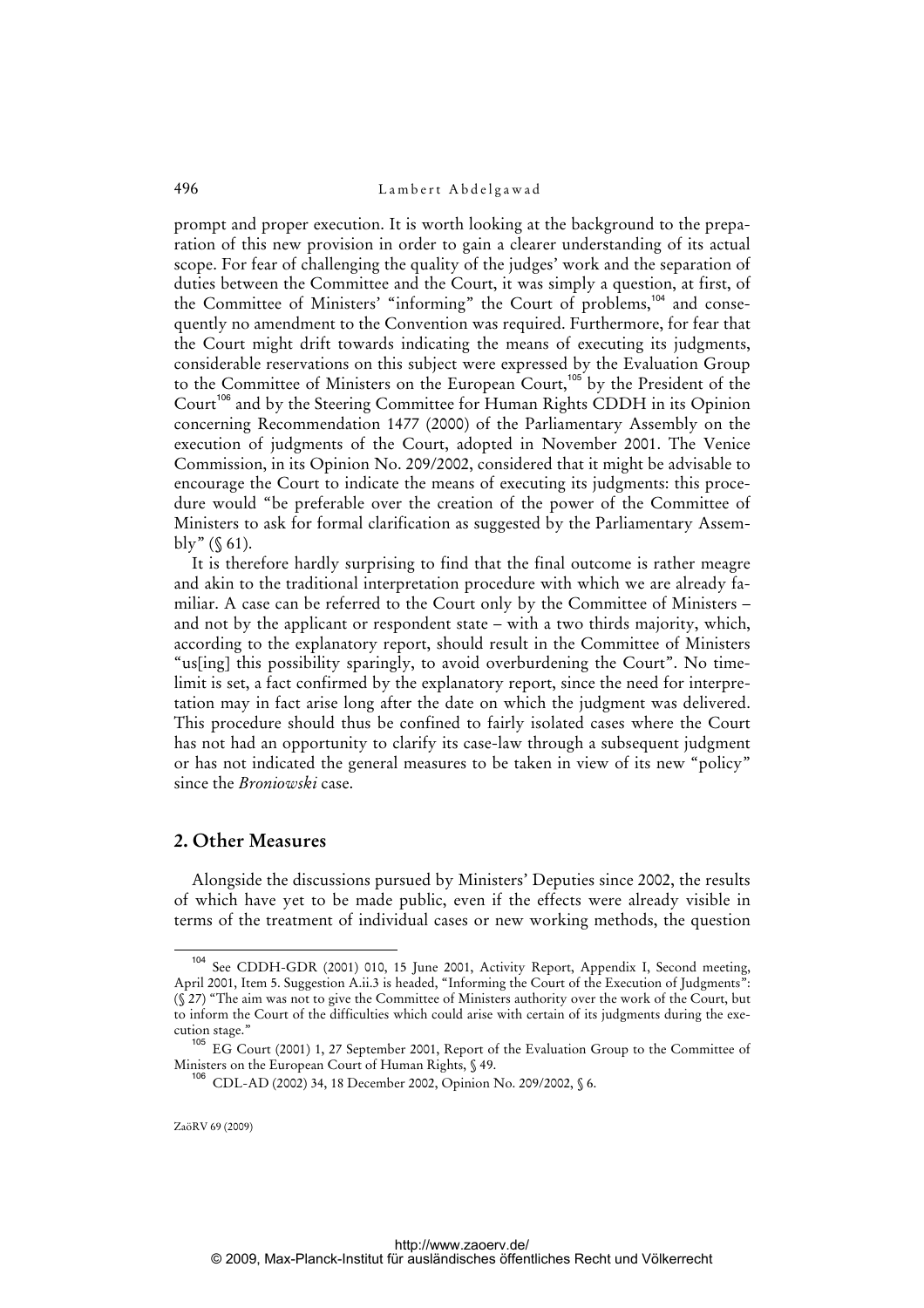of identifying the possible causes of delay and negligence has been referred to the (CDDH). Among its practical proposals, this committee has suggested preparing a vade-mecum to provide guidance to national authorities on execution of judgments in the form of practical advice and improving the preparation of Human Rights meetings by making the annotated agenda available as soon as possible (six weeks before the meeting), and has drawn attention to the need to share information on execution among all parties concerned and the urgent need for an online global database<sup>107</sup> with relevant and up-to-date information on the execution situation. The Working Group also emphasised the need to identify quickly any situations revealing systemic problems, and the obligation for a state to present an action plan to the Committee (in accordance with the Committee's guidelines, which should set out good practice); the action plan might also mention effective domestic remedies as a means of taking care of repetitive cases. These various proposals have been adopted: the vade-mecum and execution database have come into being early in 2008.

In the event of delay by a state, the report suggested "developing the practice of Committee of Ministers' press releases, press statements and Chairman's declarations". "The CDDH noted that adequate responses ought also to be developed on a more general level and include information-sharing with other relevant Council of Europe bodies", which might take place during tripartite meetings of the Chair of the Committee of Ministers, the Chair of the Parliamentary Assembly's Committee on Legal Affairs and Human Rights and the Human Rights Commissioner after on Egal Anians and Administration and report.<sup>108</sup> Indeed, the Commissioner for Human Rights, through his visits to the countries concerned, has been able to play a part in bringing about the necessary adjustments of domestic legislation to the Convention. It was also suggested that a yearly meeting should be held by government agents to examine the specific issue of execution of judgments. All these proposals have been, or are gradually being, implemented. All in all, greater co-ordination among the various Council of Europe players is undoubtedly beneficial and is also supported by the Committee of Ministers.<sup>109</sup> On 25 October 2006 the Ministers'

<sup>&</sup>lt;sup>107</sup> Along the lines of HUDOC, according to a French proposal. This proposal arose from the fact that "in a country such as France, which has an extensive civil service, delays and lack of response to Secretariat requests can occur because of the time spent in the many inter-departmental contacts that have to be made in the specialist ministries and the work involved in compiling scant information on the situation of cases, often duplicated from one department to another".

<sup>108</sup> CDDH (2006) 008, 7 April 2006, Appendix 4, § 22. The First Annual Report of the Committee on the execution of the judgments was published in February 2008.

<sup>109</sup> CM/AS (2007) Rec 1764 final, 30 March 2007, Implementation of Judgments of the European Court of Human Rights. Parliamentary Assembly Rec. 1764 (2006): "5. The Committee also fully shares the Assembly's view that better synergies should be developed between various Council of Europe bodies and institutions with a view to more effective implementation of judgments. From this perspective, the Assembly's enhanced involvement in this area is most welcome. The Committee encourages other bodies of the Council of Europe to mainstream in their respective activities the Convention's requirements, as set out in the Court's judgments. An important role should in particular be played in this area by the Council of Europe Commissioner for Human Rights, the Venice Commission and the European Commission fo[r the Efficiency of Justice \(CEPEJ\). The tripartite meetings be-](be-http://www.zaoerv.de/)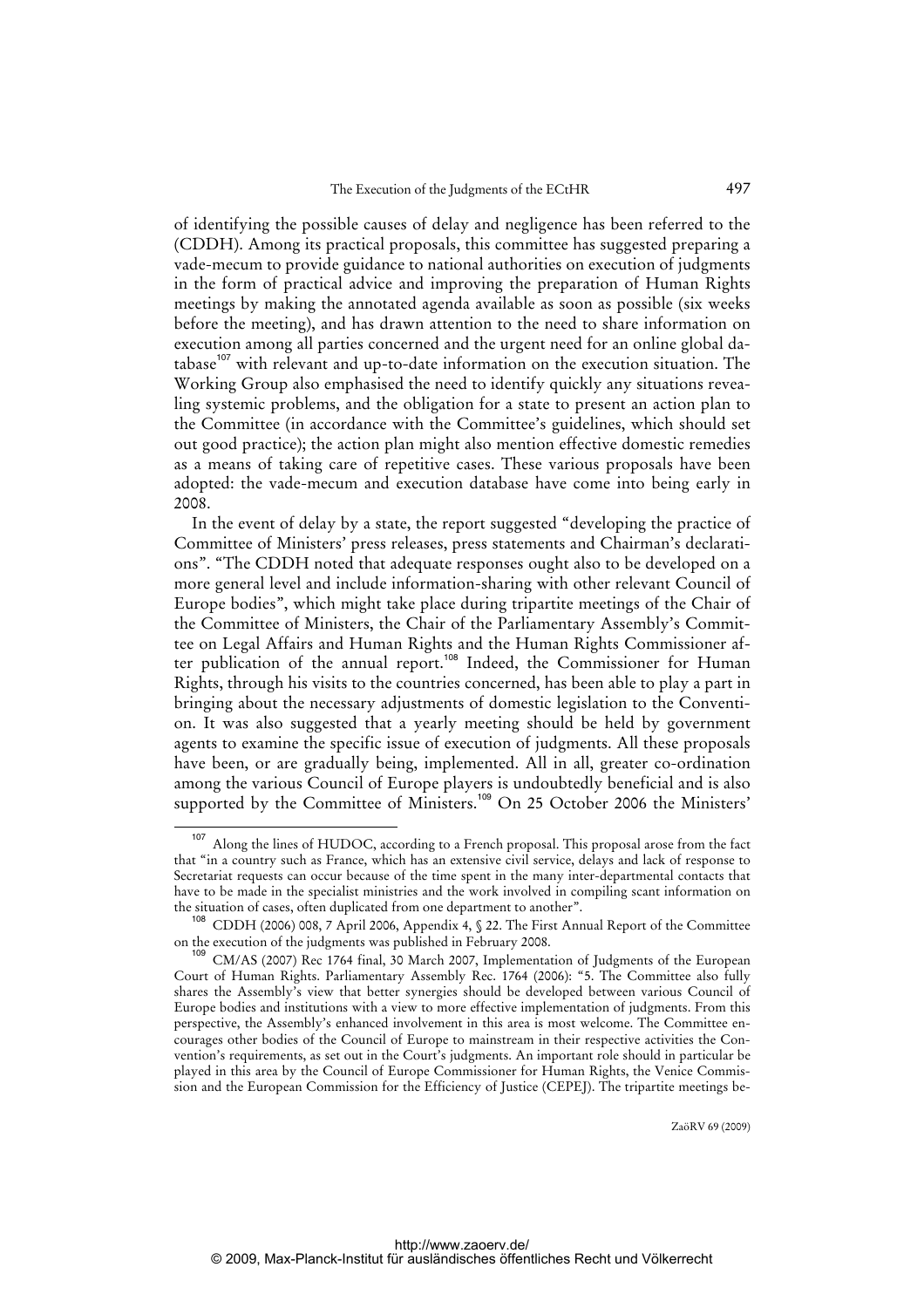Deputies appointed nine experts to participate in the work of the working group on execution of the Court's judgments set up by the DH-PR (Committee of Experts for the Improvement of Procedures for the Protection of Human Rights), the purpose of which is to come up with additional practical proposals for supervision of execution of judgments in the event of slow or negligent execution. The CDDH also appointed nine experts on the DH-PR to participate in this new forum. The first outcome of these discussions was the Recommendation adopted last March 2008 and already analysed.

The Second Annual Report contains some statistics on the delay of implementation of the judgments. With regard to the payment of just satisfaction, 36 % of the sums were paid in the required delay, 7 % out of the delay, the other cases are still pending. 11 % of the cases demanding large-scale measures have been pending for more than 5 years, 35 % for a delay between 2 and 5 years and 52 % for less than 2 years.

In a document issued on 15 December 2008, the CDDH tried to propose objective indicators of slowness in execution.<sup>110</sup> It concluded that exceeding the time limit of 3 months for the payment of just satisfaction and of 6 months for the adoption of individual and general measures, following the date on which the judgment became final, could be considered, in principle, a primary indicator of slowness. Other measures have been adopted in 2008 in conformity with the spirit of collective guarantee and public order of the European system of human rights. Indeed a new Human Rights Trust Fund was set up in 2008 on a Norwegian initiative by the Council of Europe, the Council of Europe Development Bank and Norway, joined by Germany and the Netherlands.<sup>111</sup> The first execution projects will start in 2009; they should contribute to improve the national implementation of the Convention. One of the first projects to be funded relates to the problem of non-enforcement of national judgments in Ukraine.

### **D. Appraising the Efficiency of the Overall System**

#### **1. The Phenomenon of Non-compliance: A Minor Concern**

It is important not to overestimate the phenomenon of non-compliance with judgments of international courts. As regards the International Court of Justice, the most comprehensive study to date has shown that "in fact, only the judgment delivered in the *Fisheries Jurisdiction* case was never implemented".<sup>112</sup> Execution

l

tween the Committee of Ministers, the Assembly, and the Commissioner for Human Rights may be an appropriate format to address the most important issues arising in the implementation of judgments.'

<sup>110</sup> CDDH (2008) 014, 15 December 2008, § 22.

Second Annual Report (2008), 24.

<sup>112</sup> A. A z a r, L'exécution des décisions de la Cour Internationale de Justice, Bruylant, Brussels, 2003, 291.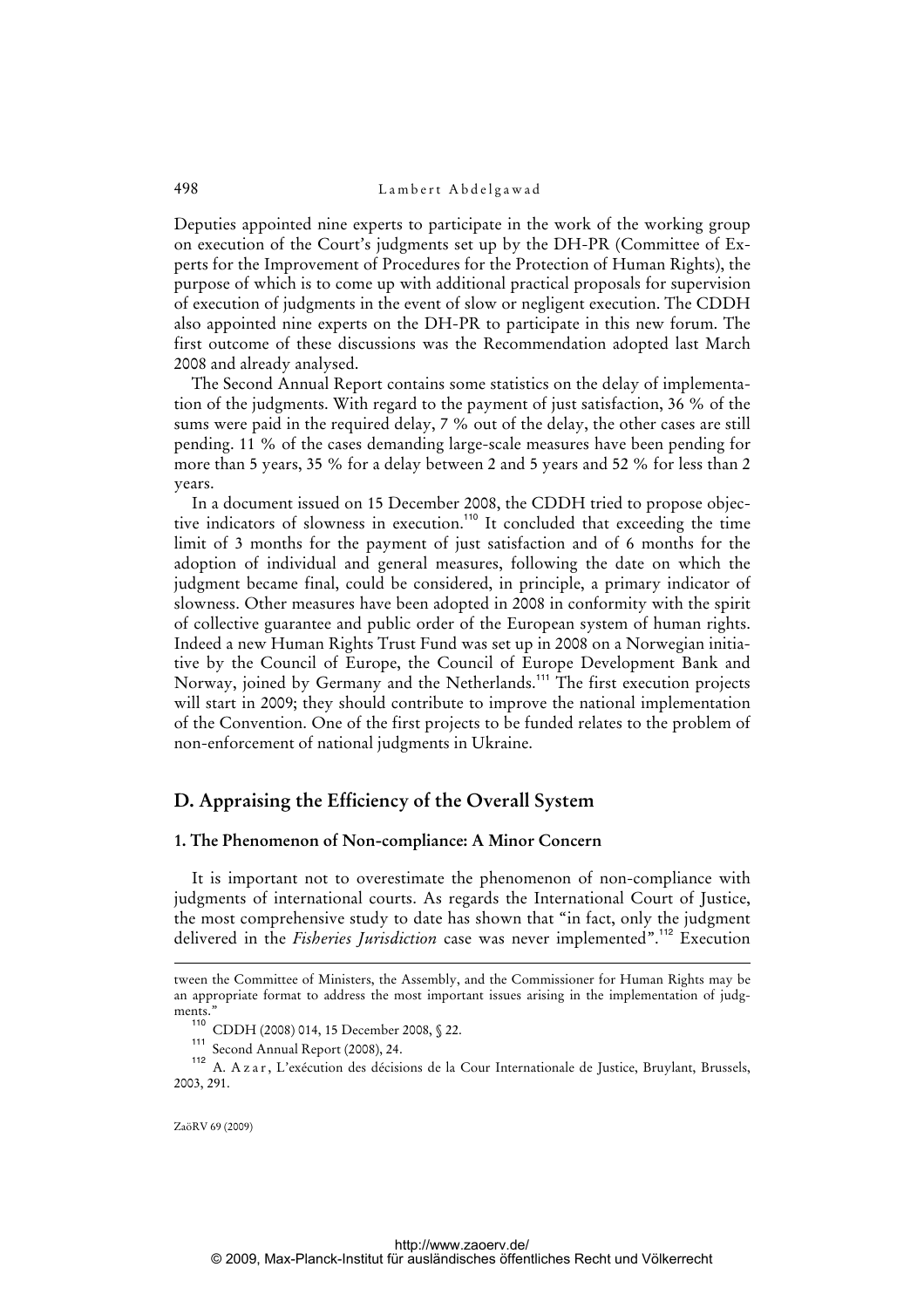would seem to "depend on states' political interests rather than fear of sanctions".<sup>113</sup> In the two European systems, failure to comply with judgments has remained a minority phenomenon, which has not necessarily increased in proportion to the Organisation's enlargement but which is undoubtedly tolerated less because of this new context. A target of 100 % efficient and rapid execution is utopian. More than cases of non-compliance, it is cases of late execution that seem to raise difficulties. The Court of Justice of the European Communities has stated that "measures to comply with a judgment must be initiated immediately and must be completed as soon as possible".<sup>114</sup> The assessment is made case by case, in the light of the measures remaining to be taken by the state when the Court's judgment is delivered.<sup>115</sup> Regarding the Council of Europe, the average time between the Court's delivery of a judgment and its actual execution has almost trebled since the late 1990s.<sup>116</sup> Numerous delays have been recorded even for payment of just satisfaction, for which a time-limit of three months is set.<sup>117</sup> Delay in executing judgments is reflected in the constant and exponential increase in the Committee of Ministers' workload; while an average of 800 cases were on the agenda of each of its six Human Rights meetings in 2000,<sup>118</sup> today that figure is nearly 6000. The number of cases for which final resolutions are submitted has risen accordingly.<sup>119</sup> The qualitative challenge is to ensure that general measures are implemented promptly in order to avoid repetitive cases.<sup>120</sup> This is a major challenge, since any delay in adopting general measures results in new applications to the Court.

Systematic refusal by a state to execute a judgment is uncommon. According to the Parliamentary Assembly, the problems of implementation are at least sevenfold: political reasons; reasons to do with the reforms required; practical reasons relating to national legislative procedures; budgetary reasons; reasons to do with public opinion; judgments drafted in a casuistical or unclear manner; reasons rela-

Foreword by G. G u ill a u m e, summarising the argument of A z a r, (note 112).

<sup>114</sup> CJEC, 5 November 1986, *Commission v. Italy*, Case 160/85, ECR 1986, 3245; CJEC, 7 March 1996, *Commission v. France*, Case 334/94; CJEC, 4 July 2000, *Commission v. Hellenic Republic*, C-387/97, § 82.

<sup>115</sup> See Opinion of Advocate General M i s c h o dated 12 June 2003, Case 278/01, *Commission v. Spain*.

According to statistics provided by the Department for the Execution of Judgments of the European Court of Human Rights. Cited in Footnote 7, CLD-AD (2002) 34, 18 December 2002, Venice Commission, Opinion on the Implementation of the Judgments of the European Court of Human Rights adopted on 13-14 December 2002 (Opinion No. 209/2002).

<sup>117</sup> See CM/Del/OJ/DH (2007) 997 Statistics/Statistiques Public, 11 July 2007, Annotated Agenda: for cases in which there is no confirmation of payment of the capital sum due for over six months, we may note, among the worst offenders, Romania (26 cases), Ukraine (46 cases), France (63 cases), Italy (67 cases) and Slovenia (110 cases).

<sup>&</sup>lt;sup>118</sup> Figures taken from EG Court (2001) 1, 27 September 2001, Report of the Evaluation Group to the Committee of Ministers on the European Court of Human Rights.

<sup>&</sup>lt;sup>119</sup> See CM/Del/OJ/DH (2007) 997 Statistics/Statistiques Public, 11 July 2007, Annotated Agenda: 41, 137 and 274 for the first three meetings in 2007.

<sup>&</sup>lt;sup>120</sup> F. Sundberg, Le contrôle de l'exécution des arrêts de la Cour européenne des Droits de l'Homme, Mélanges en hommage au Doyen G. Cohen-Jonathan, 2004, 1530, § 47.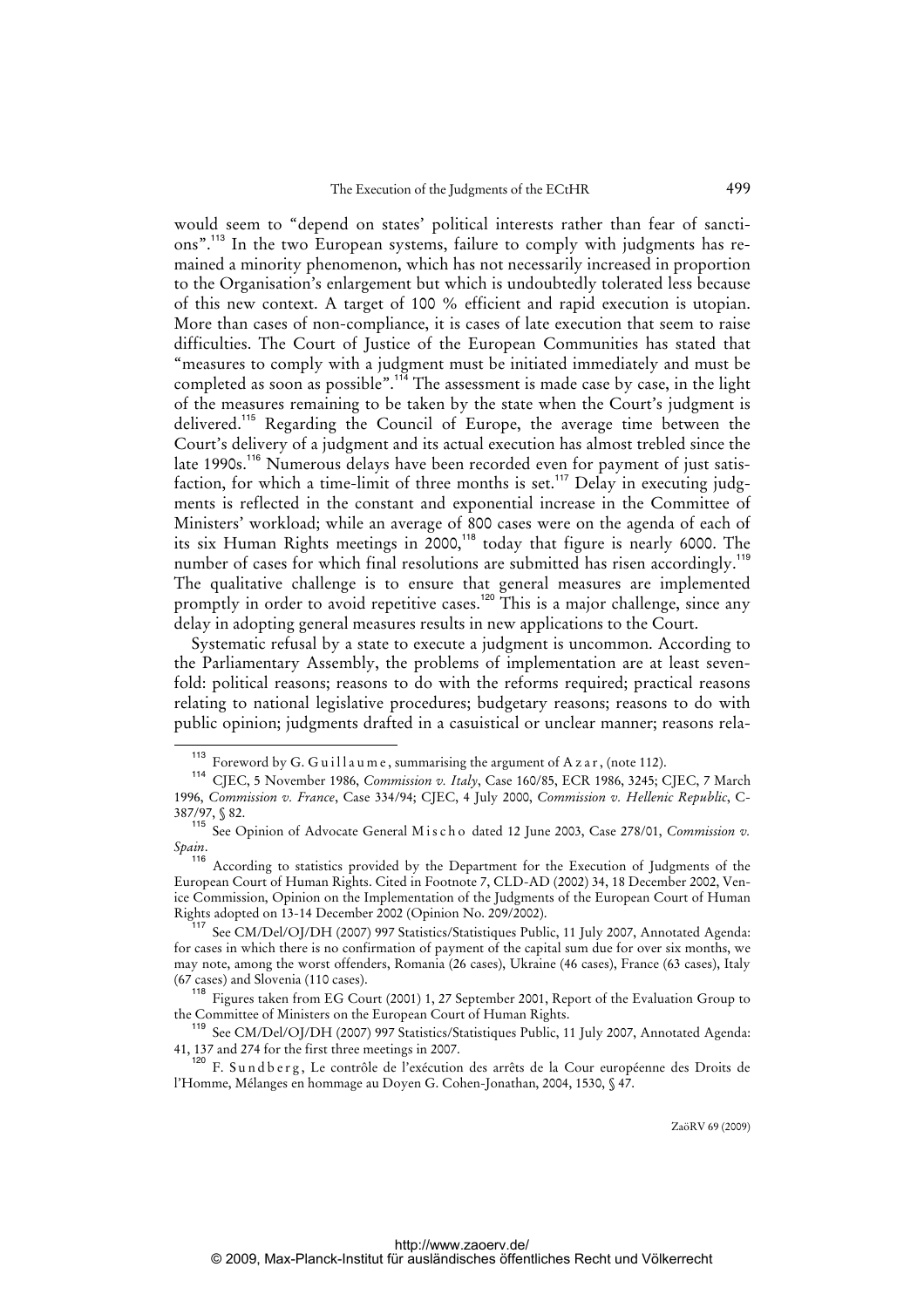ting to interference with obligations deriving from other institutions.<sup>121</sup> The commonest reasons seem to be those relating to the scale of the reforms required and the cumbersome nature of national legislative procedures.

With regard to the payment of just satisfaction, only three cases have raised major concern. The Committee of Ministers has regularly pointed out that the obligation to abide by the judgments of the Court is unconditional; a state cannot rely on the specificities of its domestic legal system to justify failure to comply with the obligations by which it is bound under the Convention. Nevertheless some States attempted to condition the payment of the just satisfaction.

Three cases need to be mentioned here. In the case of *Raffineries Grecques Stran and Stratis Andreadis v. Greece* (9 December 1994), the Court ordered the State to pay nearly 30.000.000 US dollars just satisfaction following the finding of a violation of Article 6 (1). A delay of over two years was necessary to make full payment, including default interest. A strong interim resolution was delivered in that case<sup>122</sup> and the Chairman of the Committee of Ministers also wrote to the Minister of Foreign Affairs of Greece<sup>123</sup>. The Committee of Ministers checked that the applicants had expressly accepted the new modalities of payment (the payment was made in US dollars).<sup>124</sup> The two other cases concern Turkey. In the *Loizidou* case, Turkey tried to condition the payment upon the global settlement of all property cases in Cyprus. In the interim resolution of 6 October 1999, the Committee noted that "the conditions of payment envisaged by the Government of Turkey cannot be considered to be in conformity with the obligations flowing from the Court's judgment" and urged the State "to review its position and to pay the just satisfaction awarded in this case in accordance with the conditions set out by the European Court of Human Rights so as to ensure that Turkey, as a High Contracting Party, meets its obligations under the Convention".<sup>125</sup> In the *Xenides-Arestis* case, Turkey wanted to clarify the nature of the violation which had led to the allocation of just satisfaction, to know what was covered by the amount awarded by the Court. In its decision adopted on 18 September 2008, the Committee of Ministers "reaffirmed that in any event the amounts awarded by the Court have been due

<sup>&</sup>lt;sup>121</sup> Resolution 1226 (2000), Execution of judgments of the European Court of Human Rights.<br><sup>122</sup> DJJ (00) 251, 15 M to 1000<sup>6</sup> "Whence the Court was the Cause has declared that consid

DH (96) 251, 15 May 1996: "Whereas, the Government of Greece has declared that, considering the size of the just satisfaction awarded to the applicants and the economic problems in Greece, it is not able to make immediate full payment; Concluding that the modalities of payment envisaged by the Government of Greece cannot be considered to be in conformity with the obligations following from the Court's judgment, Strongly urges the Government of Greece to proceed without delay to the payment of the amount corresponding to the value of the just satisfaction at 9 March 1995." "Decides accordingly, if need be, to resume consideration of the present case at each of its forthcoming meetings."

Underlying that "the credibility and effectiveness of the mechanism for the collective enforcement of human rights established under the Convention is based on the respect of the obligations freely entered into by the Contracting parties and in particular on respect of the decisions of the supervisory bodies", DH (97) 184.

<sup>124</sup> Final Resolution (97) 184, 20 March 1997.

<sup>125</sup> Interim Resolution DH (99) 680 concerning the Judgment of the European Court of Human Rights of 28 July 1998 in the case of *Loizidou against Turkey*, 6 October 1999.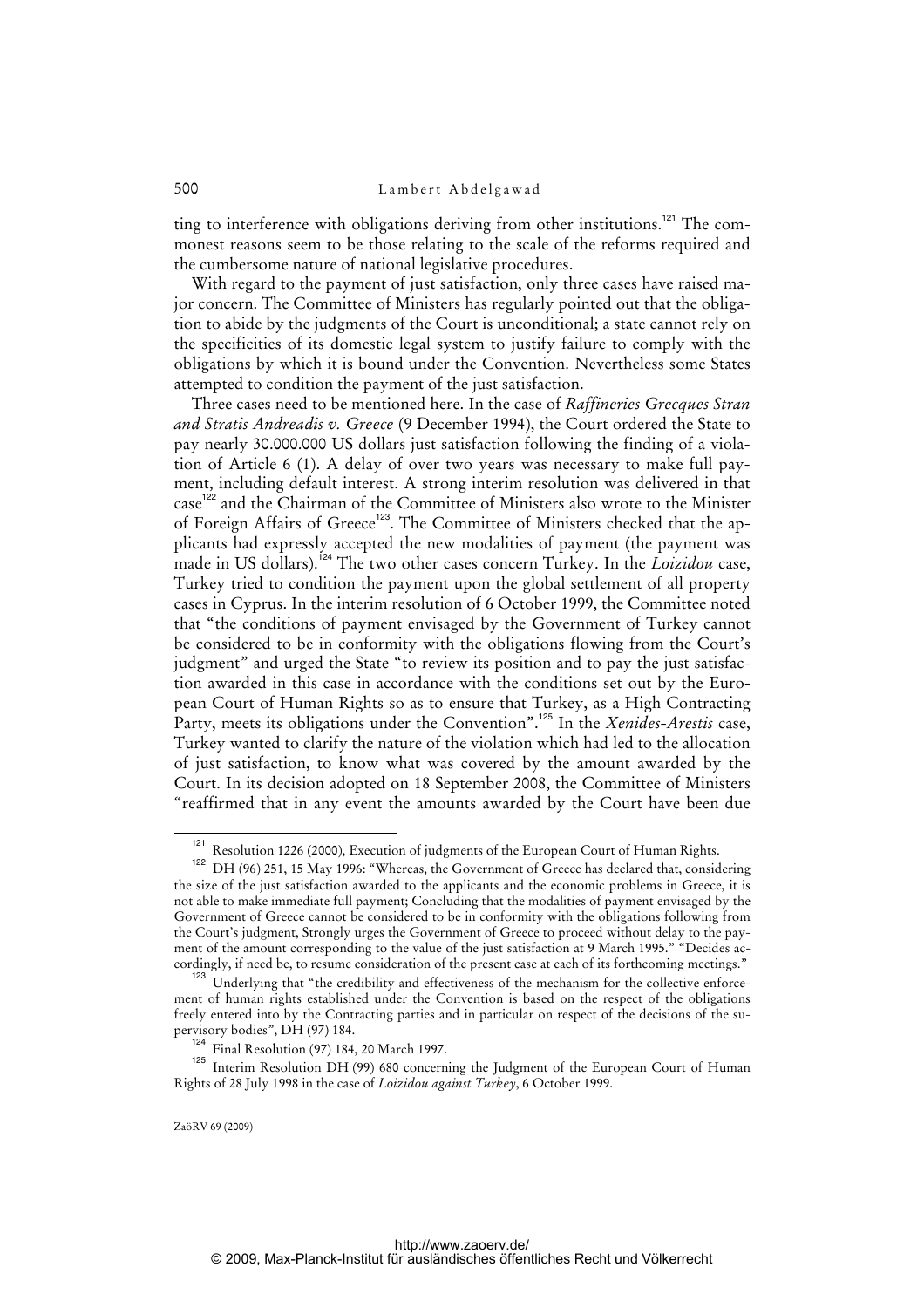since 23 August 2007 and called upon Turkey to pay these amounts without further delay". $126$ 

Political difficulties are less common, but, when they do arise, constitute formidable obstacles to the execution of judgments: the interstate case of *Cyprus v. Turkey*, <sup>127</sup> still pending before the Committee of Ministers, is a current example. In such situations, intervention by a variety of players in addition to political pressure is often effective. Thus, in the past, intervention by the European Union has encouraged Turkey to meet its obligations under Article 46 of the Convention, which is also a condition of any future accession.<sup>128</sup> Faced with a very weak political process, the judicial approach has allowed the re-establishment of a climate of confidence and the objective paving of the way for what can be legitimately discussed.

### **2. From Interim Resolutions to Memoranda**

a) Historical Background

Where the state objects to or delays taking the necessary measures, according to Rule 16 adopted by the Committee of Ministers on the basis of Article 46 (§ 2), "the Committee of Ministers may adopt interim resolutions, notably in order to provide information on the state of progress of the execution or, where appropriate, to express concern and/or to make suggestions with respect to the execution". This practice was introduced with the case of *Ben Yaacoub*<sup>129</sup> and has since been repeated. Interim resolutions take various forms. The first type of interim resolution consists in taking note that no measures have been adopted and in inviting the state to comply with the judgment;<sup>130</sup> this is a simple public, official finding of nonexecution. The second type provides the Committee of Ministers with the opportunity to note certain progress and to encourage the state to adopt measures in the

<sup>&</sup>lt;sup>126</sup> See Decision adopted at the 1028<sup>th</sup> DH Meeting – 5 June 2008, Section 4.3 and the decision adopted at its 1035<sup>th</sup> DH Meeting – 17 September 2008, Section 4.3: "The Deputies, (...) 1. recalled the two divergent interpretations put forward regarding what precisely was covered by the amount awarded in respect of pecuniary damage in the judgment of the European Court of 7 December 2006 on the application of Article 41; 2. Noted in this respect the clarifications supplied by the judgment of Demades v. Turkey of 22 April 2008 whilst emphasising that this judgment is not yet final; (…)".

ECtHR, *Cyprus v. Turkey*, 10 May 2001.

<sup>128</sup> According to the Committee of Ministers, the beneficial effect of better co-ordination with the European Union and the new Fundamental Rights Agency should be further exploited to ensure proper execution of judgments: CM/AS (2007) Rec 1764 final, 30 March 2007, Implementation of Judgments of the European Court of Human Rights, Parliamentary Assembly Rec. 1764, § 7.

<sup>129</sup> ECtHR, *Ben Yaacoub v. Belgium*, 27 November 1987, Series A no. 127-A, Interim Resolution DH (88) 13 of 29 September 1988 and Final Resolution DH (92) 58 of 10 November 1992.

<sup>130</sup> See, for example, Interim Resolution ResDH (2001) 79 of 26 June 2001 in the case of *Matthews v. the United Kingdom*: "Noting, however, that more than two years after the Court's judgment, … no adequate measures have yet been presented with a view to preventing new similar violations in the future; urges the United Kingdom to take the necessary measures to secure the rights …".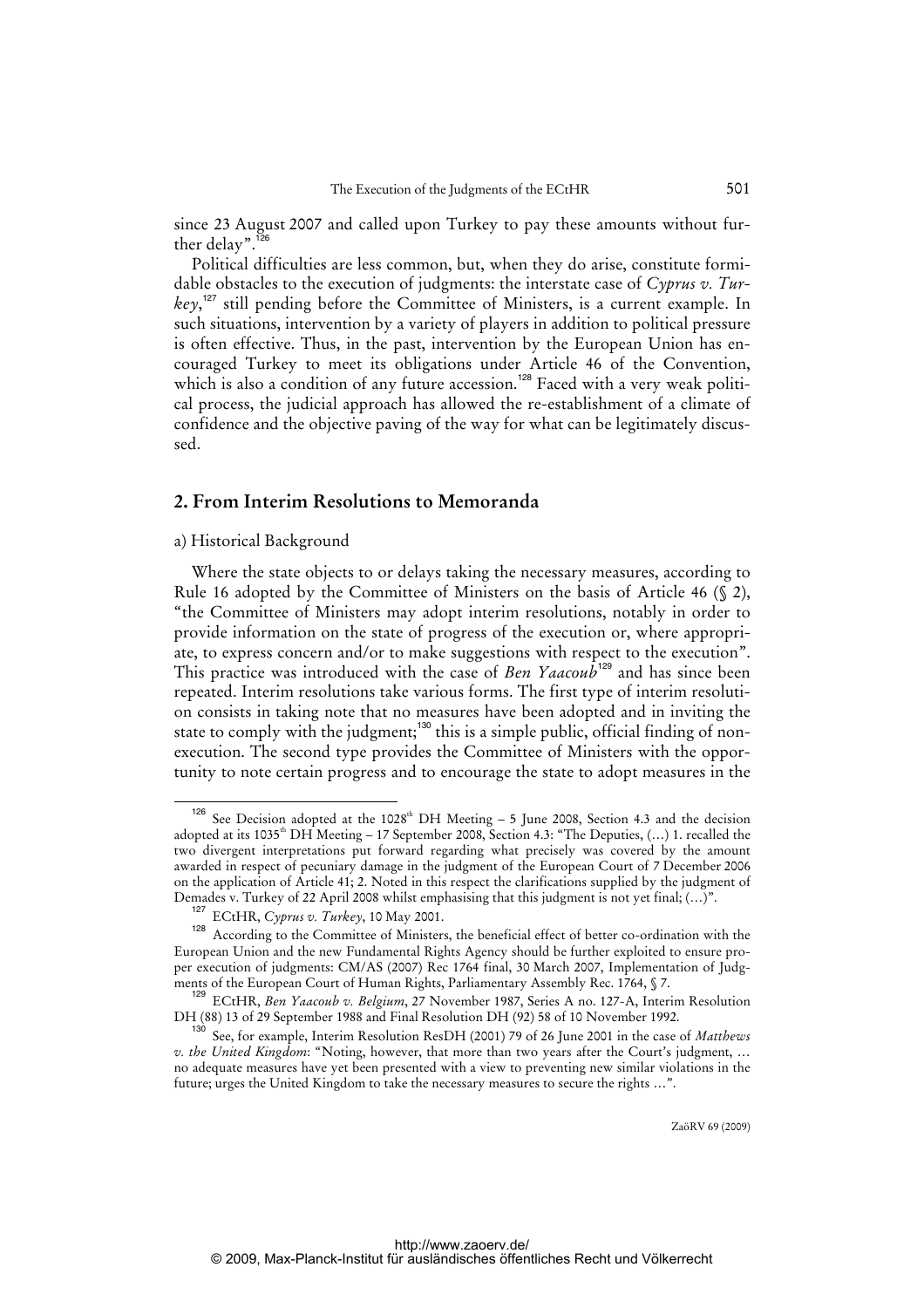future; this allows the Committee to comment directly on possible means of complying with the Court's judgment. This is the most common type of resolution. Mention must be made of the resolution entitled "Action of the Security Forces in Turkey: Measures of a General Character" – in which the Committee dissects the measures adopted and their results and makes suggestions as to ways of complying with the judgment<sup>131</sup> – and the resolution on action of the security forces in Northern Ireland.<sup>132</sup> In this way the Committee of Ministers may hope to exert pressure on national parliaments.<sup>133</sup> These types of resolution are also used for interstate cases.<sup>134</sup> Finally, a third category, used only exceptionally, is designed to threaten a state with more serious measures, owing to the time which has elapsed and the urgency of the situation. The most recent resolution adopted in the case of *Loizidou v. Turkey* comes within this third category.<sup>135</sup> In the case of *Ila*ș*cu and others v. Moldova and the Russian Federation* (Grand Chamber judgment of 8 July 2004),<sup>136</sup> the fourth Resolution, ResDH (2006) 26 of 10 May 2006, recalls that "the obligation to abide by the judgments of the Court is unconditional and is a requirement for membership of the Council of Europe"; furthermore, the Committee declares its "resolve to ensure, with all means available to the Organisation, the compliance by the Russian Federation with its obligations under this judgment" and "calls upon the authorities of the member states to take such action as they deem appropriate to this end". In response to the latter injunction, a statement was made by the Finnish Delegation on behalf of the European Union and

<sup>131</sup>Resolution DH (99) 434 of 9 June 1999. See also Interim Resolution ResDH (2002) 98 of 10 July 2002, Action of the Security Forces in Turkey: Progress Achieved and Outstanding Problems.

<sup>132</sup> Interim Resolution CM/ResDH (2007) 73 of 6 June 2007 concerning *McKerr v. the United Kingdom* and five similar cases.

Interim Resolution ResDH (2001) 178 of 5 December 2001 concerning monitoring of prisoners' correspondence in Italy – measures of a general character. See also CM/ResDH (2007) 74 of 6 June 2007 on excessively lengthy proceedings in Greek administrative courts and the lack of an effective domestic remedy, where the Committee urges the Greek authorities to pass two Bills on acceleration of administrative court proceedings and introduction of an effective domestic remedy.

<sup>134</sup> See Interim Resolution ResDH (2007) 25 of 4 April 2007 concerning the judgment of 10 May 2001 in the case of *Cyprus v. Turkey*, in which the Committee "welcomes the progress achieved", allowing the Committee to "also close its examination of the violations established in relation to the issues of education and freedom of religion", and "requests Turkey to rapidly take all the additional measures required to ensure the full and complete execution of the judgment".

<sup>135</sup> Interim Resolution ResDH (2001) 80 of 26 June 2001: "Stressing that acceptance of the Convention, including the compulsory jurisdiction of the Court and the binding nature of its judgments, has become a requirement for membership of the Organisation; … declares the Committee's resolve to ensure, with all means available to the Organisation, Turkey's compliance with its obligations under this judgment; calls upon the authorities of the member states to take such action as they deem appropriate to this end." Following this resolution, the 2003 partnership agreement between Turkey and the European Union introduced the requirement for the respect of the Court's judgments.

<sup>&</sup>lt;sup>136</sup> The judgment called upon the respondent states "to take all necessary measures to put an end to the arbitrary detention of the applicants still imprisoned and secure their immediate release" (operative part, § 22) and stated that continuation of their detention "would necessarily entail a serious prolongation of the violation of Article 5 … and a breach of the respondent states' obligation under Article 46 § 1 of the Convention to abide by the Court's judgment".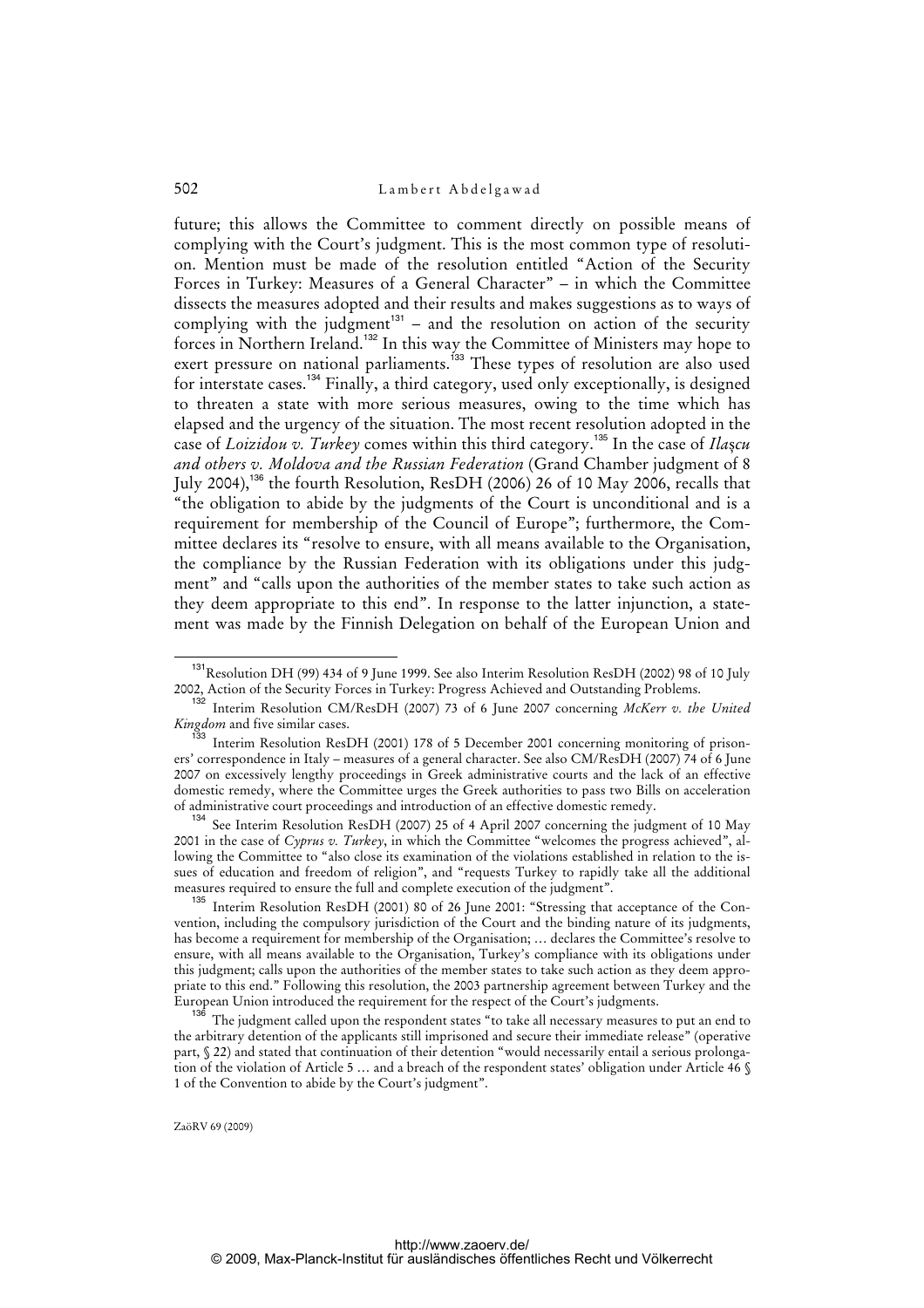with the support of 14 other countries (including candidates for accession), in which they recalled the requirement to execute the judgment, lamented the effect of this failure to execute judgment on the credibility of the Council of Europe and the European Court of Human Rights and called for the most recent interim resolution to be drawn to the attention of the UN and OSCE. The case has been considered at virtually all the meetings of the Ministers' Deputies (and not just at Human Rights meetings) since 2004 and has also given rise to action by the Parliamentary Assembly and a statement by the Secretary General of the Council of Euro $pe^{37}$  – all to no avail. The failure to execute the judgment has led to the case being referred to the European Court again.<sup>138</sup>

#### b) Current Practice

One new development expressly laid down in the resolutions is that the Committee itself is now able to identify cases in which there exists a systemic or s tructural problem. If the European Court does not actually find any systemic failing, the Committee of Ministers can itself identify such a failing in order to put pressure on a state to execute a judgment more quickly.<sup>139</sup> In the case of such systemic problems, the Committee demands evidence of a notable lessening of the problem in addition to adoption of general measures; such evidence may be provided by national statistics or the number of similar cases brought before the Court.<sup>140</sup> However, this evolution is part of the prolongation of the Committee's practice which consists of identifying, with the state, the general measures required according to the terms of the judgment.

In order to remedy the shortcomings of interim resolutions, which take a long time to draft and adopt, it is thus suggested, in a document dated November 2006, that faster and more instructive decisions should replace interim resolutions in certain circumstances, and should be followed by press releases.<sup>141</sup> The use of Memo-

<sup>&</sup>lt;sup>137</sup> For a history of the measures relating to supervision of execution in this case, see in particular CM/Notes/983/H46-1, 12 December 2006, and CM/Inf/DH (2006) 17 rev21. See also Press Release 766 (2006) of 8 December 2006: Thirteen Years of Illegal Detention in the Middle of Europe.

<sup>138</sup> *Ivantoc, Popa and others v. Moldova and Russia*, No. 23687/05. This is why the Committee of Ministers decided to suspend the examination of this case: see CM/Res DH (2007) 106 of 12 July 2007.

<sup>139</sup> See, for example, Interim Resolution ResDH (2006) 12 of 28 March 2006, *Metropolitan Church of Bessarabia and others v. Moldova* (judgment of 13 December 2001), Interim Resolution ResDH (2006) 1 of 8 February 2006 concerning the supervisory review procedure (*nadzor*) in civil proceedings in the Russian Federation, and CM/ResDH (2007) 74 of 6 June 2007 on excessively lengthy proceedings in Greek administrative courts and the lack of an effective domestic remedy: "Stressing the importance of rapid adoption of such measures in the cases at issue as they reveal structural problems giving rise to a large number of new, similar violations of the Convention."

<sup>140</sup> See CM/ResDH (2007) 84 of 20 June 2007 in *Immobiliare Saffi* and 156 other cases against Italy concerning non-execution of court orders to evict tenants. See also Interim Resolution CM/ResDH (2007) 75 of 6 June 2007 in 44 cases against Poland relating to excessively lengthy detention on remand.

<sup>141</sup> Among the most recent: CM/Inf/DH (2007) 30, 14 June 2007, Non-enforcement of domestic judicial decisions in Ukraine: general measures to comply with the European Court's judgments;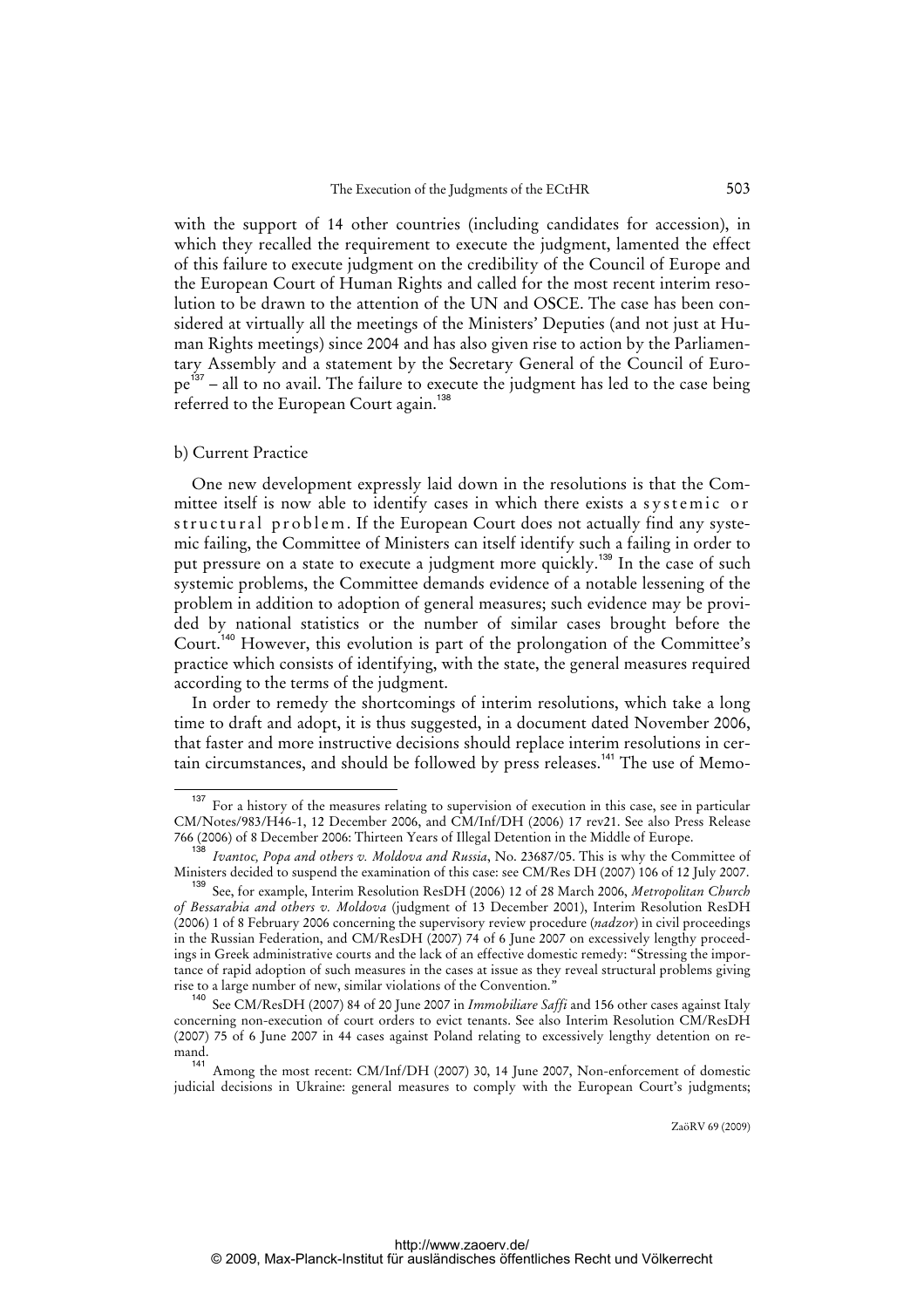randa tends to multiply. Facing situations of structural violations of which the execution could pose difficulties,<sup>142</sup> the aim is to encourage complete reformation of the system. These Memoranda may either prepare or follow the eventual adoption of interim resolutions. These documents explain precisely the reflection of the department in charge of the execution. The memorandum is also a way of avoiding interim resolutions which might not be followed by concrete measures. For instance, the last Memorandum adopted is about the "Actions of the Security Forces in the Chechen Republic of the Russian Federation".<sup>143</sup>

Such Memoranda make it possible to go into much greater detail regarding the action to be taken to execute these judgments and to review the measures already taken, their effects and the work still to be done. The purpose is to help a state make headway with executing judgments, which often necessitate wide-ranging measures. These documents help states to improve the creation of overall action plans and may back up adoption of an interim resolution if a state evidences particular delay or negligence. It is also a matter, above all, of making information, which is usually confined to exchanges between the secretariat and the respondent state, public<sup>144</sup> in order to put pressure on the state concerned to expedite adoption of the necessary measures. These documents can also publicise the good practice of states in which similar cases or problems have arisen. The Committee of Ministers may concurrently take the initiative of convening a special seminar with the authorities in order to facilitate execution in certain cases.<sup>14</sup>

Parallel to this new practice of Memoranda, one has to focus on the relative failure of interim resolutions, particularly on the question of the adoption of individual measures, especially in cases of serious violations, for example, in the case of *Ülke v. Turquie* where the applicant is under the current risk of life imprisonment<sup>146</sup>. One cannot help but notice the obvious failure in the case of *Dorigo v. Italy,* in which three interim resolutions had alerted the authorities of the urgent necessity to adopt individual measures (reopening of the procedure or pardoning the applicant still imprisoned). The decision of the Committee of Ministers concluding a violation of Article 6 (1) was enacted in 1999. In its final resolution, the Committee deplores "first, the considerable delays noted in implementing its decisions and

ZaöRV 69 (2009)

l

CM/Inf/DH (2006) 19 rev3, 4 June 2007, Non-enforcement of Domestic Judicial Decisions in Russia: General Measures to Comply with the European Court's Judgments; and CM/Inf/DH (2006) 32 revised 2, 12 June 2007, Violations of the ECHR in the Chechen Republic: Russia's Compliance with the European Court's Judgments.

<sup>&</sup>lt;sup>2</sup> CM/Inf/DH (2007), 7 February 2007, *United Macedonian Organisation Ilinden – Pirin and others v. Bulgaria*.

<sup>&</sup>lt;sup>143</sup> CM/Inf/DH (2008) 33E, 11 September 2008.

<sup>&</sup>lt;sup>144</sup> Thus such documents, originally classified as restricted, were declassified at the 976<sup>th</sup> Human Rights Meeting of Ministers' Deputies (17 and 18 October 2006).

 $^{45}$  See CM/Inf/DH (2006) 45, 1 December 2006: Round Table on Non-enforcement of Court Decisions against the State and Its Entities in the Russian Federation: Remaining Problems and Solutions Required – Conclusions of the Round Table of 30 and 31 October 2006.

<sup>146</sup> Resolution CM/ResDH (2007) 109 of 17 October 2007.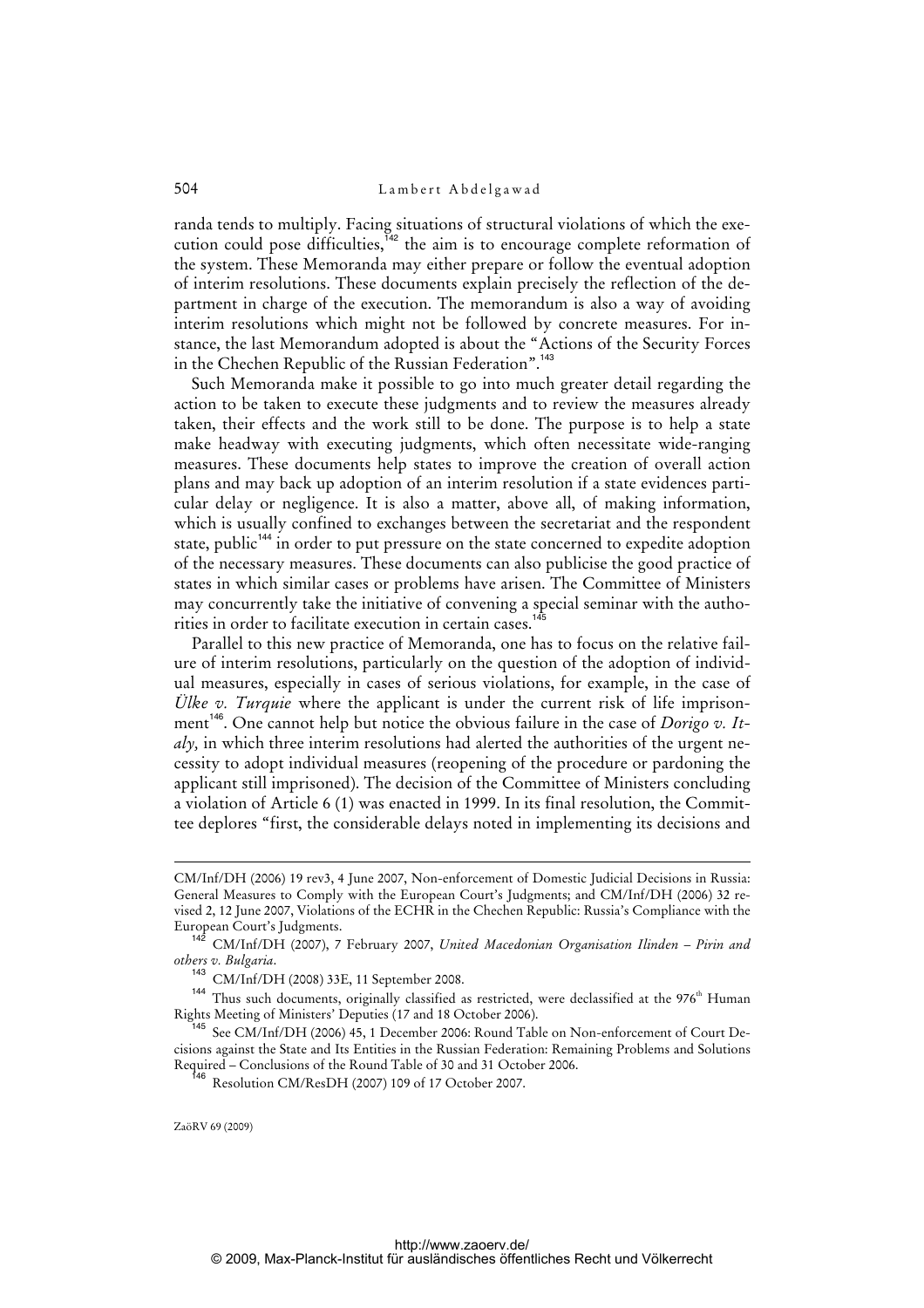resolutions in this case, notwithstanding the importance and urgency of the measures required to remedy the consequences of the violation for the applicant, and, secondly, the fact that the applicant has thus been obliged to serve nearly all the prison sentence passed on him in the unfair trial".<sup>147</sup> The case of *Hulki Gunes v. Turkey* has posed the same difficulties as *Hakkar v. France* and *Dorigo v. Italy.*  The victim continues to serve life imprisonment (he had initially been condemned to death). The Committee, in an updated interim resolution (5 December 2007, (2007) 150), and following the intervention of the Chair of the Committee of Ministers, states that "a continuation of the present situation would amount to a manifest breach of Turkey's obligations under Article 46, paragraph 1, of the Convention". In the case *Ilașcu and others v. Moldova and Russian Federation,* the interim resolution adopted in 2007 followed four preceding resolutions. Powerless, the Committee decided to suspend the examination of the case, as *MM. Ivantoç et* Popa raised their case again before the European Court.<sup>148</sup>

The failure of interim resolutions is also shown in another fundamental field, the protection of the environment. In the case of *Ahmet Okyay and others v. Turkey*, the Committee adopted an interim resolution in order to denounce the lack of execution nine years after the national judicial decisions ordering the closing of three thermal nuclear power stations. The Committee is reduced to the sole power of urging "the Turkish authorities to enforce the domestic court order imposing either closure of the power plants or installation of the necessary filtering equipment without further delay".<sup>145</sup> Nobody knows how long this situation will last and what the level of damages to the environment will be.

While the European Union has relied mainly on a constraint-based model, on infringement proceedings coupled with daily fines and on a delegation or elite model of accountability to compel states to enforce the judgments of the Court of Justice of the European Communities promptly, the Council of Europe has opted for a very different approach: that of persuasion, co-ordination among the various national and European bodies concerned, and accountability of authorities at different levels, in keeping with the participatory model of accountability. There is reason to believe that this approach is better suited to human rights law. This model has proved effective; despite the increasing number of cases pending before the Court and the Committee, and also the more complex nature of violations at issue, there is no argument to deal in favour of another model at the present time. The fact that the procedure of the implementation of the judgments of the European Court of Human Rights has become more judicial has not questioned the effective role played by the Committee of Ministers yet. However, Philippe Boillat, Director General of Human Rights and Legal Affairs of the Council of Europe, wonders whether we should not "confer this task on a body with more judicial

Final Resolution CM/ResDH (2007) 83 of 20 June 2007.

<sup>148</sup> Interim Resolution CM/ResDH (2007) 106 of 12 July 2007.<br><sup>149</sup> Interim Resolution CM/ResDH (2007) 4 of 14 February 200

Interim Resolution CM/ResDH (2007) 4 of 14 February 2007.